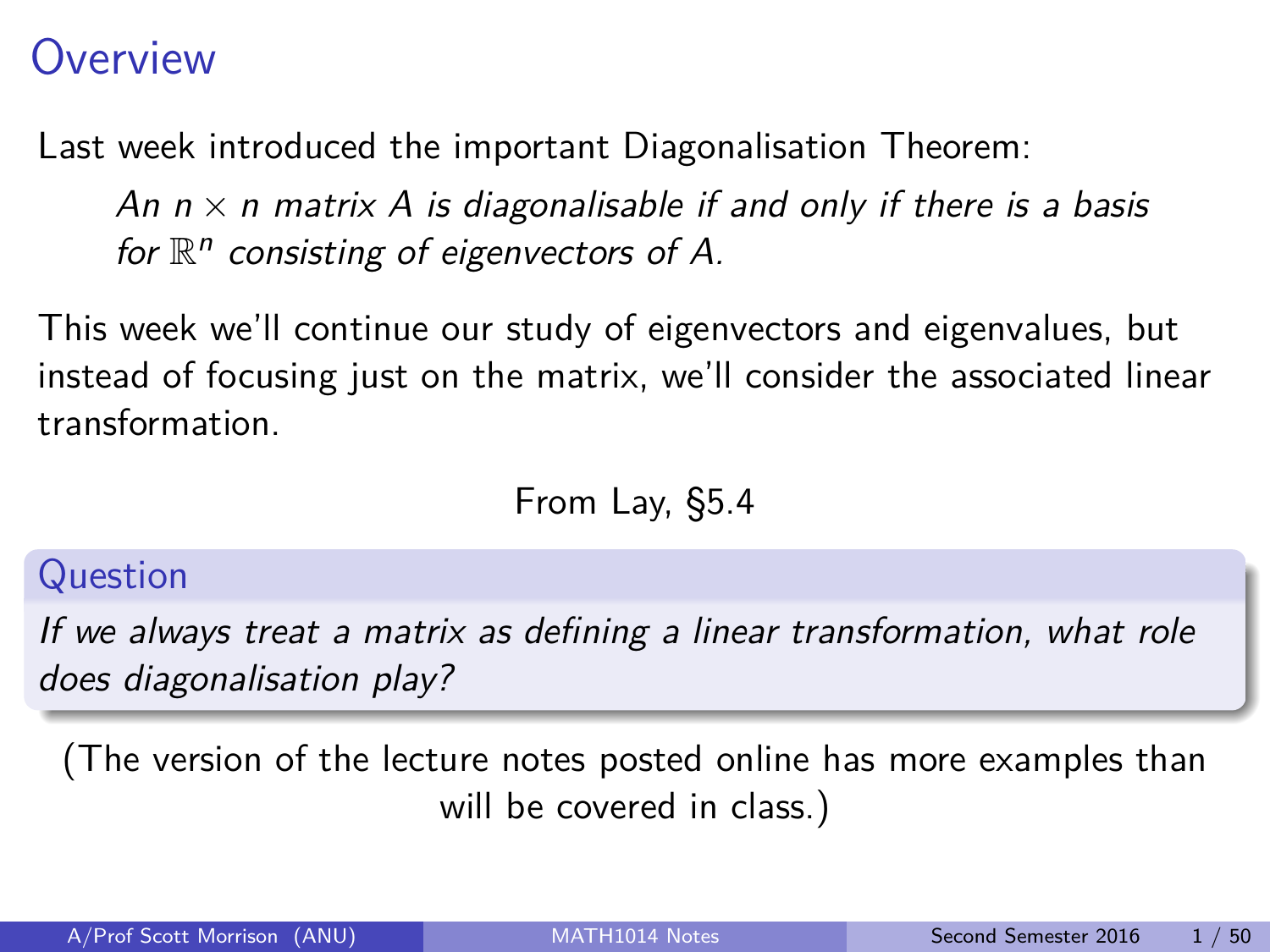# Introduction

We know that a matrix determines a linear transformation, but the converse is also true:

if  $\mathcal{T}:\mathbb{R}^n\to\mathbb{R}^m$  is a linear transformation, then  $\mathcal T$  can be obtained as a matrix transformation

$$
(*) \qquad \qquad \mathcal{T}(\mathbf{x}) = A\mathbf{x} \quad \text{ for all } \mathbf{x} \in \mathbb{R}^n
$$

for a unique matrix A.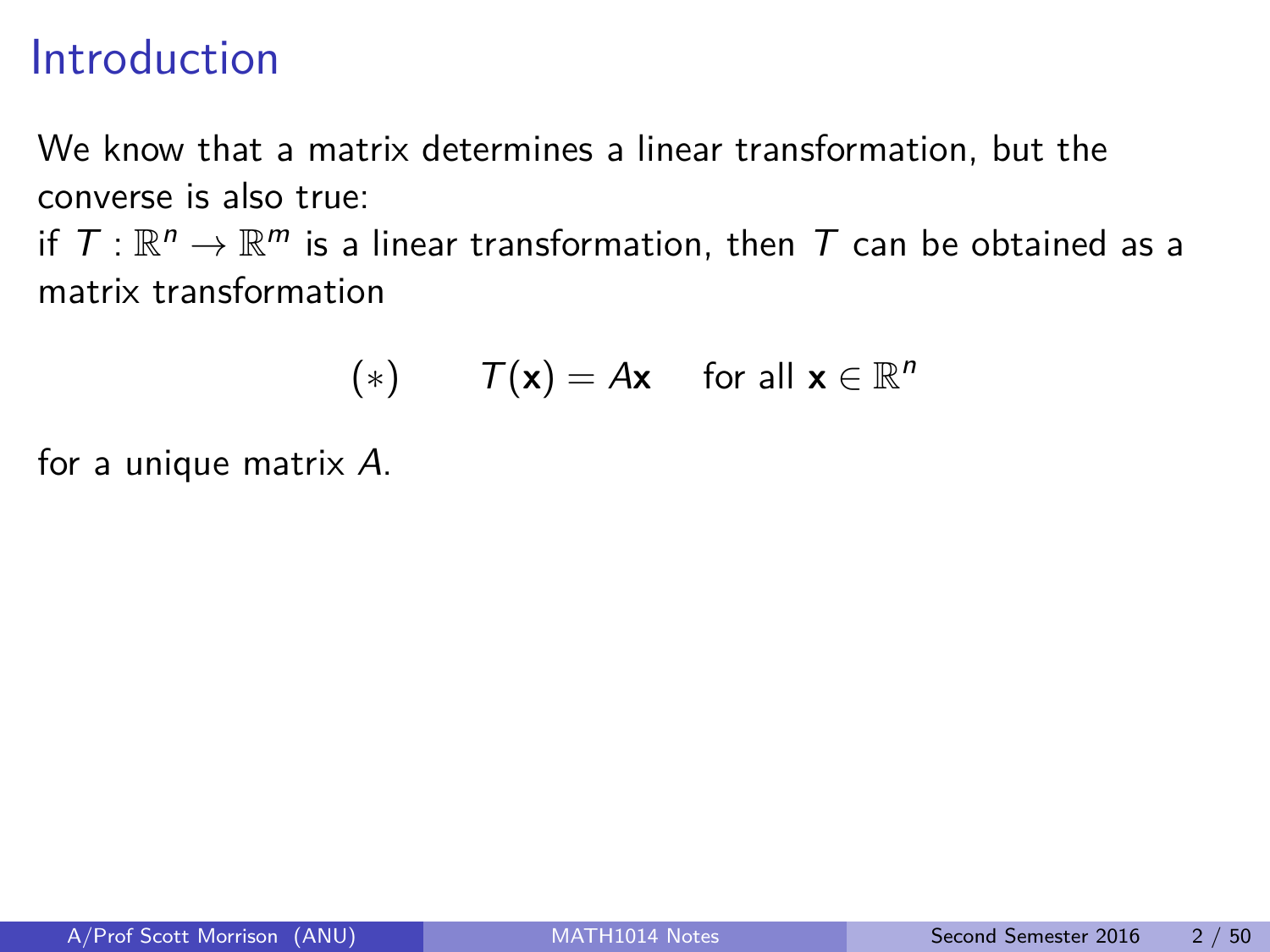# Introduction

We know that a matrix determines a linear transformation, but the converse is also true:

if  $\mathcal{T}:\mathbb{R}^n\to\mathbb{R}^m$  is a linear transformation, then  $\mathcal T$  can be obtained as a matrix transformation

$$
(*) \qquad \qquad \mathcal{T}(\mathbf{x}) = A\mathbf{x} \quad \text{ for all } \mathbf{x} \in \mathbb{R}^n
$$

for a unique matrix A.

To construct this matrix, define

$$
A=[T(\mathbf{e}_1) T(\mathbf{e}_2) \cdots T(\mathbf{e}_n)],
$$

the  $m \times n$  matrix whose columns are the images via T of the vectors of the standard basis for  $\mathbb{R}^n$  (notice that  $\mathcal{T}(\mathbf{e}_i)$  is a vector in  $\mathbb{R}^m$  for every  $i = 1, \ldots, n$ .

The matrix A is called the *standard matrix* of T.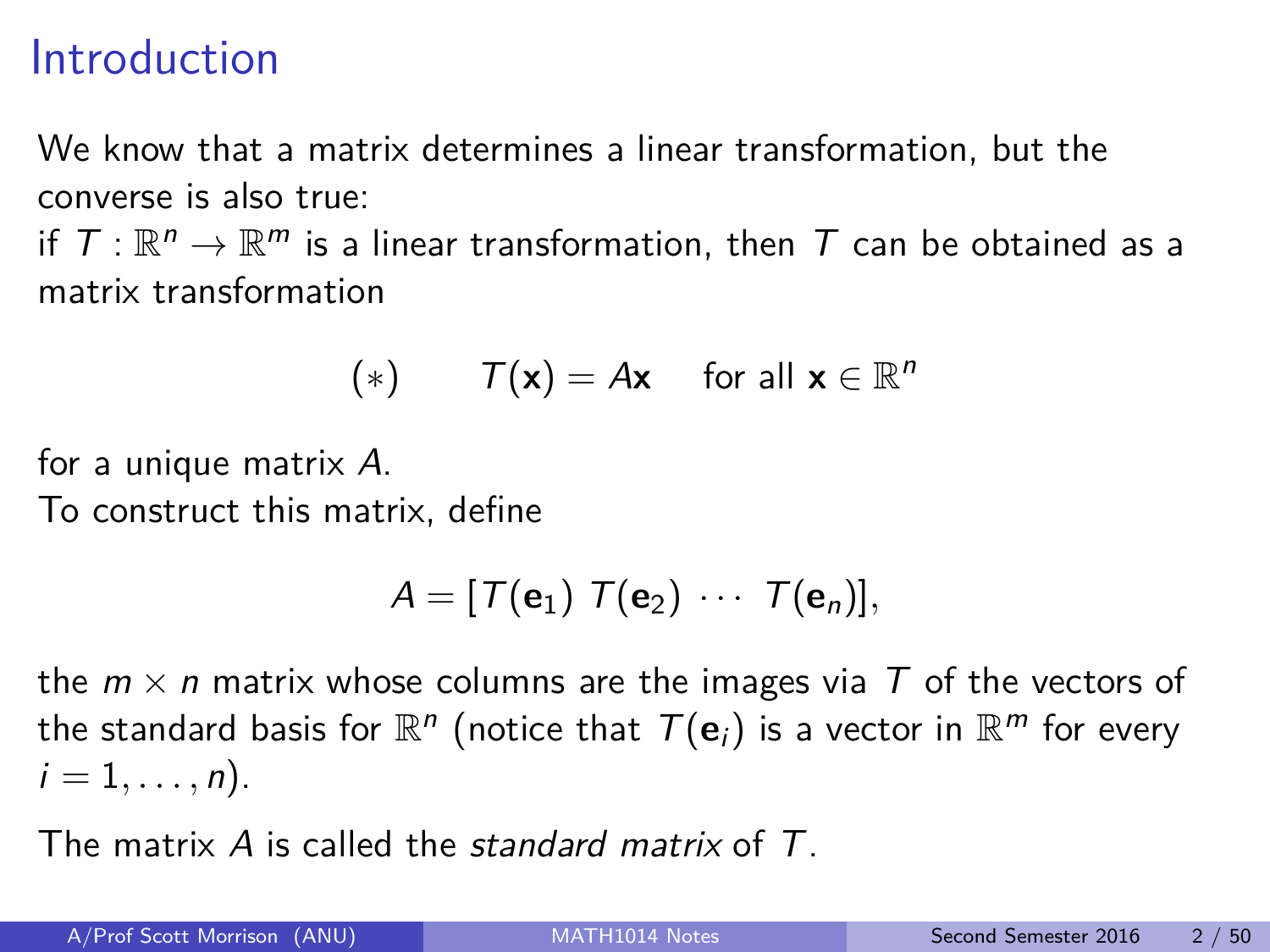Let  $\mathcal{T}:\mathbb{R}^2\to\mathbb{R}^3$  be the linear transformation defined by the formula

$$
T\left(\begin{bmatrix} x \\ y \end{bmatrix}\right) = \begin{bmatrix} x - y \\ 3x + y \\ x - y \end{bmatrix}.
$$

Find the standard matrix of T.

The standard matrix of  $\mathcal T$  is the matrix  $[[\mathcal T(\mathbf{e}_1)]_\mathcal E$   $[\mathcal T(\mathbf{e}_2)]_\mathcal E]$ . Since

$$
\mathcal{T}(\mathbf{e}_1)=\mathcal{T}\left(\begin{bmatrix}1\\0\end{bmatrix}\right)=\begin{bmatrix}1\\3\\1\end{bmatrix}, \qquad \mathcal{T}(\mathbf{e}_2)=\mathcal{T}\left(\begin{bmatrix}0\\1\end{bmatrix}\right)=\begin{bmatrix}-1\\1\\-1\end{bmatrix},
$$

the standard matrix of T is the  $3 \times 2$  matrix

$$
\left[\begin{array}{rr} 1 & -1 \\ 3 & 1 \\ 1 & -1 \end{array}\right].
$$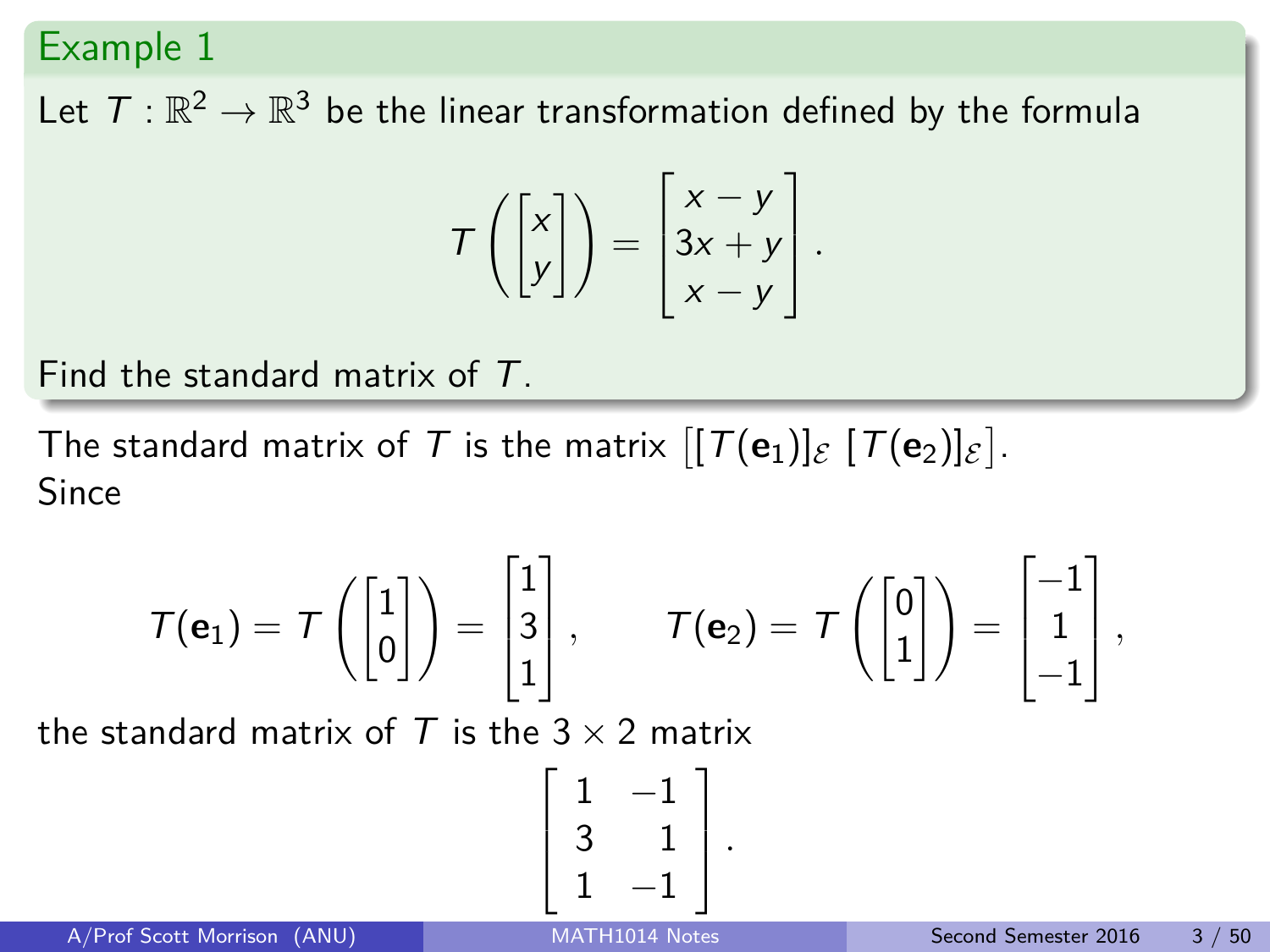Let 
$$
A = \begin{bmatrix} 2 & 0 & 1 \\ 0 & -1 & 0 \\ 0 & 0 & 1 \end{bmatrix}
$$
. What does the linear transformation  $T(\mathbf{x}) = A\mathbf{x}$   
do to each of the standard basis vectors?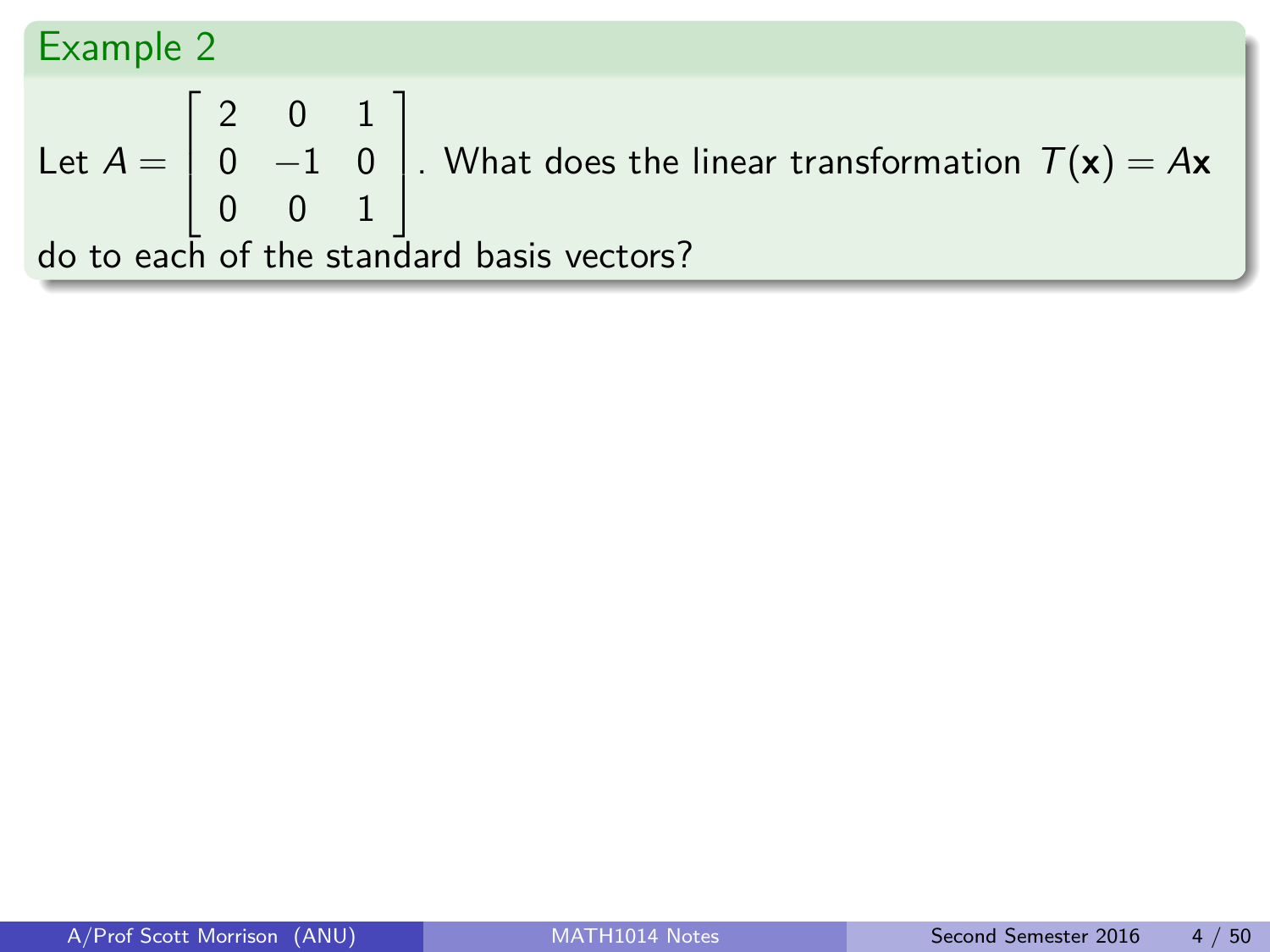Let 
$$
A = \begin{bmatrix} 2 & 0 & 1 \\ 0 & -1 & 0 \\ 0 & 0 & 1 \end{bmatrix}
$$
. What does the linear transformation  $T(\mathbf{x}) = A\mathbf{x}$ 

do to each of the standard basis vectors?

• The image of 
$$
\mathbf{e}_1
$$
 is the vector  $\begin{bmatrix} 2 \\ 0 \\ 0 \end{bmatrix} = T(\mathbf{e}_1)$ . Thus, we see that  $T$  multiplies any vector parallel to the *x*-axis by the scalar 2.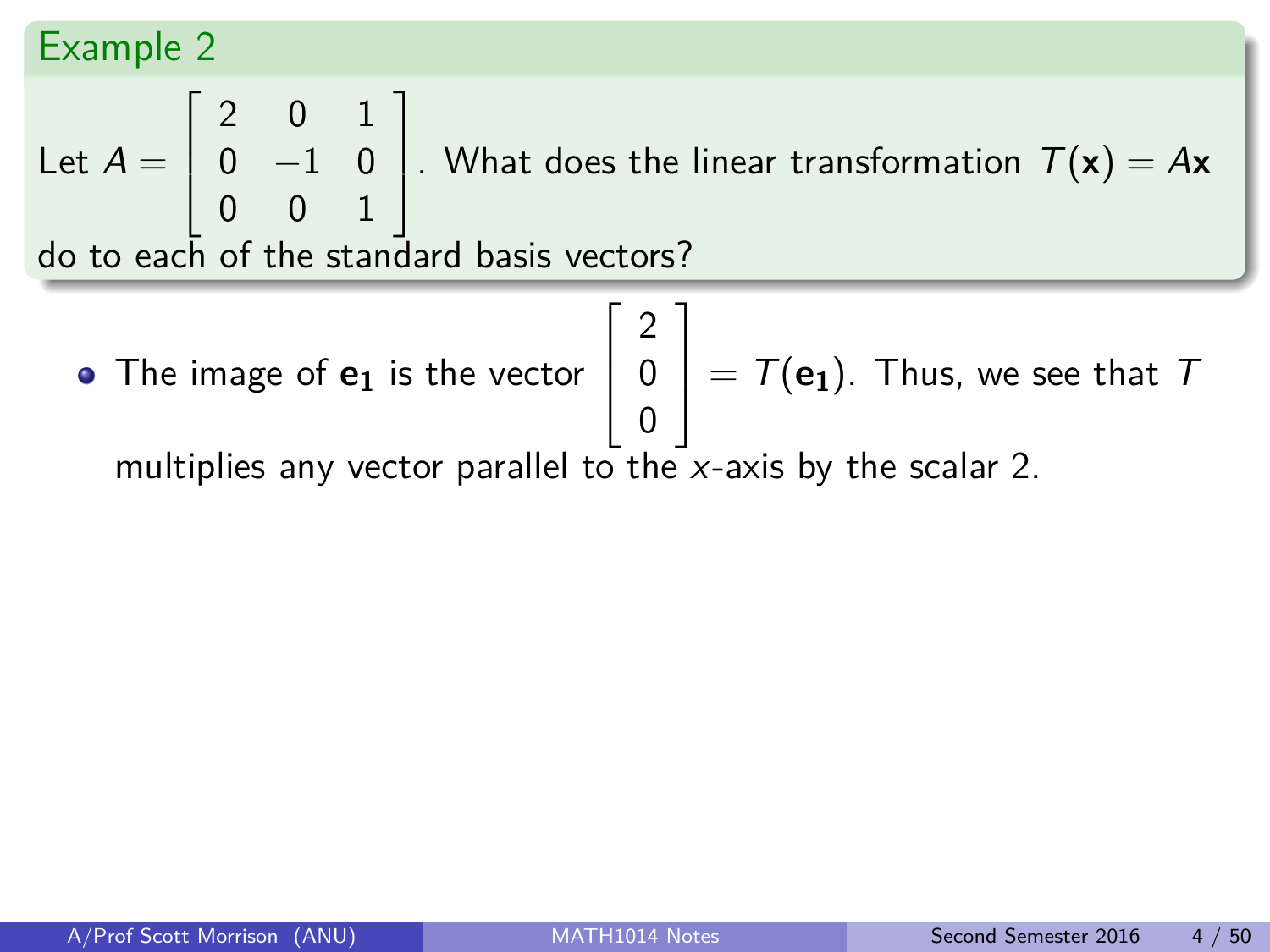Let 
$$
A = \begin{bmatrix} 2 & 0 & 1 \\ 0 & -1 & 0 \\ 0 & 0 & 1 \end{bmatrix}
$$
. What does the linear transformation  $T(\mathbf{x}) = A\mathbf{x}$ 

do to each of the standard basis vectors?

\n- The image of 
$$
\mathbf{e}_1
$$
 is the vector  $\begin{bmatrix} 2 \\ 0 \\ 0 \end{bmatrix} = T(\mathbf{e}_1)$ . Thus, we see that  $T$  multiplies any vector parallel to the *x*-axis by the scalar 2.
\n- The image of  $\mathbf{e}_2$  is the vector  $\begin{bmatrix} 0 \\ -1 \\ 0 \end{bmatrix} = T(\mathbf{e}_2)$ . Thus, we see that  $T$  multiplies any vector parallel to the *y*-axis by the scalar  $-1$ .
\n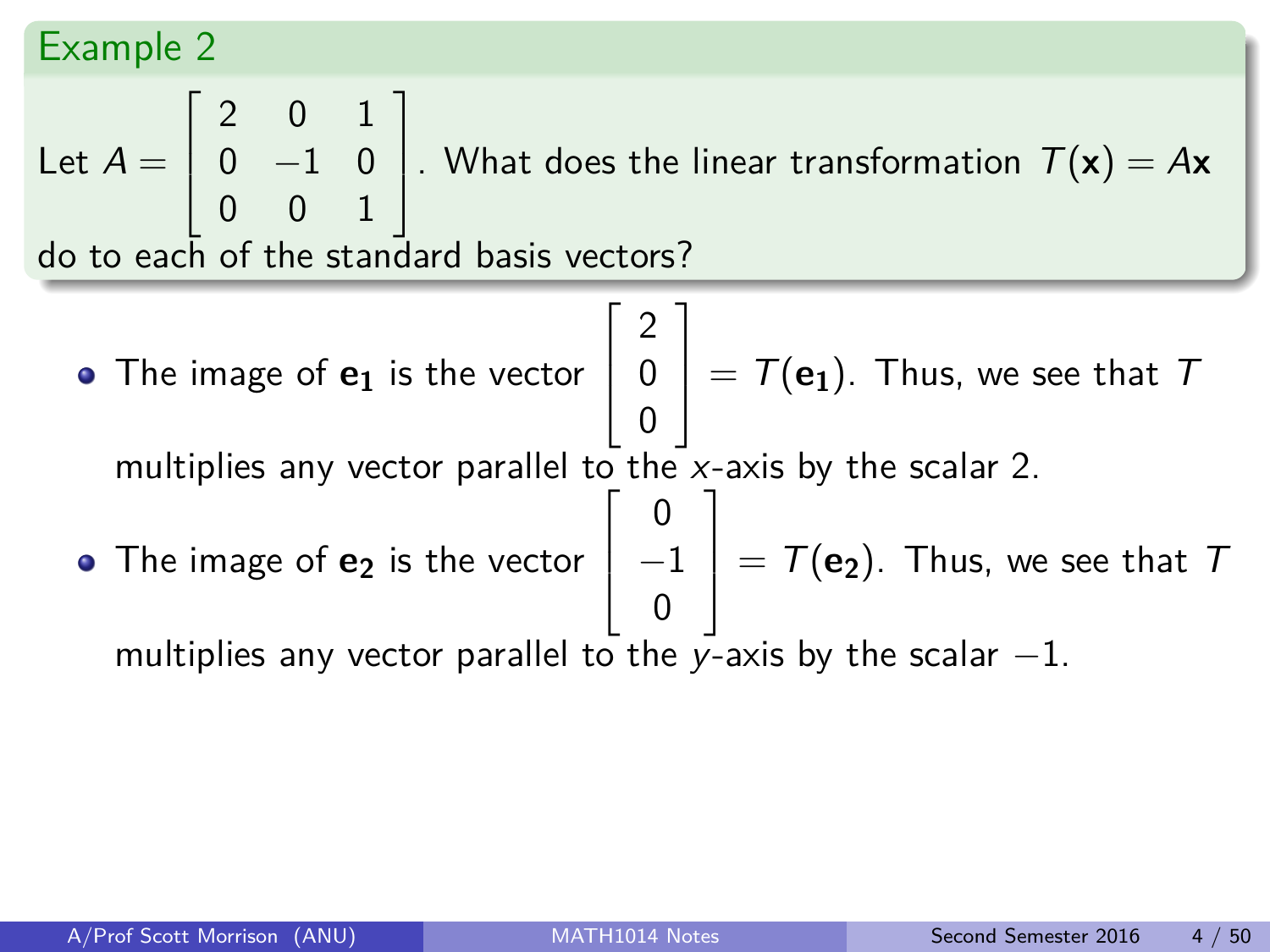Let 
$$
A = \begin{bmatrix} 2 & 0 & 1 \\ 0 & -1 & 0 \\ 0 & 0 & 1 \end{bmatrix}
$$
. What does the linear transformation  $T(\mathbf{x}) = A\mathbf{x}$ 

do to each of the standard basis vectors?

\n- The image of 
$$
\mathbf{e}_1
$$
 is the vector  $\begin{bmatrix} 2 \\ 0 \\ 0 \end{bmatrix} = T(\mathbf{e}_1)$ . Thus, we see that  $T$  multiplies any vector parallel to the *x*-axis by the scalar 2.
\n- The image of  $\mathbf{e}_2$  is the vector  $\begin{bmatrix} 0 \\ -1 \\ 0 \end{bmatrix} = T(\mathbf{e}_2)$ . Thus, we see that  $T$  multiplies any vector parallel to the *y*-axis by the scalar  $-1$ .
\n- The image of  $\mathbf{e}_3$  is the vector  $\begin{bmatrix} 1 \\ 0 \\ 1 \end{bmatrix} = T(\mathbf{e}_3)$ . Thus, we see that  $T$  sends a vector parallel to the *z*-axis to a vector with equal *x* and *z* coordinates.
\n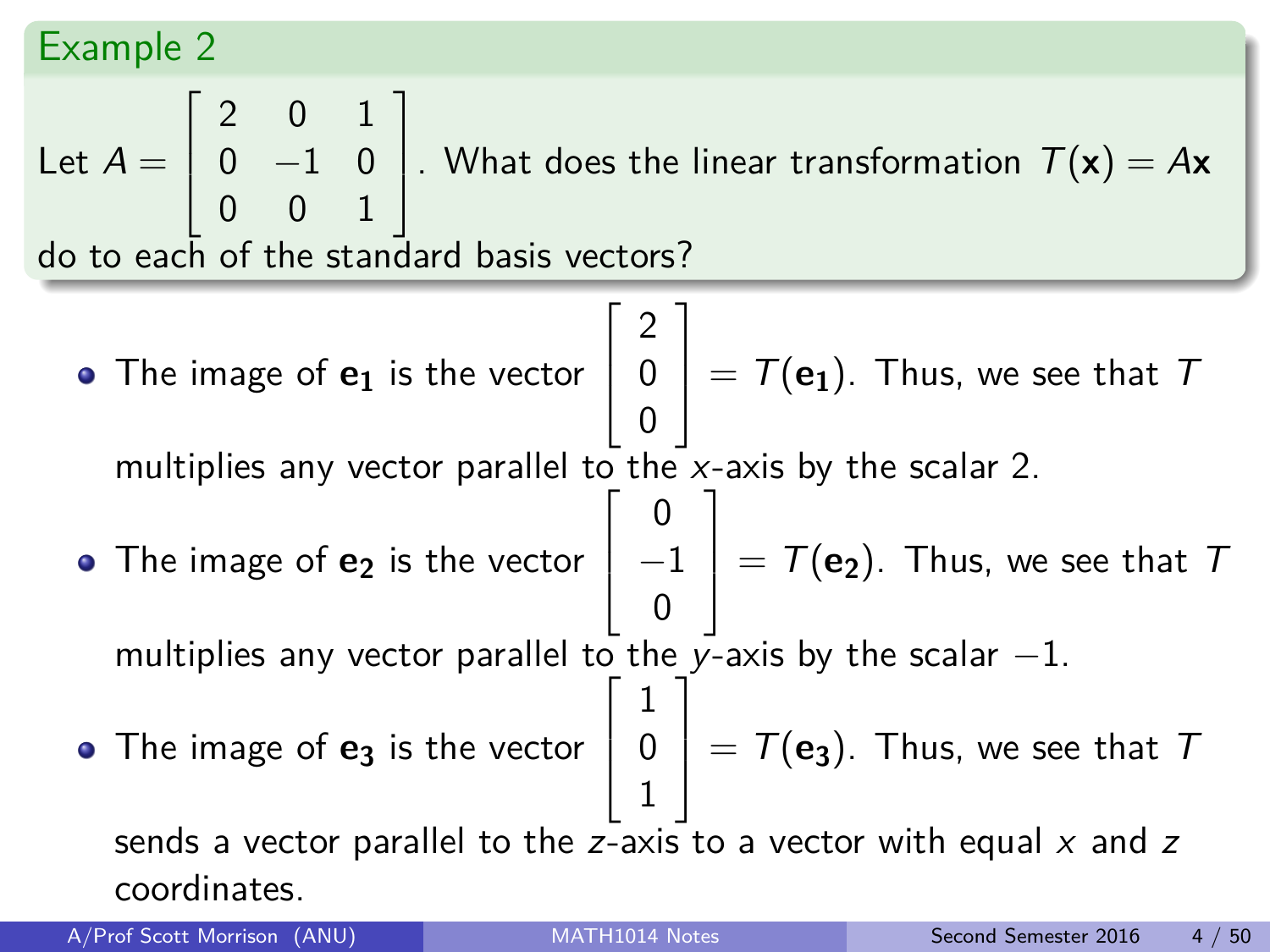$$
\mathcal{E} = \{e_1, e_2, e_3\} \text{ and } \mathcal{B} = \{e_1, e_2, -e_1 + e_3\}.
$$

Then

$$
\mathbf{e_3} = \left[ \begin{array}{c} 0 \\ 0 \\ 1 \end{array} \right]_{\mathcal{E}} = \left[ \begin{array}{c} 1 \\ 0 \\ 1 \end{array} \right]_{\mathcal{B}}.
$$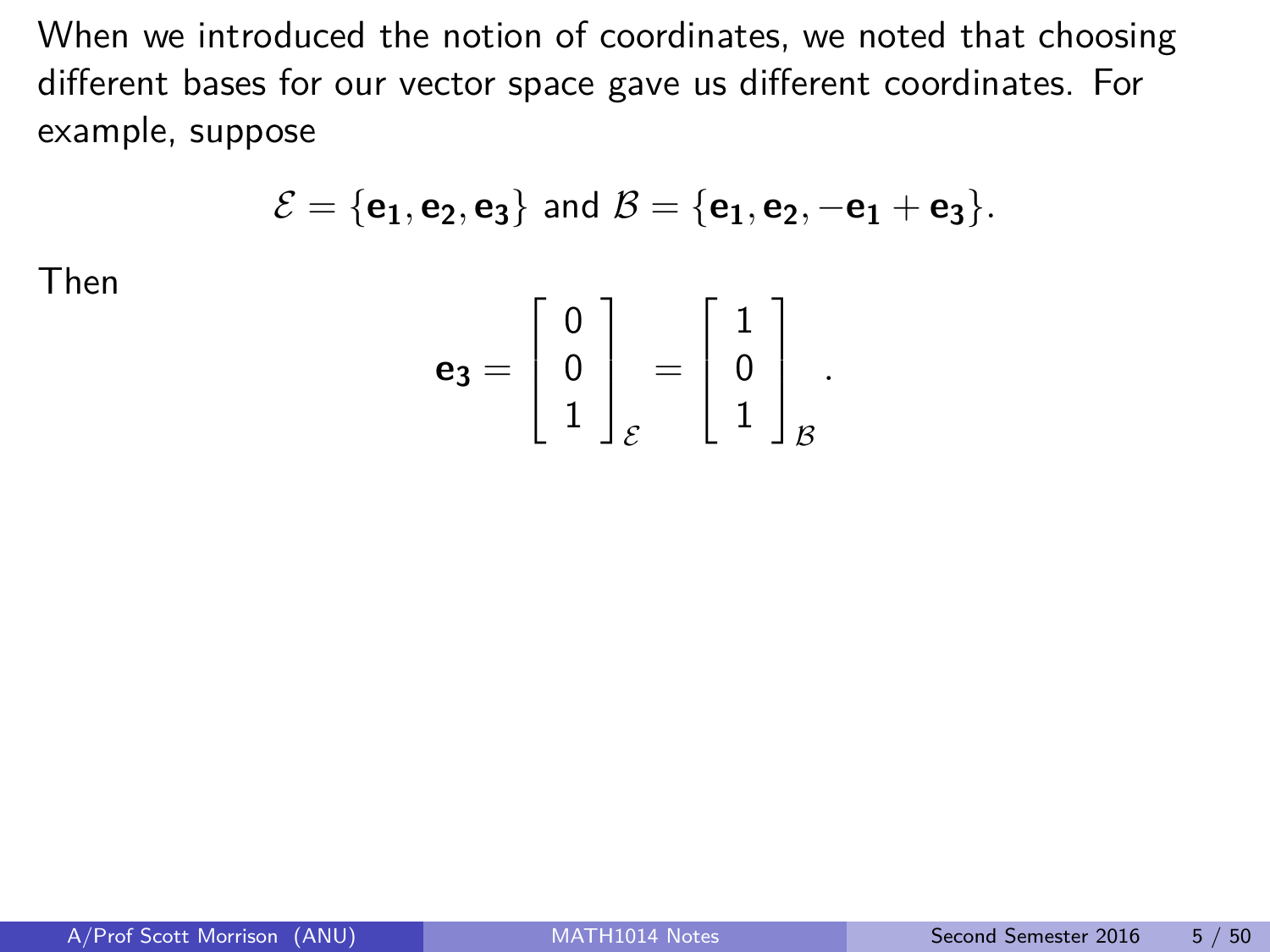$$
\mathcal{E} = \{ \textbf{e}_1, \textbf{e}_2, \textbf{e}_3 \} \text{ and } \mathcal{B} = \{ \textbf{e}_1, \textbf{e}_2, -\textbf{e}_1 + \textbf{e}_3 \}.
$$

Then

$$
\mathbf{e_3} = \left[ \begin{array}{c} 0 \\ 0 \\ 1 \end{array} \right]_{\mathcal{E}} = \left[ \begin{array}{c} 1 \\ 0 \\ 1 \end{array} \right]_{\mathcal{B}}.
$$

When we say that  $T\mathbf{x} = A\mathbf{x}$ , we are implicitly assuming that everything is written in terms of standard  $\mathcal E$  coordinates.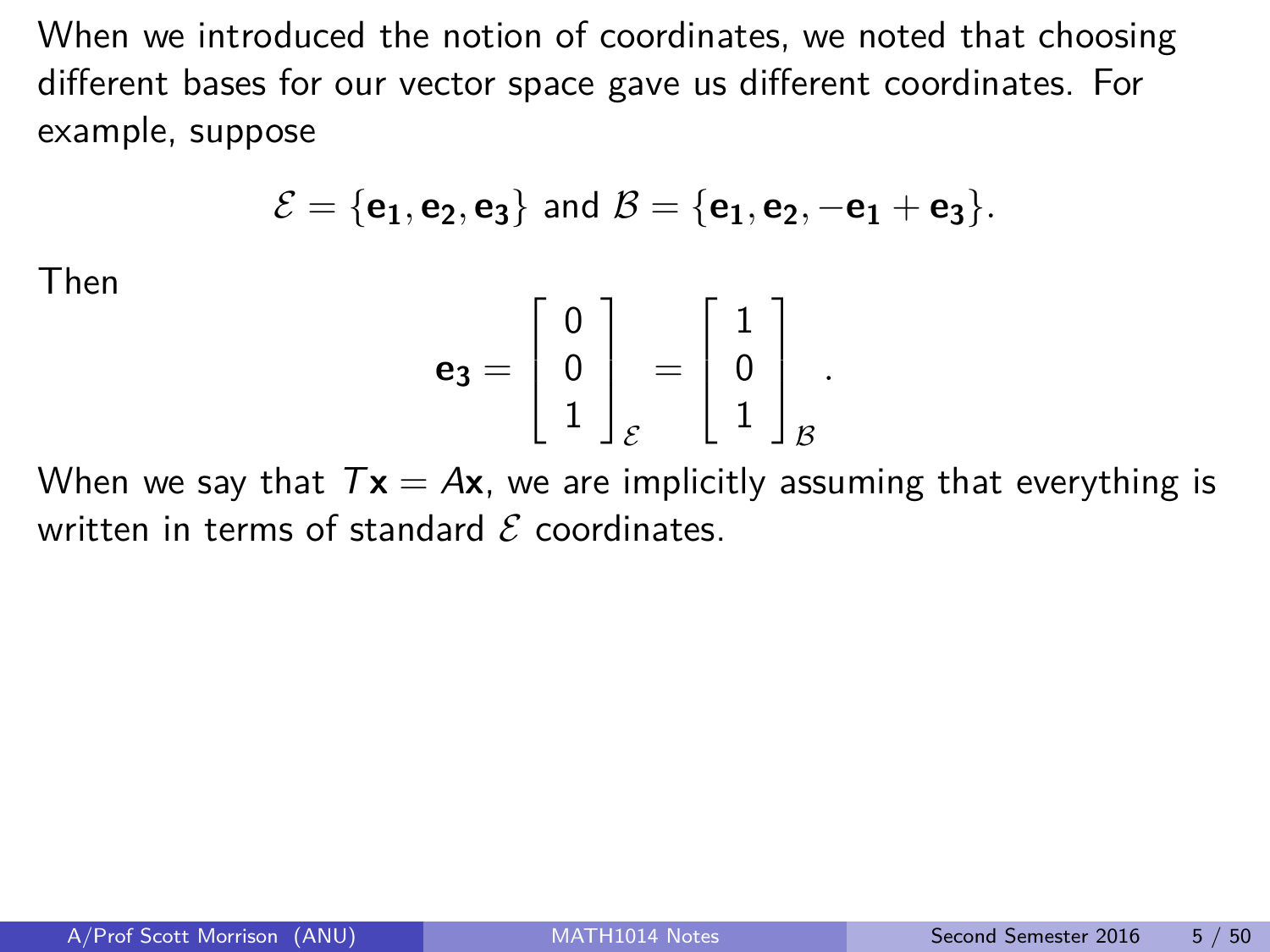$$
\mathcal{E} = \{ \textbf{e}_1, \textbf{e}_2, \textbf{e}_3 \} \text{ and } \mathcal{B} = \{ \textbf{e}_1, \textbf{e}_2, -\textbf{e}_1 + \textbf{e}_3 \}.
$$

Then

$$
\mathbf{e_3} = \left[ \begin{array}{c} 0 \\ 0 \\ 1 \end{array} \right]_{\mathcal{E}} = \left[ \begin{array}{c} 1 \\ 0 \\ 1 \end{array} \right]_{\mathcal{B}}.
$$

When we say that  $T\mathbf{x} = A\mathbf{x}$ , we are implicitly assuming that everything is written in terms of standard  $\mathcal E$  coordinates.

Instead, it's more precise to write

$$
[\mathcal{T}(\mathbf{x})]_{\mathcal{E}} = A[\mathbf{x}]_{\mathcal{E}} \quad \text{with} \quad A = [[\mathcal{T}(\mathbf{e}_1)]_{\mathcal{E}} [\mathcal{T}(\mathbf{e}_2)]_{\mathcal{E}} \cdots [\mathcal{T}(\mathbf{e}_n)]_{\mathcal{E}}]
$$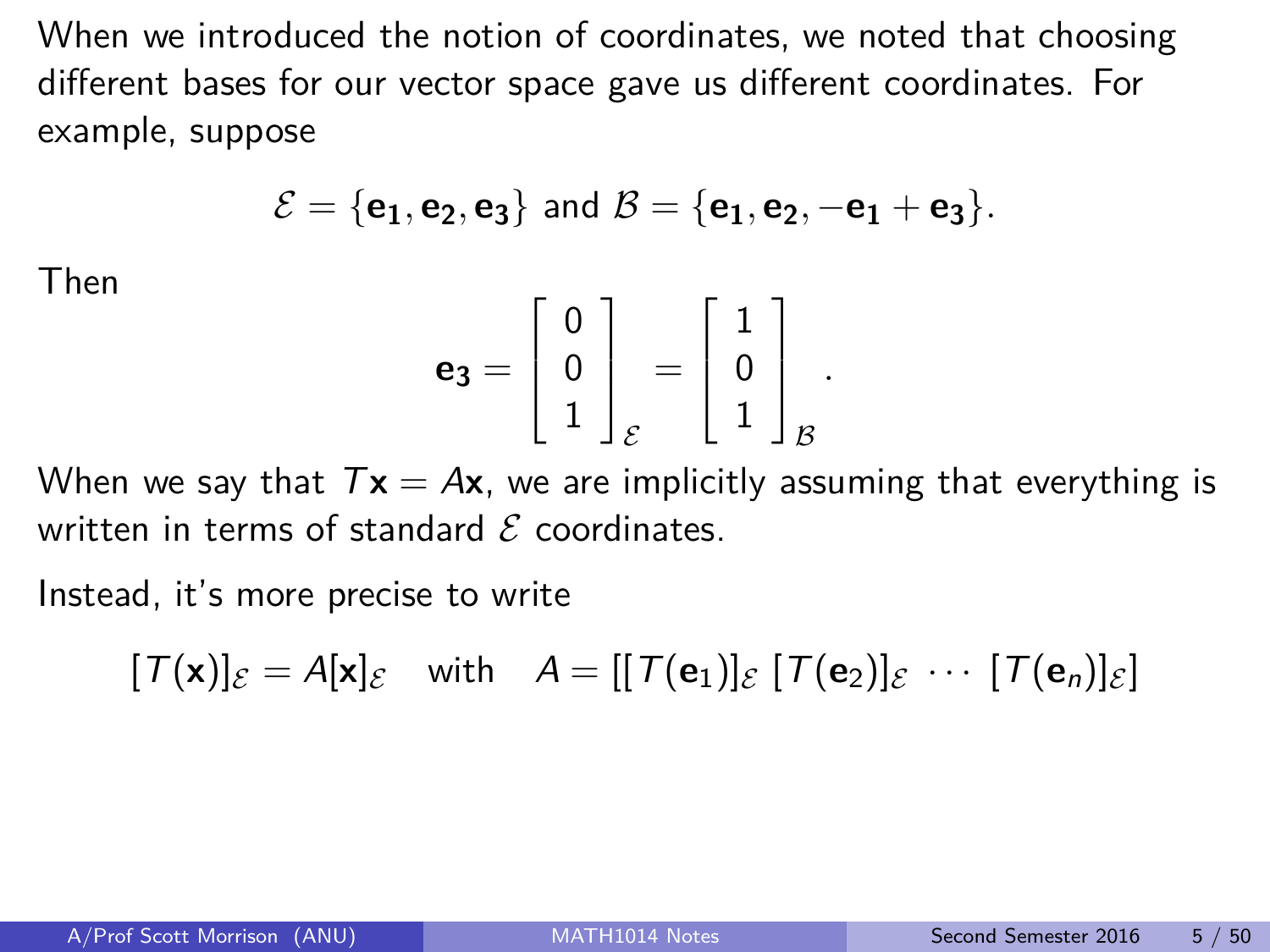$$
\mathcal{E} = \{e_1, e_2, e_3\} \text{ and } \mathcal{B} = \{e_1, e_2, -e_1 + e_3\}.
$$

Then

$$
\mathbf{e_3} = \left[ \begin{array}{c} 0 \\ 0 \\ 1 \end{array} \right]_{\mathcal{E}} = \left[ \begin{array}{c} 1 \\ 0 \\ 1 \end{array} \right]_{\mathcal{B}}.
$$

When we say that  $T\mathbf{x} = A\mathbf{x}$ , we are implicitly assuming that everything is written in terms of standard  $\mathcal E$  coordinates.

Instead, it's more precise to write

$$
[\mathcal{T}(\mathbf{x})]_{\mathcal{E}} = A[\mathbf{x}]_{\mathcal{E}} \quad \text{with} \quad A = [[\mathcal{T}(\mathbf{e}_1)]_{\mathcal{E}} [\mathcal{T}(\mathbf{e}_2)]_{\mathcal{E}} \cdots [\mathcal{T}(\mathbf{e}_n)]_{\mathcal{E}}]
$$

Every linear transformation T from  $\mathbb{R}^n$  to  $\mathbb{R}^m$  can be described as multiplication by its standard matrix: the standard matrix of  $T$  describes the action of  $\bar{T}$  in terms of the coordinate systems on  $\mathbb{R}^n$  and  $\mathbb{R}^m$  given by the standard bases of these spaces.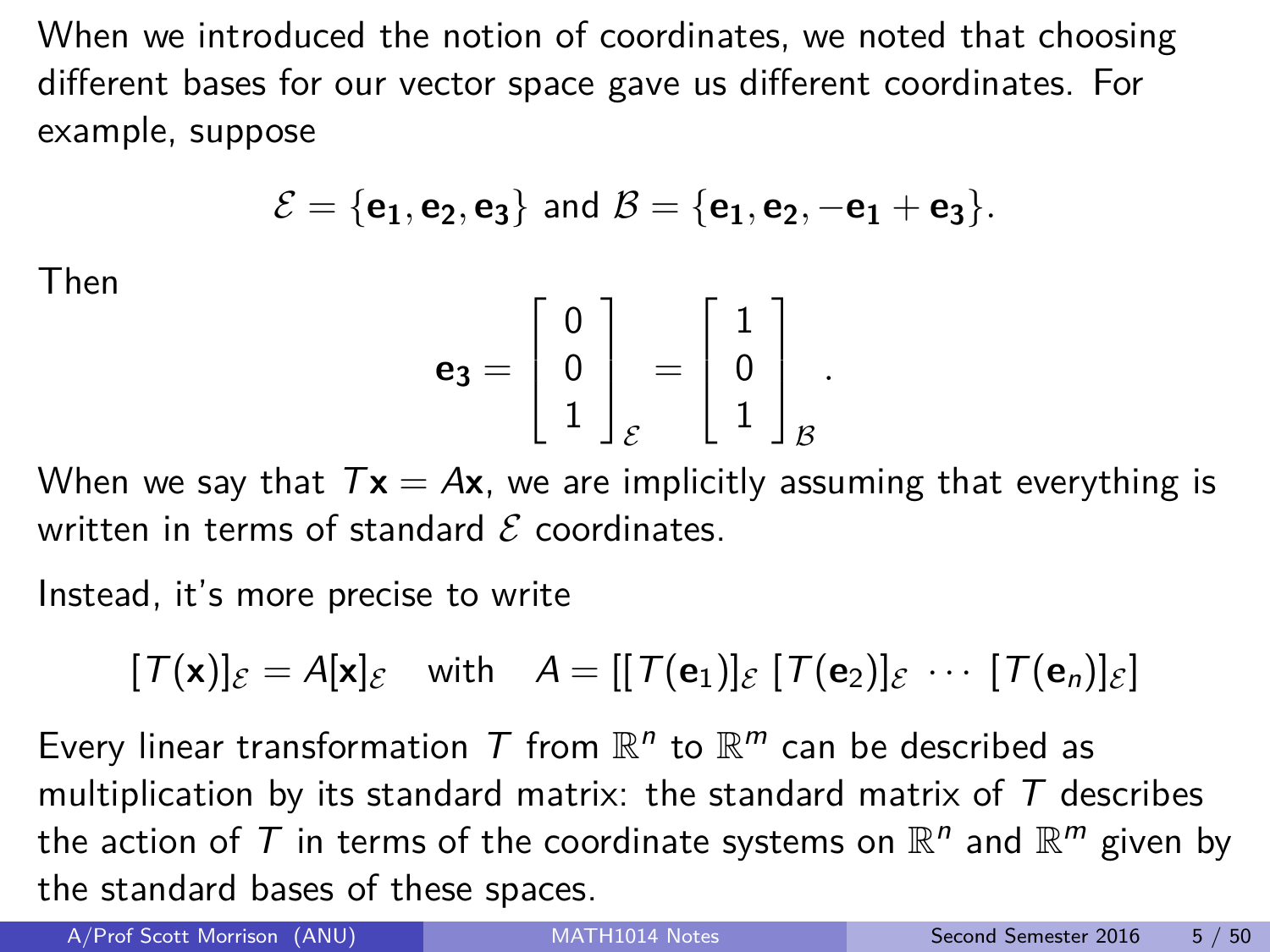If we start with a vector expressed in  $\mathcal E$  coordinates, then it's convenient to represent the linear transformation T by  $[T(\mathbf{x})]_{\mathcal{E}} = A[\mathbf{x}]_{\mathcal{E}}$ .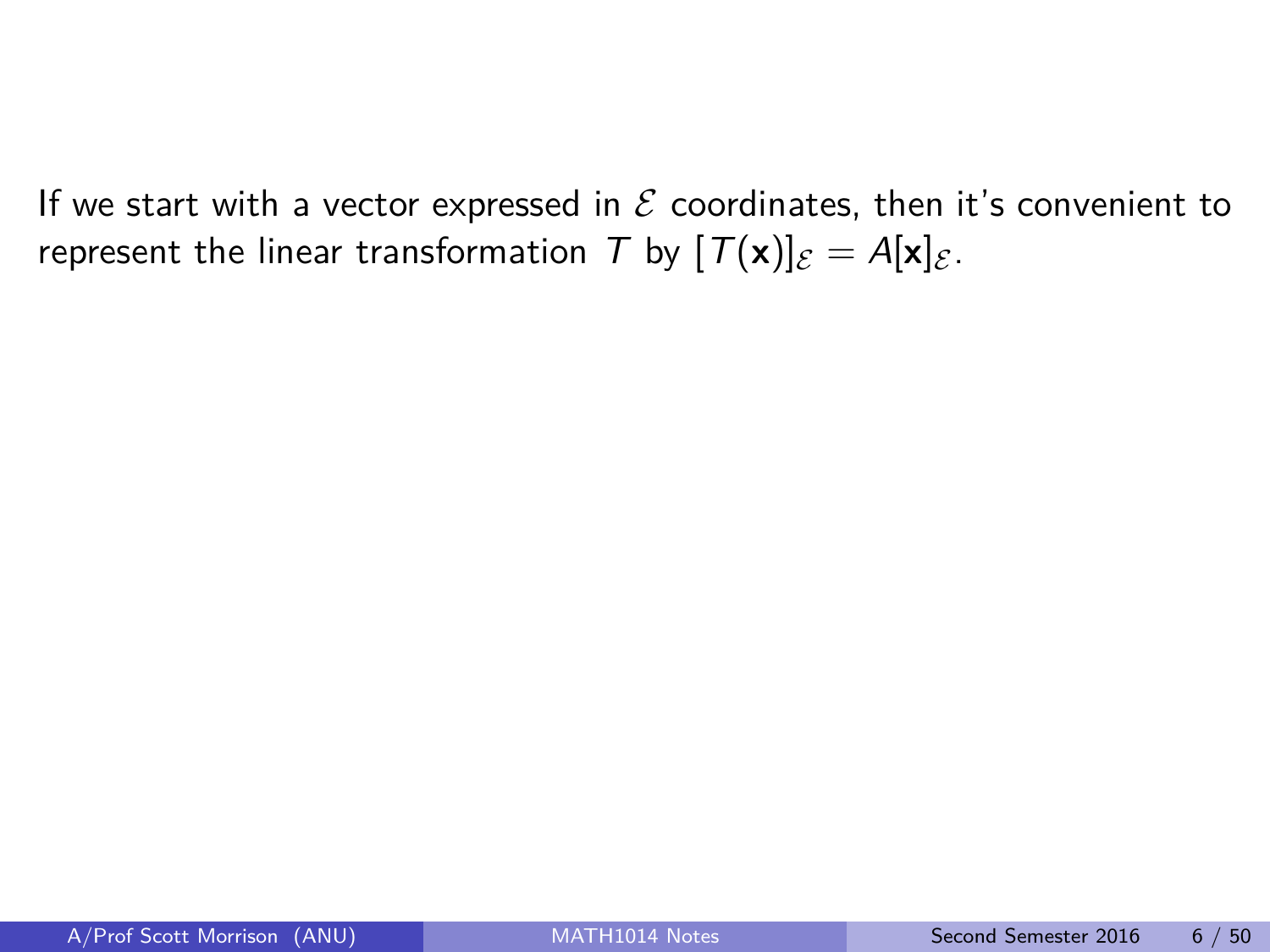If we start with a vector expressed in  $\mathcal E$  coordinates, then it's convenient to represent the linear transformation T by  $[T(x)]_{\mathcal{E}} = A[x]_{\mathcal{E}}$ .

However, for any sets of coordinates on the domain and codomain, we can find a matrix that represents the linear transformation in those coordinates:

$$
[\,\mathcal{T}(\mathbf{x})]_{\mathcal{C}} = A[\mathbf{x}]_{\mathcal{B}}
$$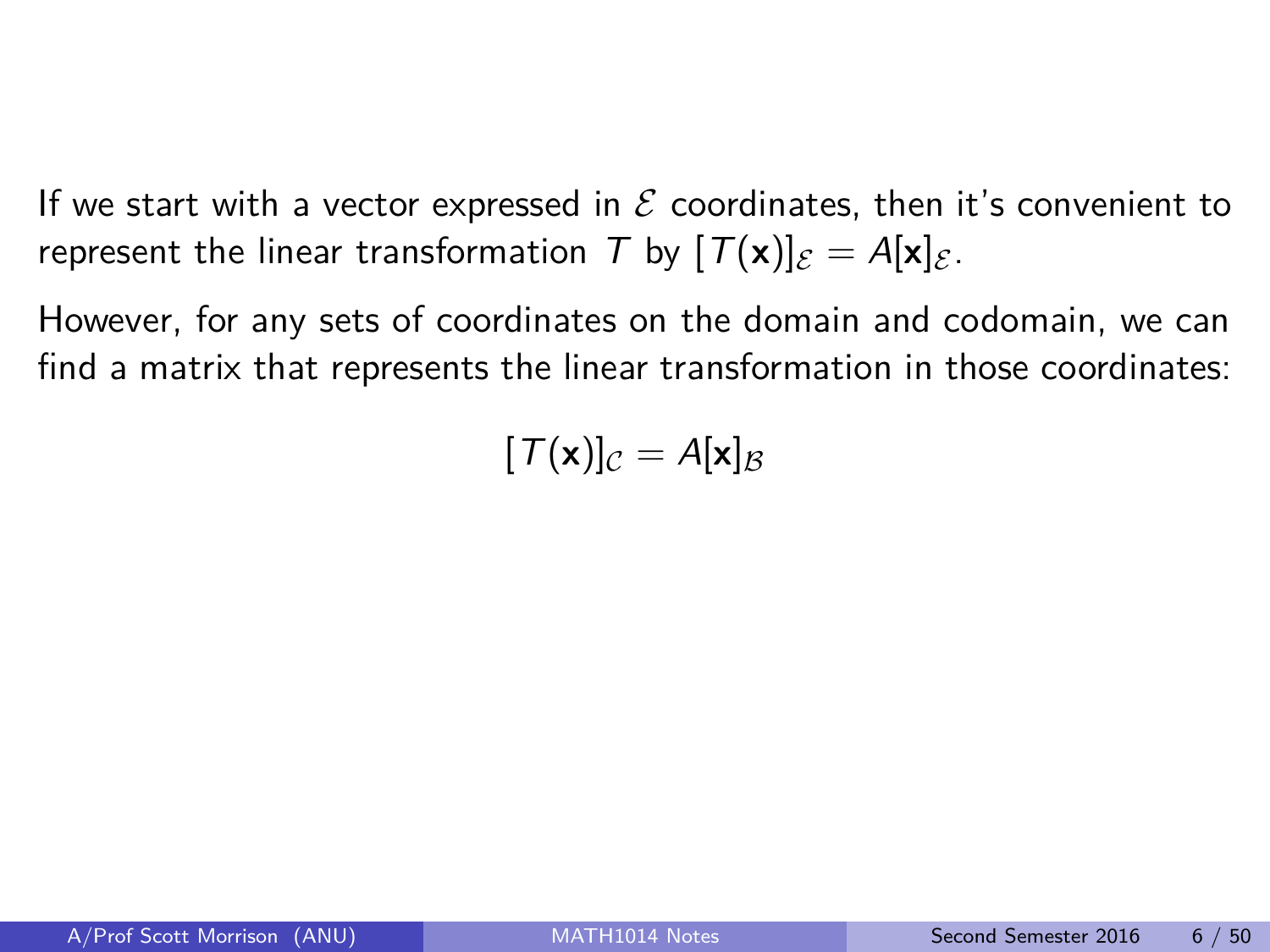If we start with a vector expressed in  $\mathcal E$  coordinates, then it's convenient to represent the linear transformation T by  $[T(x)]_{\mathcal{E}} = A[x]_{\mathcal{E}}$ .

However, for any sets of coordinates on the domain and codomain, we can find a matrix that represents the linear transformation in those coordinates:

$$
[\,\mathcal{T}(\mathbf{x})]_{\mathcal{C}} = A[\mathbf{x}]_{\mathcal{B}}
$$

(Note that the domain and codomain can be described using different coordinates! This is obvious when A is an  $m \times n$  matrix for  $m \neq n$ , but it's also true for linear transformations from  $\mathbb{R}^n$  to itself.)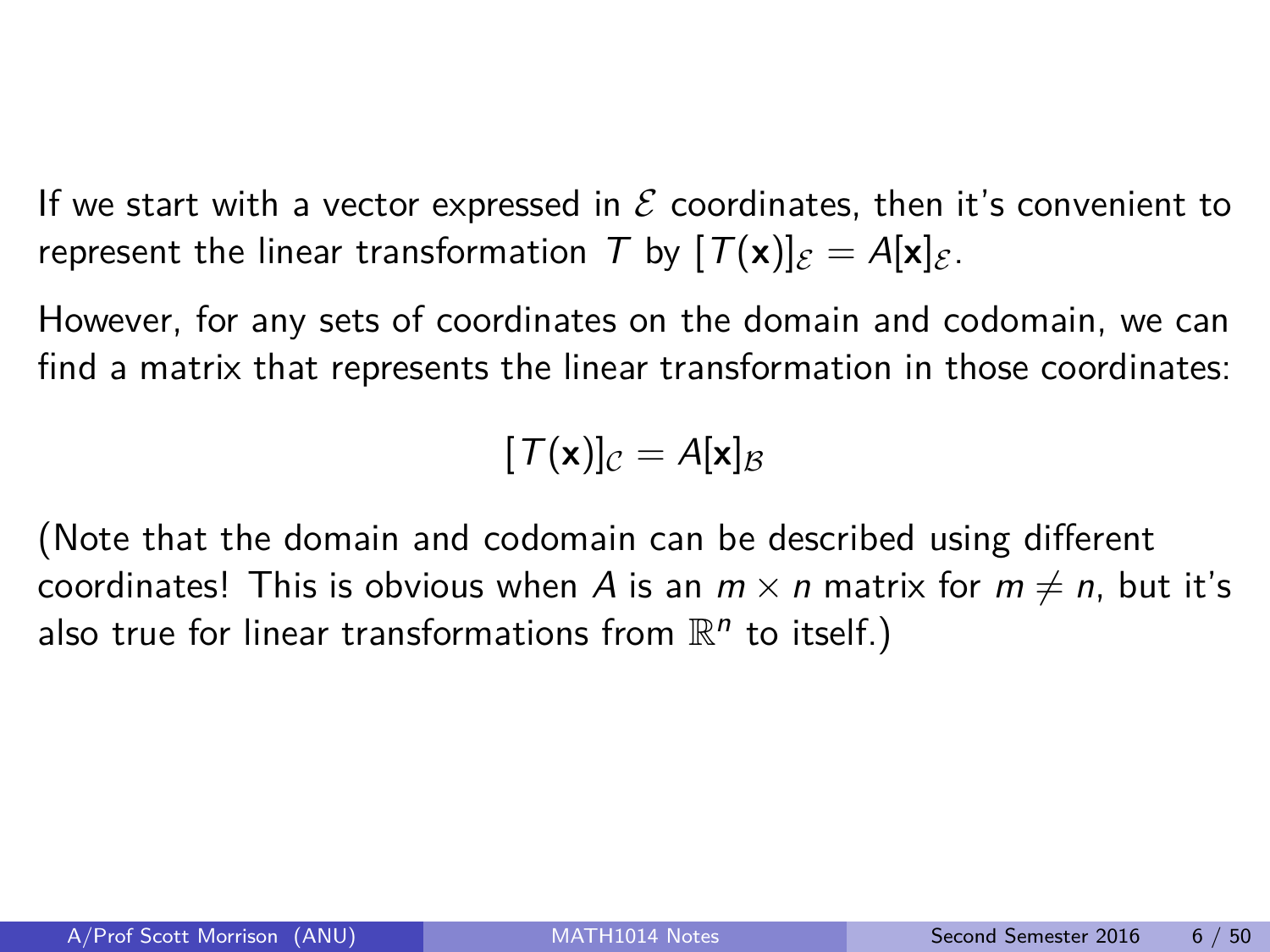For 
$$
A = \begin{bmatrix} 2 & 0 & 1 \\ 0 & -1 & 0 \\ 0 & 0 & 1 \end{bmatrix}
$$
, we saw that  $[T(\mathbf{x})]_{\mathcal{E}} = A[\mathbf{x}]_{\mathcal{E}}$  acted as follows:

- $\bullet$  T multiplies any vector parallel to the x-axis by the scalar 2.
- T multiplies any vector parallel to the y-axis by the scalar  $-1$ .
- $\bullet$  T sends a vector parallel to the z-axis to a vector with equal x and z coordinates.

Describe the matrix B such that  $[T(x)]_B = A[x]_B$ , where  $\mathcal{B} = \{e_1, e_2, -e_1 + e_3\}.$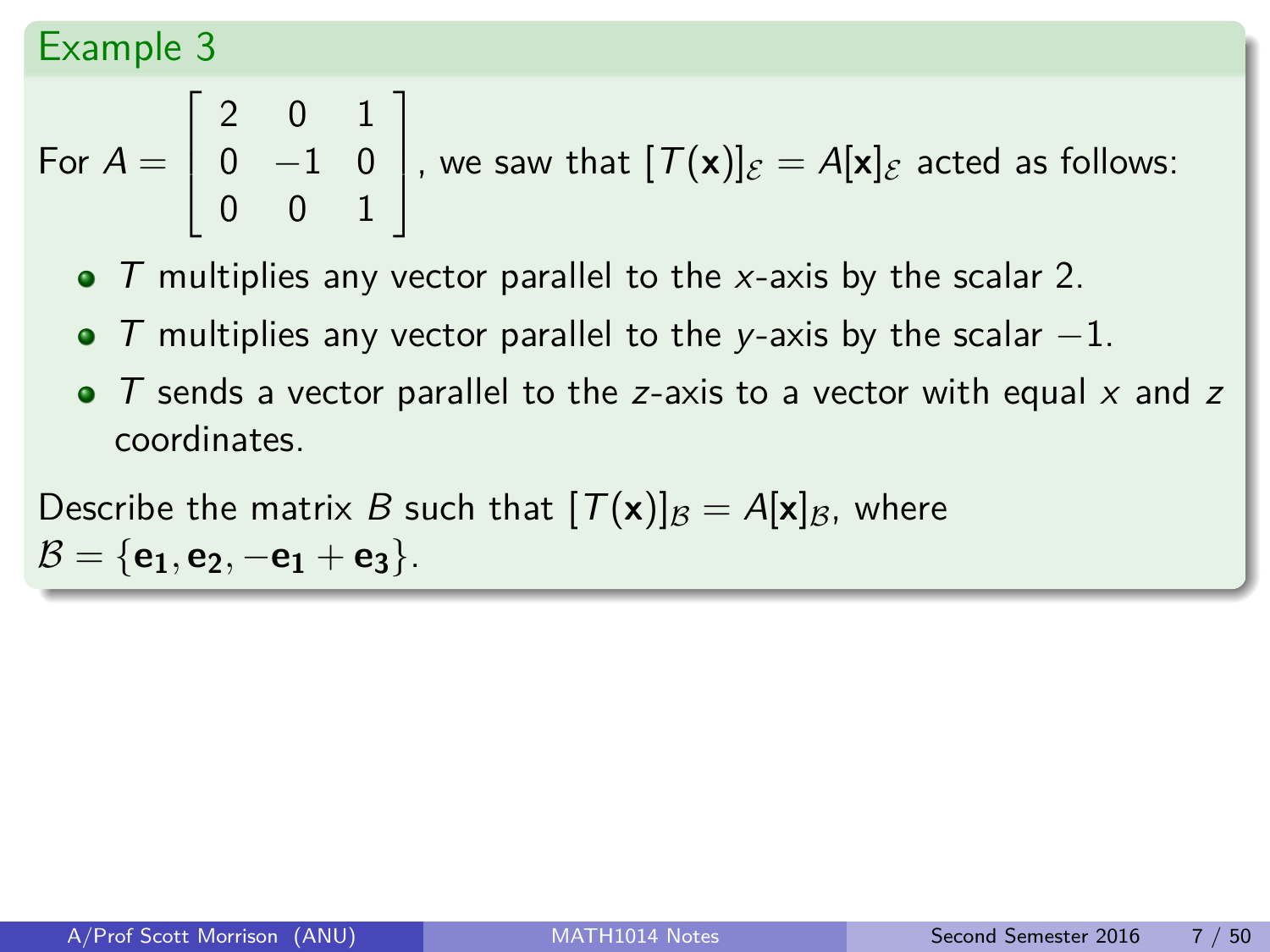For 
$$
A = \begin{bmatrix} 2 & 0 & 1 \\ 0 & -1 & 0 \\ 0 & 0 & 1 \end{bmatrix}
$$
, we saw that  $[\mathcal{T}(\mathbf{x})]_{\mathcal{E}} = A[\mathbf{x}]_{\mathcal{E}}$  acted as follows:

- $\bullet$  T multiplies any vector parallel to the x-axis by the scalar 2.
- T multiplies any vector parallel to the y-axis by the scalar  $-1$ .
- $\bullet$  T sends a vector parallel to the z-axis to a vector with equal x and z coordinates.

Describe the matrix B such that  $[T(x)]_B = A[x]_B$ , where  $\mathcal{B} = \{e_1, e_2, -e_1 + e_3\}.$ 

Just as the  $i^{th}$  column of  $A$  is  $[T(\mathbf{e_i})]_\mathcal{E}$ , the  $i^{th}$  column of  $B$  will be  $[T(\mathbf{b_i})]_{\mathcal{B}}$ .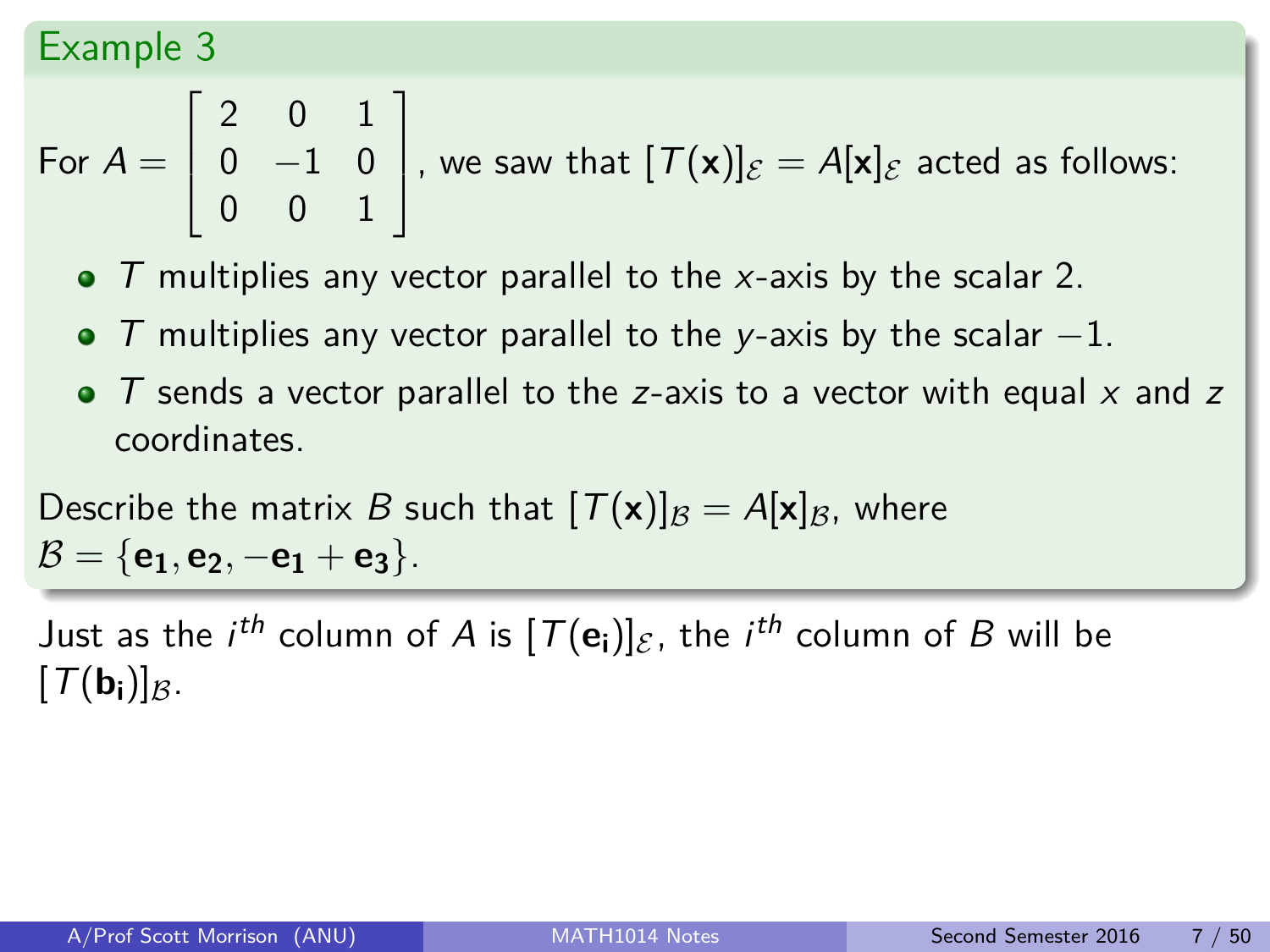For 
$$
A = \begin{bmatrix} 2 & 0 & 1 \\ 0 & -1 & 0 \\ 0 & 0 & 1 \end{bmatrix}
$$
, we saw that  $[\mathcal{T}(\mathbf{x})]_{\mathcal{E}} = A[\mathbf{x}]_{\mathcal{E}}$  acted as follows:

- $\bullet$  T multiplies any vector parallel to the x-axis by the scalar 2.
- T multiplies any vector parallel to the y-axis by the scalar  $-1$ .
- $\bullet$  T sends a vector parallel to the z-axis to a vector with equal x and z coordinates.

Describe the matrix B such that  $[T(x)]_B = A[x]_B$ , where  $\mathcal{B} = \{e_1, e_2, -e_1 + e_3\}.$ 

Just as the  $i^{th}$  column of  $A$  is  $[T(\mathbf{e_i})]_\mathcal{E}$ , the  $i^{th}$  column of  $B$  will be  $[T(\mathbf{b_i})]_{\mathcal{B}}$ .

Since  $e_1 = b_1$ ,  $T(b_1) = 2b_1$ .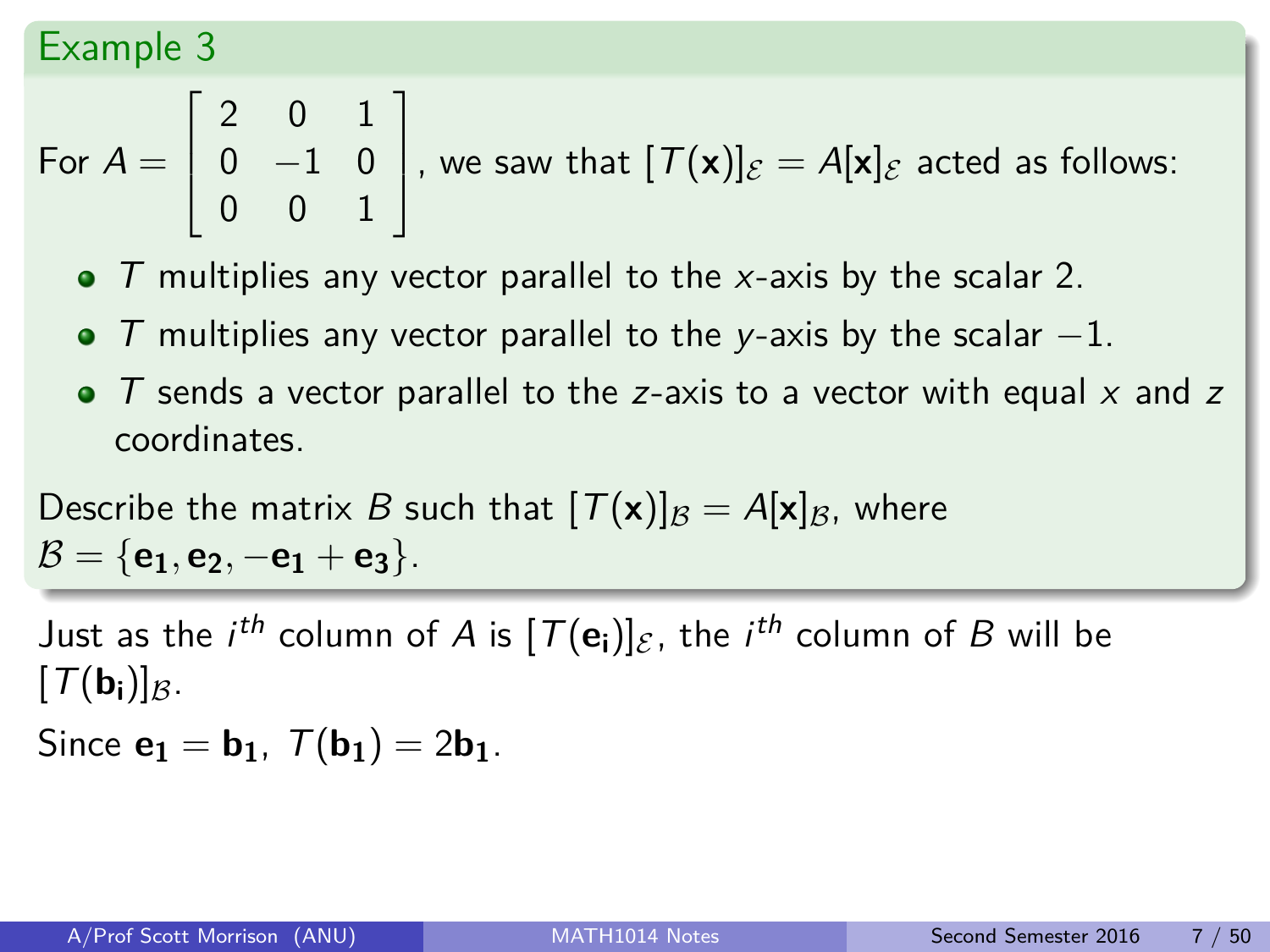For 
$$
A = \begin{bmatrix} 2 & 0 & 1 \\ 0 & -1 & 0 \\ 0 & 0 & 1 \end{bmatrix}
$$
, we saw that  $[\mathcal{T}(\mathbf{x})]_{\mathcal{E}} = A[\mathbf{x}]_{\mathcal{E}}$  acted as follows:

- $\bullet$  T multiplies any vector parallel to the x-axis by the scalar 2.
- T multiplies any vector parallel to the y-axis by the scalar  $-1$ .
- $\bullet$  T sends a vector parallel to the z-axis to a vector with equal x and z coordinates.

Describe the matrix B such that  $[T(x)]_B = A[x]_B$ , where  $\mathcal{B} = \{e_1, e_2, -e_1 + e_3\}.$ 

Just as the  $i^{th}$  column of  $A$  is  $[T(\mathbf{e_i})]_\mathcal{E}$ , the  $i^{th}$  column of  $B$  will be  $[T(\mathbf{b_i})]_{\mathcal{B}}$ .

Since 
$$
\mathbf{e_1} = \mathbf{b_1}
$$
,  $\mathcal{T}(\mathbf{b_1}) = 2\mathbf{b_1}$ . Similarly,  $\mathcal{T}(\mathbf{b_2}) = -\mathbf{b_2}$ .  
Thus we see that  $B = \begin{bmatrix} 2 & 0 & * \\ 0 & -1 & * \\ 0 & 0 & * \end{bmatrix}$ .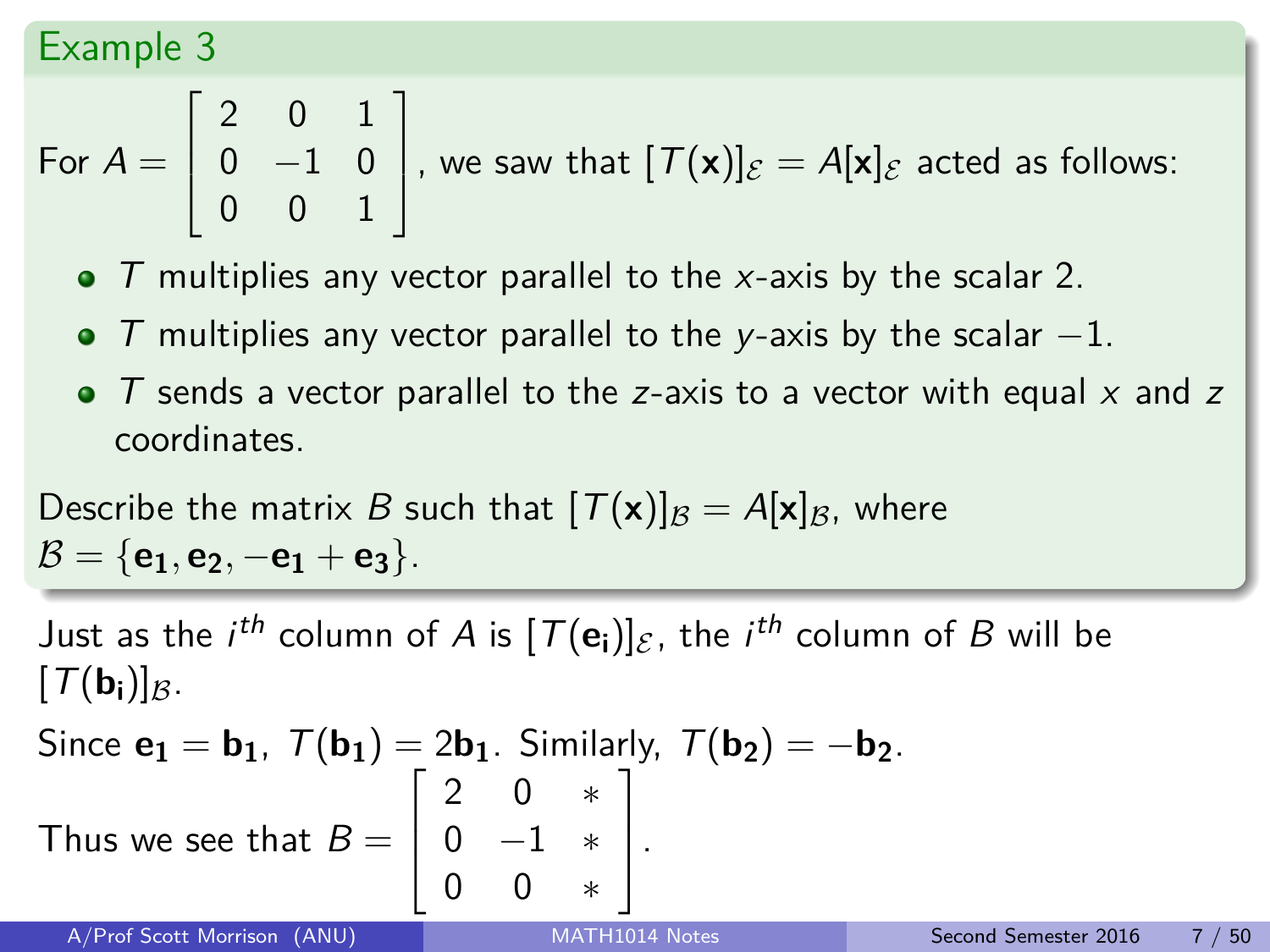- $\bullet$  T multiplies any vector parallel to the x-axis by the scalar 2.
- $\bullet$  T multiplies any vector parallel to the y-axis by the scalar  $-1$ .
- $\bullet$  T sends a vector parallel to the z-axis to a vector with equal x and z coordinates.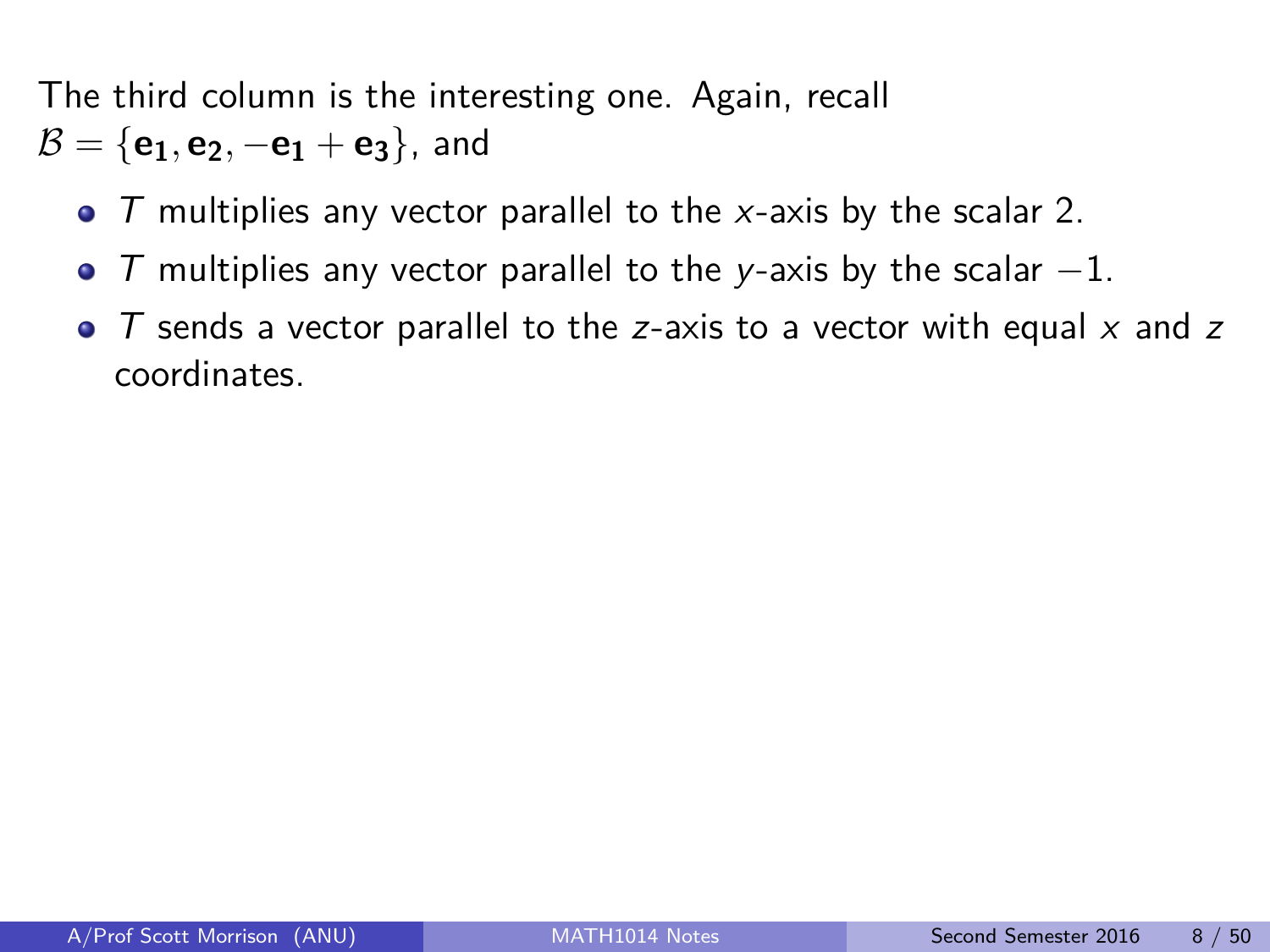- $\bullet$  T multiplies any vector parallel to the x-axis by the scalar 2.
- $\bullet$  T multiplies any vector parallel to the y-axis by the scalar  $-1$ .
- $\bullet$  T sends a vector parallel to the z-axis to a vector with equal x and z coordinates.
- The 3<sup>rd</sup> column of B will be  $[T(\mathbf{b}_3)]_{\beta}$ .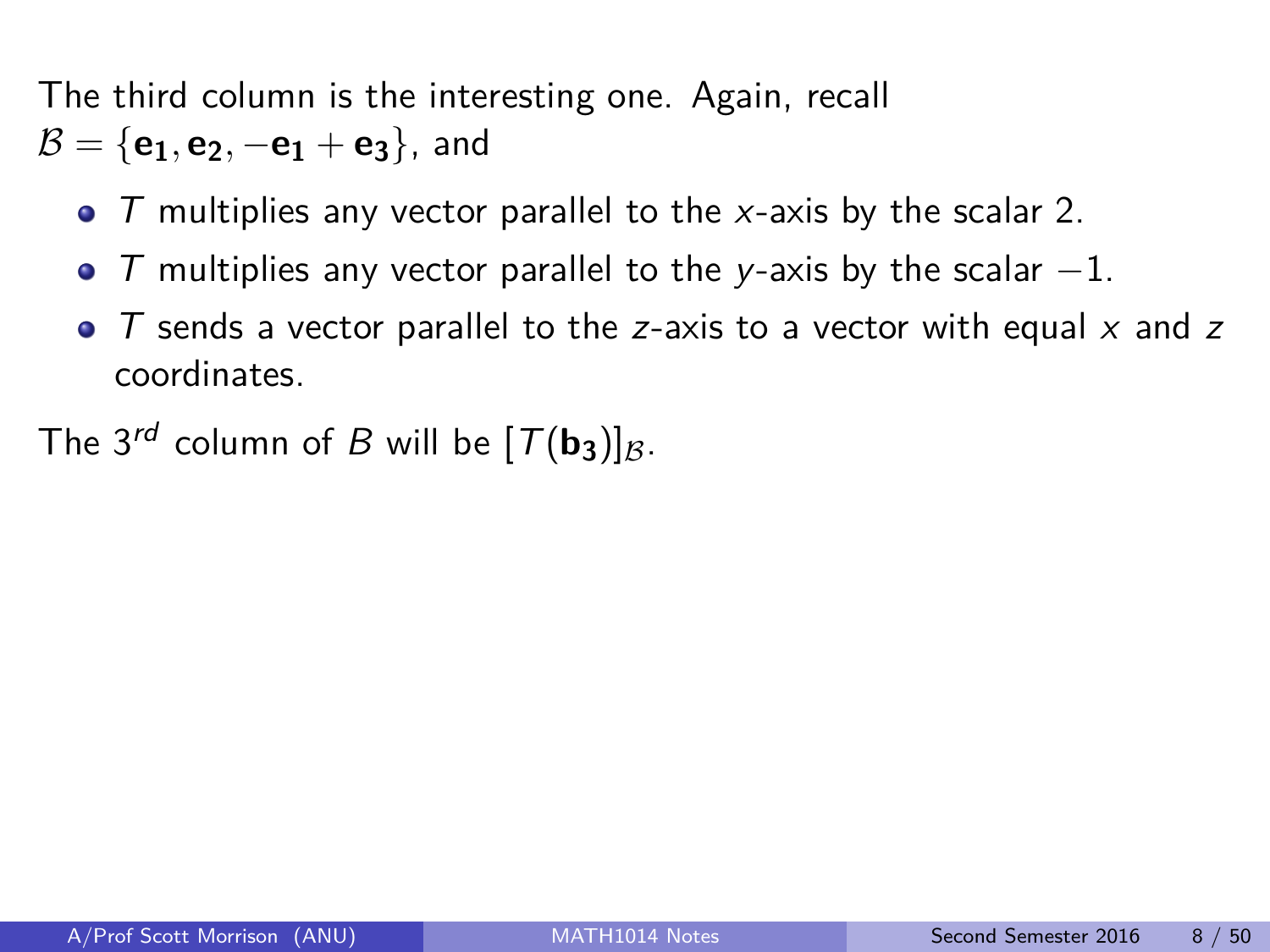- $\bullet$  T multiplies any vector parallel to the x-axis by the scalar 2.
- $\bullet$  T multiplies any vector parallel to the y-axis by the scalar  $-1$ .
- $\bullet$  T sends a vector parallel to the z-axis to a vector with equal x and z coordinates.

The 3<sup>rd</sup> column of B will be  $[T(\mathbf{b}_3)]_{\beta}$ .

$$
\mathcal{T}(\mathbf{b_3}) = \mathcal{T}(-\mathbf{e_1} + \mathbf{e_3}) = -\mathcal{T}(\mathbf{e_1}) + \mathcal{T}(\mathbf{e_3}) = -2\mathbf{e_1} + (\mathbf{e_1} + \mathbf{e_3}) = -\mathbf{e_1} + \mathbf{e_3} = \mathbf{b_3}.
$$
  
Thus we see that  $B = \begin{bmatrix} 2 & 0 & 0 \\ 0 & -1 & 0 \\ 0 & 0 & 1 \end{bmatrix}$ .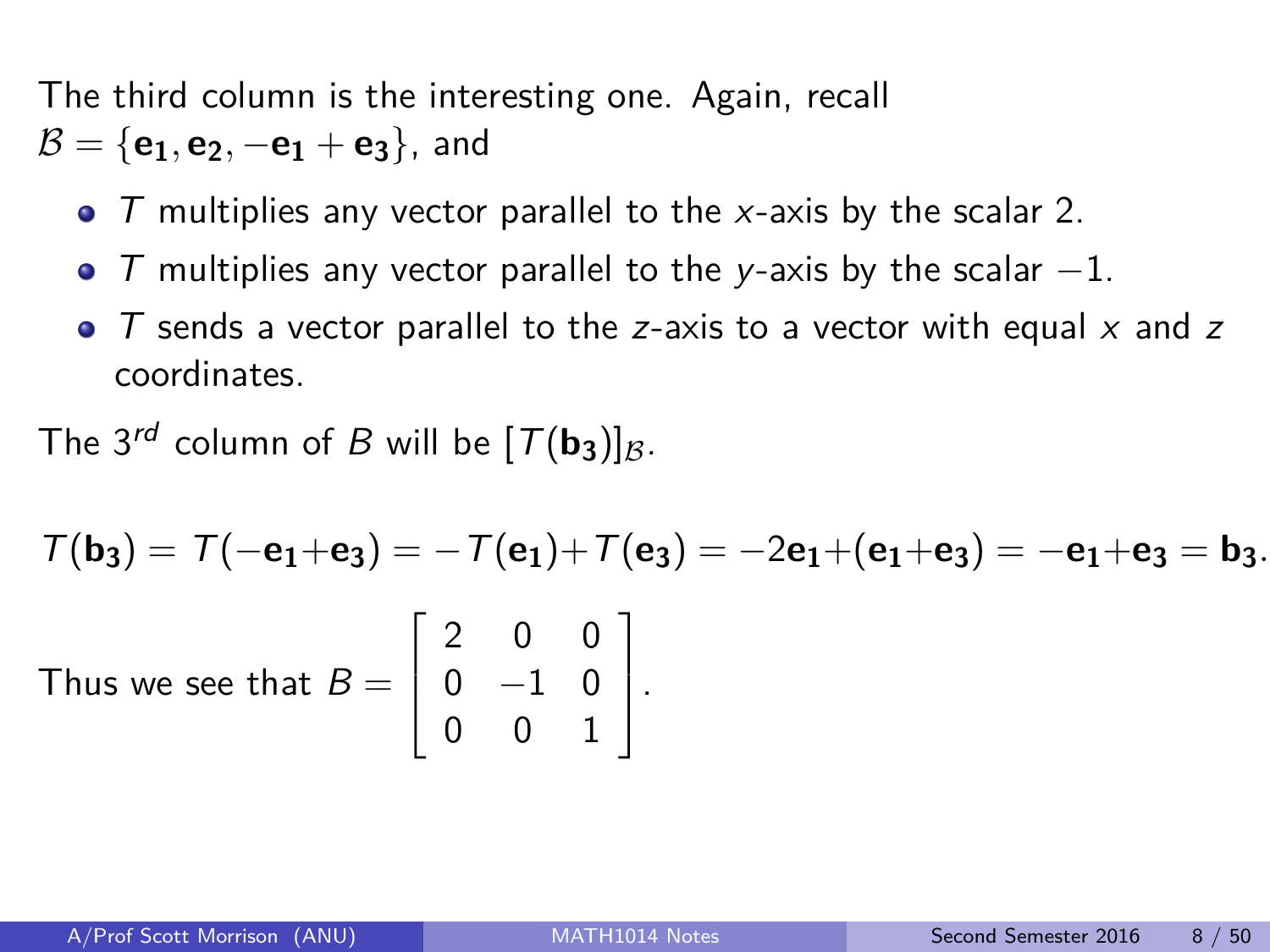- $\bullet$  T multiplies any vector parallel to the x-axis by the scalar 2.
- $\bullet$  T multiplies any vector parallel to the y-axis by the scalar  $-1$ .
- $\bullet$  T sends a vector parallel to the z-axis to a vector with equal x and z coordinates.

The 3<sup>rd</sup> column of B will be  $[T(\mathbf{b}_3)]_B$ .

$$
\mathcal{T}(\mathbf{b}_3) = \mathcal{T}(-\mathbf{e}_1 + \mathbf{e}_3) = -\mathcal{T}(\mathbf{e}_1) + \mathcal{T}(\mathbf{e}_3) = -2\mathbf{e}_1 + (\mathbf{e}_1 + \mathbf{e}_3) = -\mathbf{e}_1 + \mathbf{e}_3 = \mathbf{b}_3.
$$
  
Thus we see that  $B = \begin{bmatrix} 2 & 0 & 0 \\ 0 & -1 & 0 \\ 0 & 0 & 1 \end{bmatrix}$ .

Notice that in B coordinates, the matrix representing  $T$  is diagonal!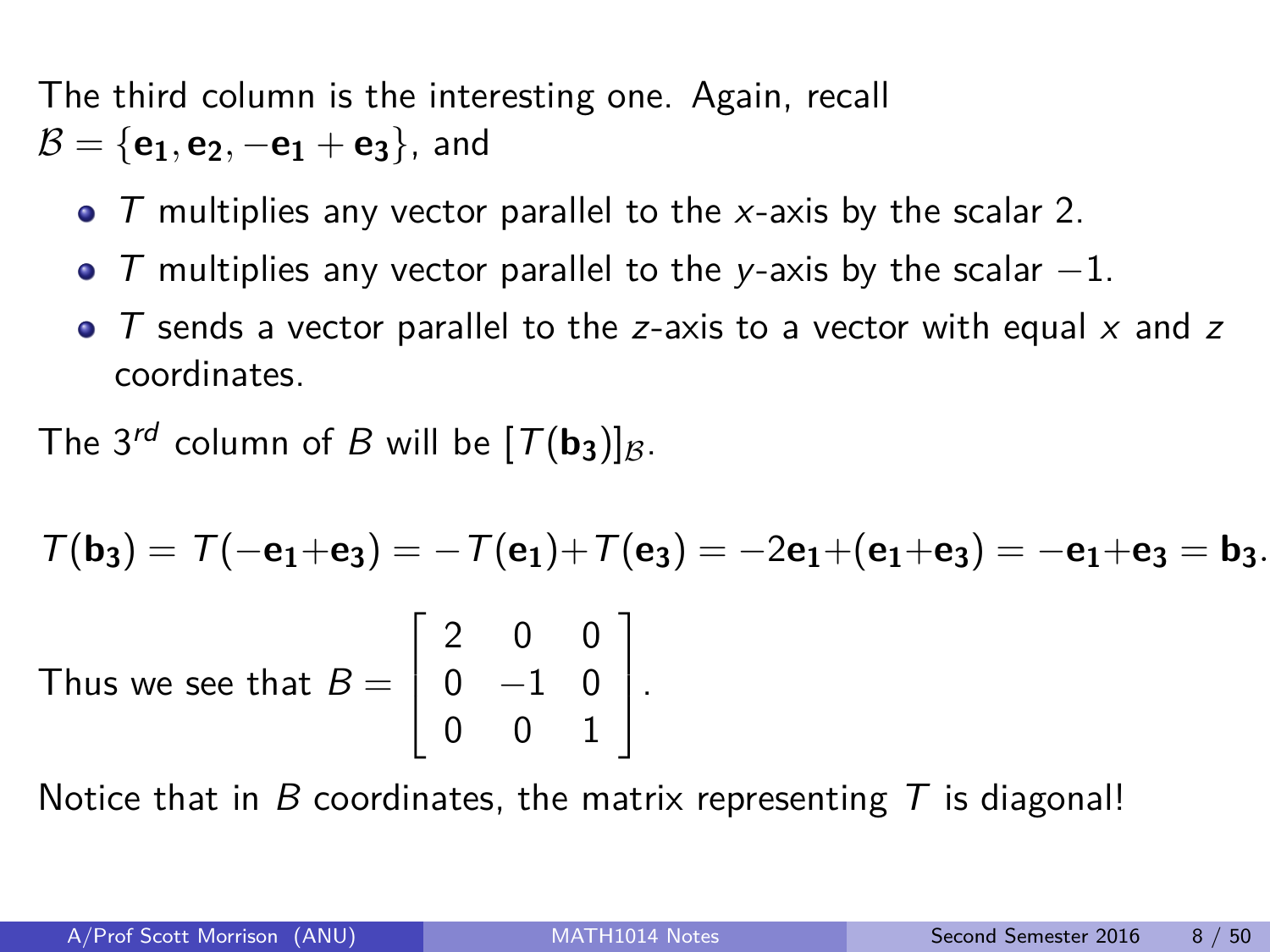Every linear transformation  $T: V \rightarrow W$  between finite dimensional vector spaces can be represented by a matrix, but the matrix representation of a linear transformation depends on the choice of bases for V and W (thus it is not unique).

This allows us to reduce many linear algebra problems concerning abstract vector spaces to linear algebra problems concerning the familiar vector spaces  $\mathbb{R}^n$ . This is important even for linear transformations  $\mathcal{T}:\mathbb{R}^n\to\mathbb{R}^m$ since certain choices of bases for  $\mathbb{R}^n$  and  $\mathbb{R}^m$  can make important properties of  $T$  more evident: to solve certain problems easily, it is important to choose the right coordinates.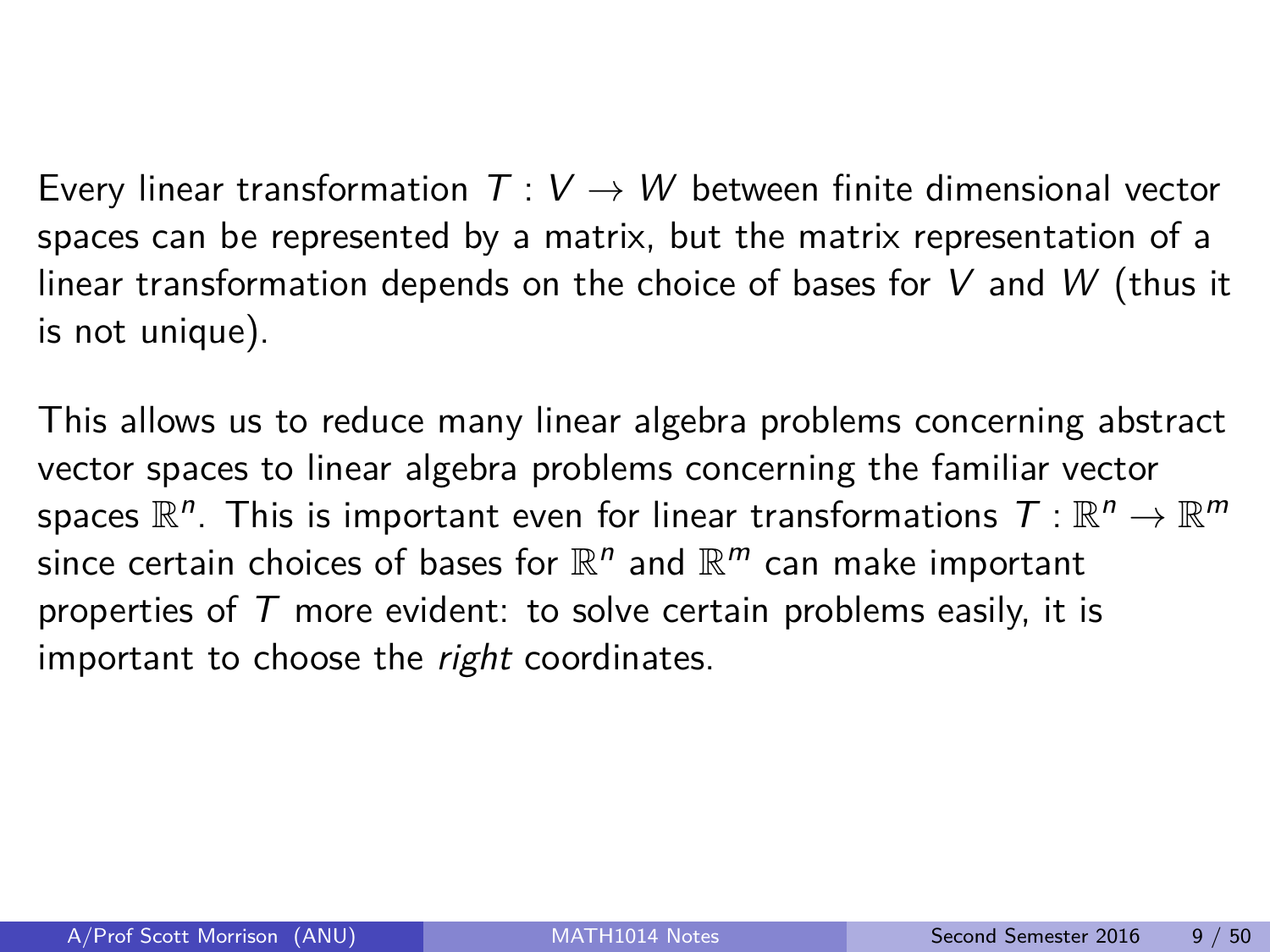# Matrices and linear transformations

Let  $T: V \rightarrow W$  be a linear transformation that maps from V to W, and suppose that we've fixed a basis  $\mathcal{B} = {\bf{b_1}, \ldots, \bf{b_n}}$  for V and a basis  $C = \{c_1, \ldots, c_m\}$  for W.

For any vector  $\mathbf{x} \in V$ , the coordinate vector  $[\mathbf{x}]_B$  is in  $\mathbb{R}^n$  and the coordinate vector of its image  $[T(\mathbf{x})]_C$  is in  $\mathbb{R}^m$ .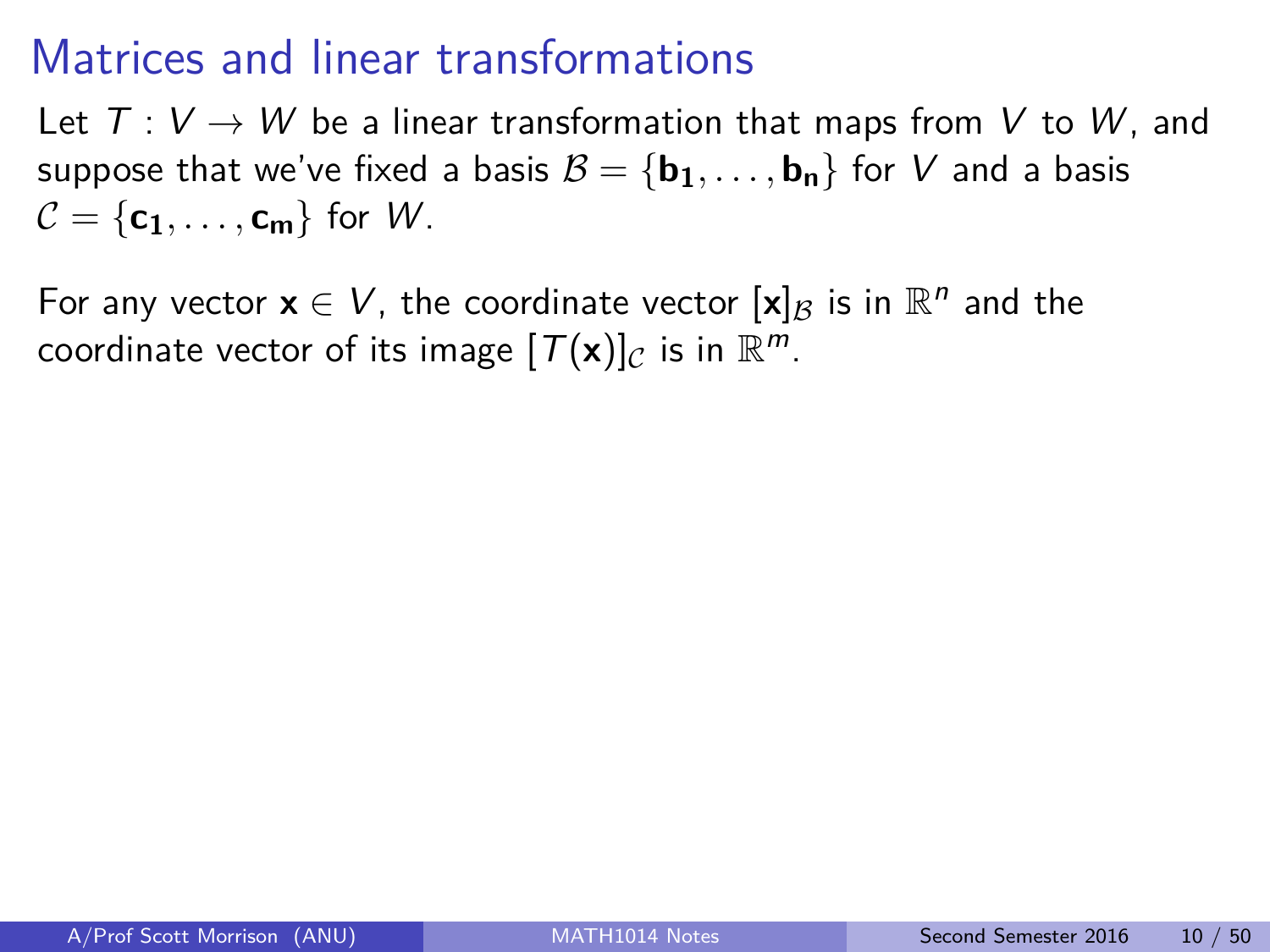# Matrices and linear transformations

Let  $T: V \rightarrow W$  be a linear transformation that maps from V to W, and suppose that we've fixed a basis  $\mathcal{B} = {\bf{b_1}, \ldots, \bf{b_n}}$  for V and a basis  $C = \{c_1, \ldots, c_m\}$  for W.

For any vector  $\mathbf{x} \in V$ , the coordinate vector  $[\mathbf{x}]_B$  is in  $\mathbb{R}^n$  and the coordinate vector of its image  $[T(\mathbf{x})]_C$  is in  $\mathbb{R}^m$ .

We want to associate a matrix M with T with the property that  $M[x]_B = [T(x)]_C$ .

It can be helpful to organise this information with a diagram

$$
V \ni \mathbf{x} \xrightarrow{\qquad T \qquad} T(\mathbf{x}) \in W
$$
  

$$
\downarrow \qquad \qquad \downarrow
$$
  

$$
\mathbb{R}^n \ni [\mathbf{x}]_B \xrightarrow{\qquad \qquad} [T(\mathbf{x})]_C \in \mathbb{R}^m
$$

where the vertical arrows represent the coordinate mappings.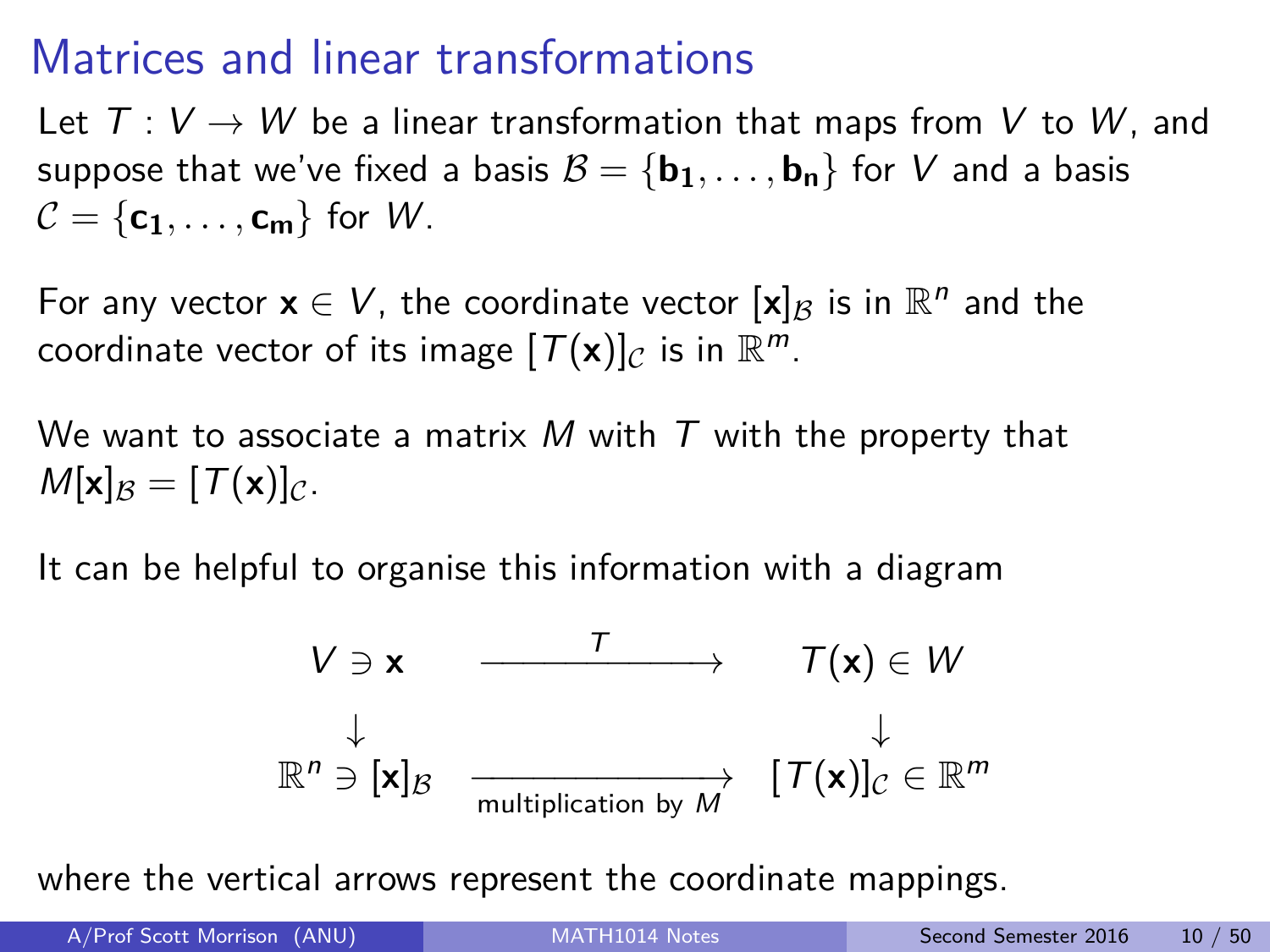Here's an example to illustrate how we might find such a matrix  $M$ : Let  $\mathcal{B} = {\mathbf{b}_1, \mathbf{b}_2}$  and  $\mathcal{C} = {\mathbf{c}_1, \mathbf{c}_2}$  be bases for two vector spaces V and W, respectively.

Let  $T: V \rightarrow W$  be the linear transformation defined by

$$
\mathcal{T}(\mathbf{b}_1)=2\mathbf{c}_1-3\mathbf{c}_2, \, \mathcal{T}(\mathbf{b}_2)=-4\mathbf{c}_1+5\mathbf{c}_2\,.
$$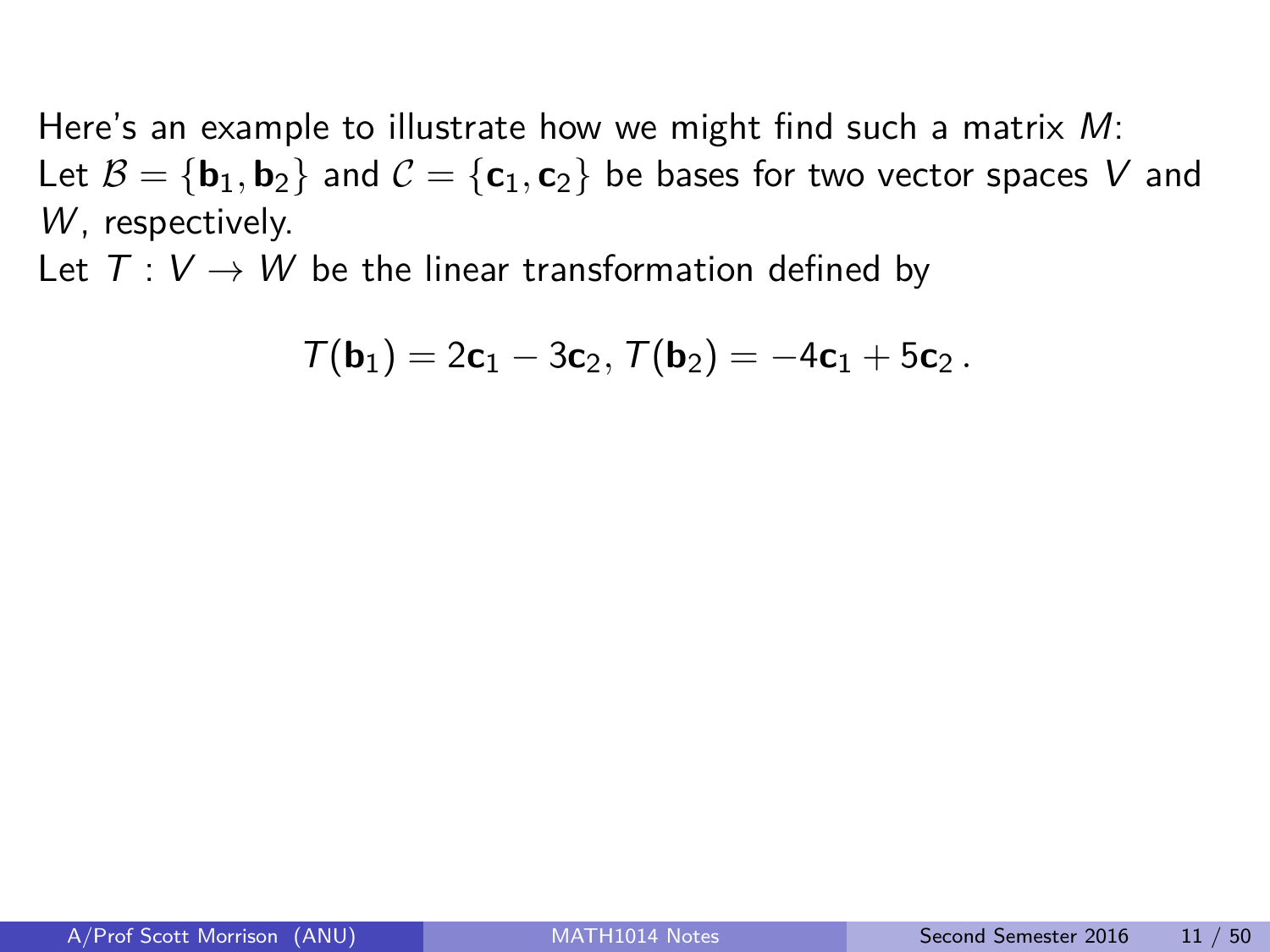Here's an example to illustrate how we might find such a matrix  $M$ : Let  $\mathcal{B} = {\mathbf{b}_1, \mathbf{b}_2}$  and  $\mathcal{C} = {\mathbf{c}_1, \mathbf{c}_2}$  be bases for two vector spaces V and W, respectively.

Let  $T: V \rightarrow W$  be the linear transformation defined by

$$
\mathcal{T}(\mathbf{b}_1)=2\mathbf{c}_1-3\mathbf{c}_2, \, \mathcal{T}(\mathbf{b}_2)=-4\mathbf{c}_1+5\mathbf{c}_2\,.
$$

Why does this define the entire linear transformation?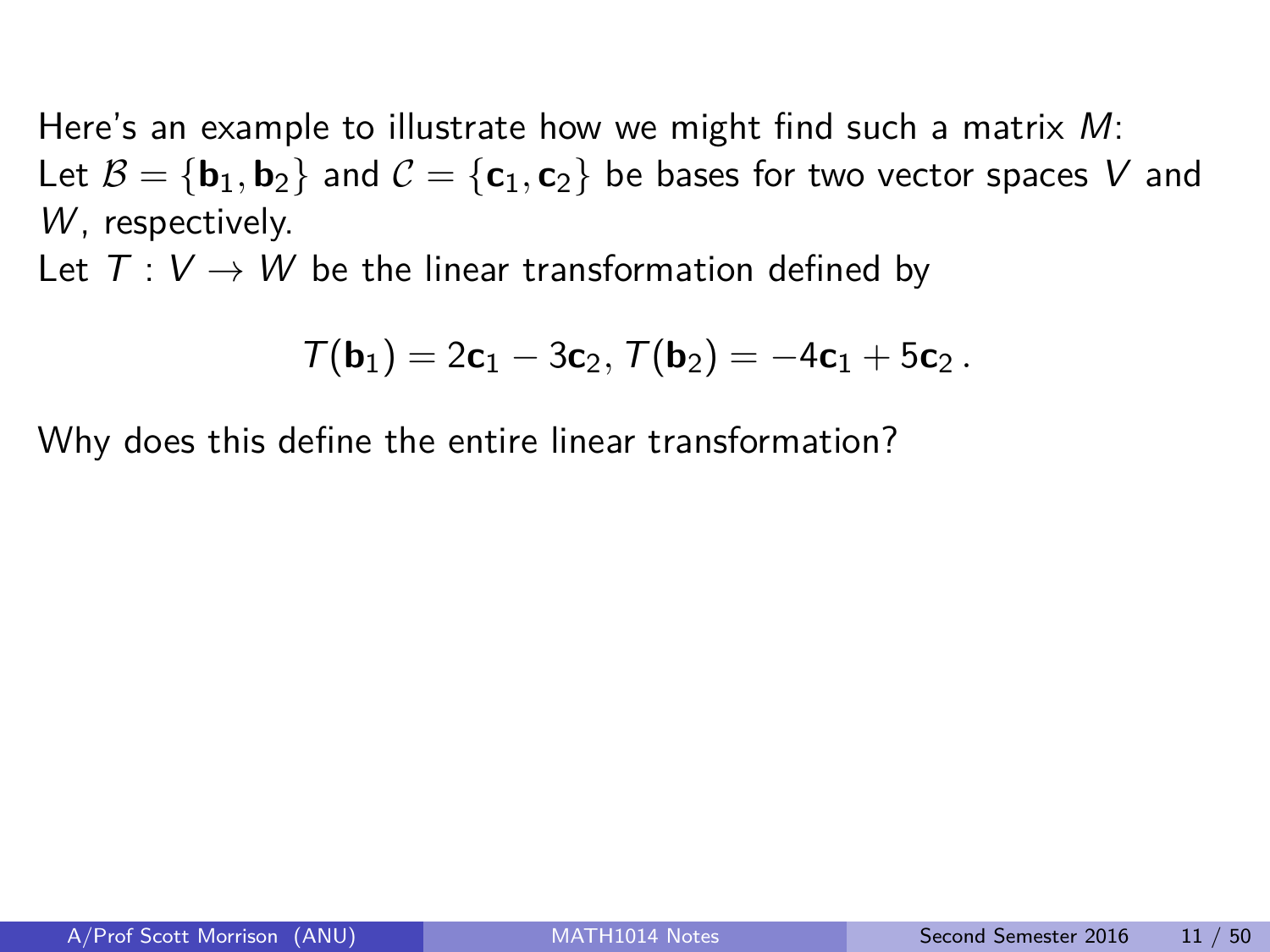Here's an example to illustrate how we might find such a matrix  $M$ : Let  $\mathcal{B} = {\mathbf{b}_1, \mathbf{b}_2}$  and  $\mathcal{C} = {\mathbf{c}_1, \mathbf{c}_2}$  be bases for two vector spaces V and W, respectively.

Let  $T: V \rightarrow W$  be the linear transformation defined by

$$
\mathcal{T}(\mathbf{b}_1)=2\mathbf{c}_1-3\mathbf{c}_2, \, \mathcal{T}(\mathbf{b}_2)=-4\mathbf{c}_1+5\mathbf{c}_2\,.
$$

Why does this define the entire linear transformation? For an arbitrary

vector  $\mathbf{v} = x_1 \mathbf{b}_1 + x_2 \mathbf{b}_2$  in V, we define its image under T as

$$
\mathcal{T}(\mathbf{v}) = x_1 \mathcal{T}(\mathbf{b}_1) + x_2 \mathcal{T}(\mathbf{b}_2).
$$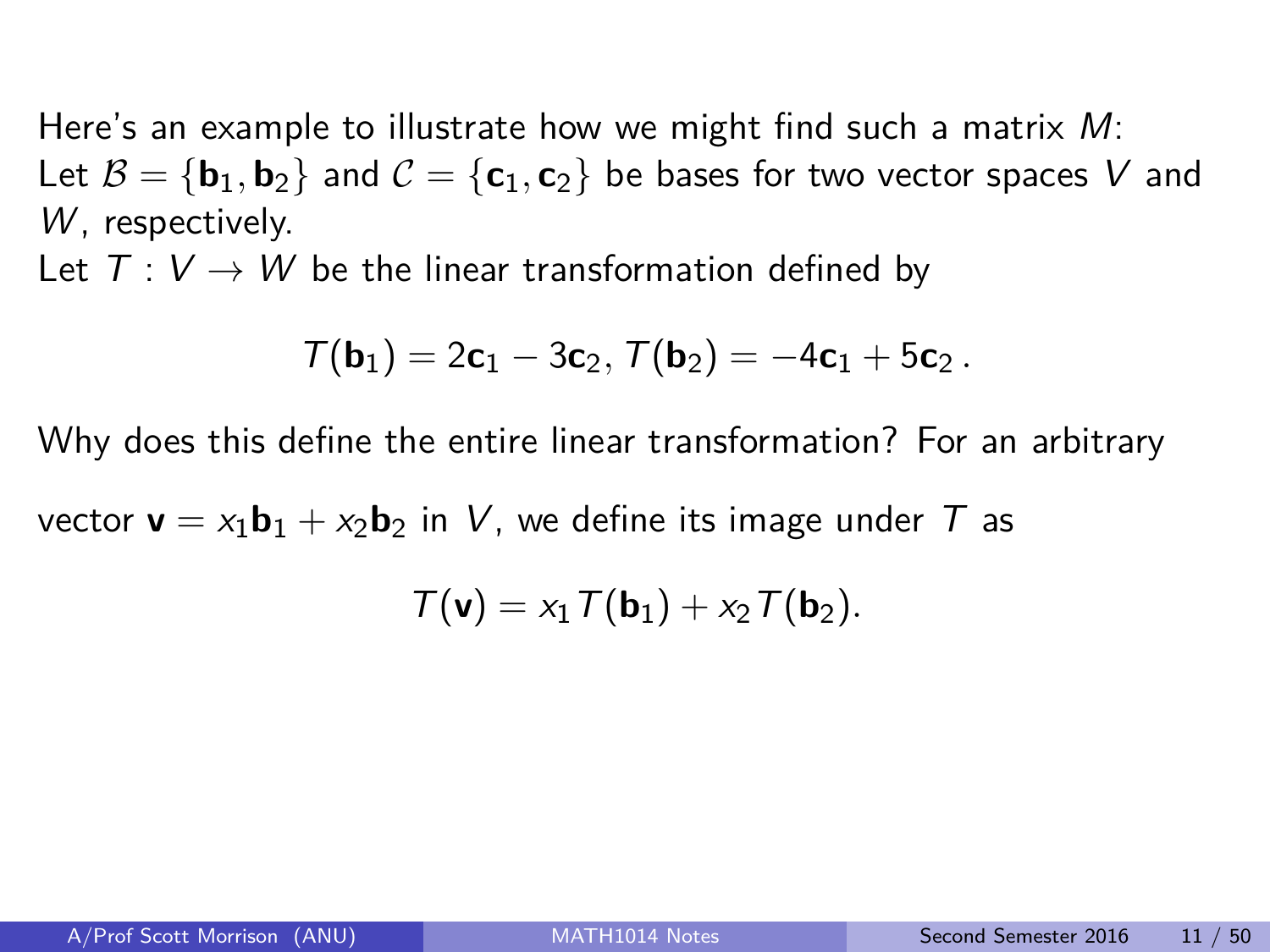For example, if **x** is the vector in V given by  $x = 3b_1 + 2b_2$ , so that  $[\mathsf{x}]_\mathcal{B} =$  $\left\lceil 3 \right\rceil$ 2 1 , we have

$$
T(\mathbf{x}) = T(3\mathbf{b}_1 + 2\mathbf{b}_2)
$$
  
= 3T(\mathbf{b}\_1) + 2T(\mathbf{b}\_2)  
= 3(2\mathbf{c}\_1 - 3\mathbf{c}\_2) + 2(-4\mathbf{c}\_1 + 5\mathbf{c}\_2)  
= -2\mathbf{c}\_1 + \mathbf{c}\_2.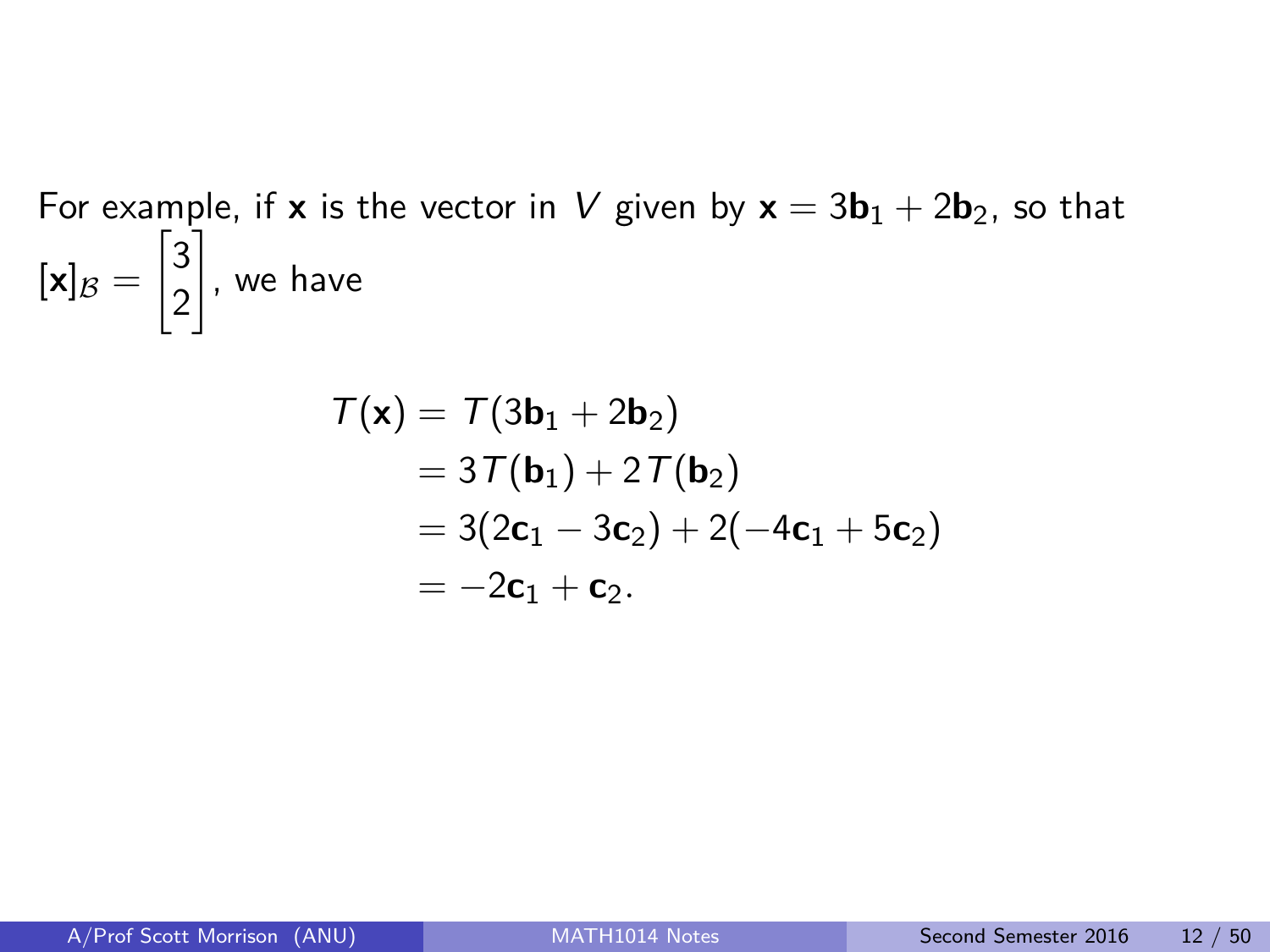Equivalently, we have

$$
[\mathcal{T}(\mathbf{x})]_{\mathcal{C}} = [3\mathcal{T}(\mathbf{b}_1) + 2\mathcal{T}(\mathbf{b}_2)]_{\mathcal{C}}
$$
  
\n
$$
= 3[\mathcal{T}(\mathbf{b}_1)]_{\mathcal{C}} + 2[\mathcal{T}(\mathbf{b}_2)]_{\mathcal{C}}
$$
  
\n
$$
= [[\mathcal{T}(\mathbf{b}_1)]_{\mathcal{C}} [\mathcal{T}(\mathbf{b}_2)]_{\mathcal{C}}] \begin{bmatrix} 3 \\ 2 \end{bmatrix}
$$
  
\n
$$
= [[\mathcal{T}(\mathbf{b}_1)]_{\mathcal{C}} [\mathcal{T}(\mathbf{b}_2)]_{\mathcal{C}}] [\mathbf{x}]_{\mathcal{B}}
$$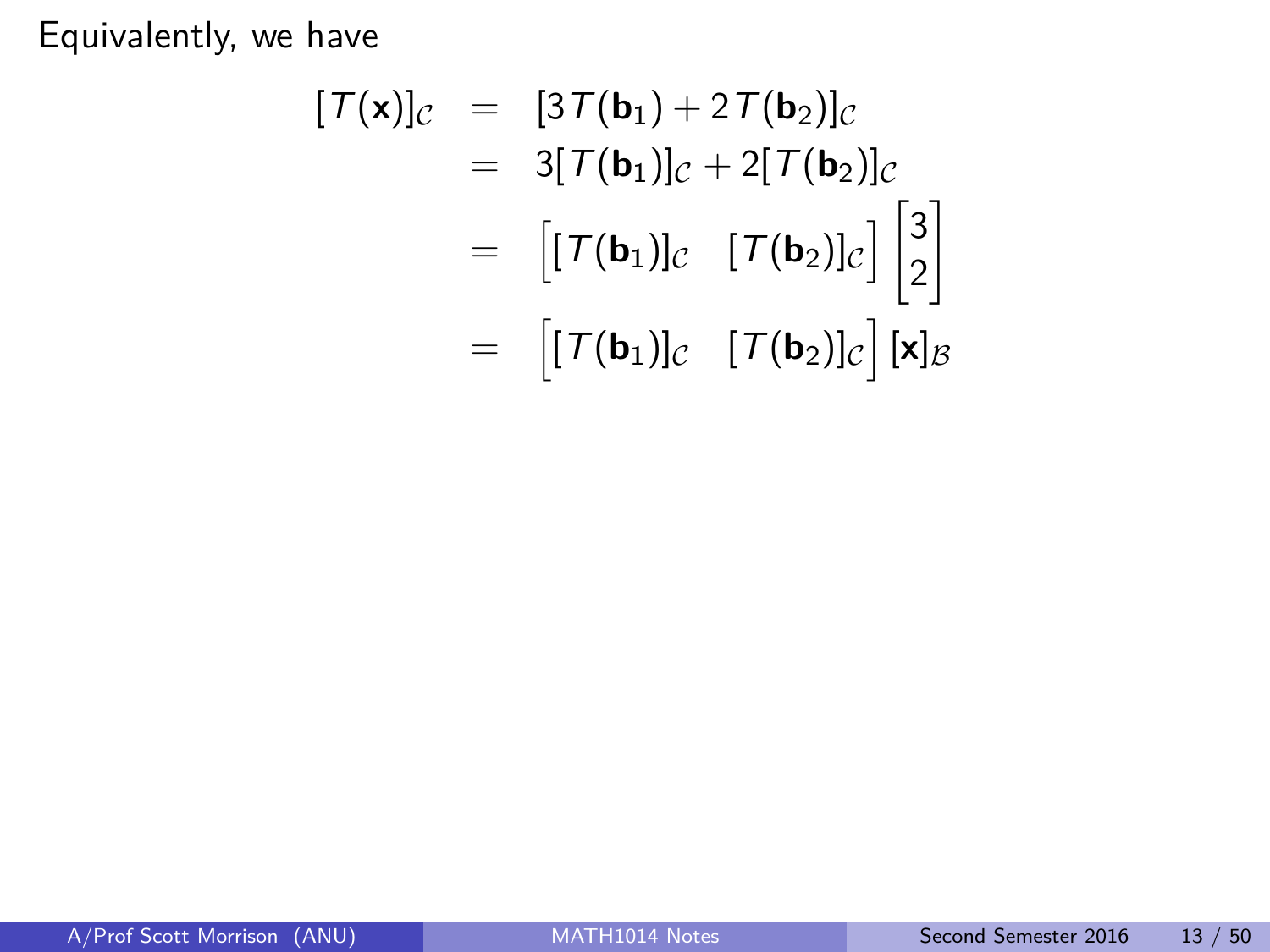Equivalently, we have

$$
[\mathcal{T}(\mathbf{x})]_C = [3\mathcal{T}(\mathbf{b}_1) + 2\mathcal{T}(\mathbf{b}_2)]_C
$$
  
\n
$$
= 3[\mathcal{T}(\mathbf{b}_1)]_C + 2[\mathcal{T}(\mathbf{b}_2)]_C
$$
  
\n
$$
= [[\mathcal{T}(\mathbf{b}_1)]_C \quad [\mathcal{T}(\mathbf{b}_2)]_C] \begin{bmatrix} 3 \\ 2 \end{bmatrix}
$$
  
\n
$$
= [[\mathcal{T}(\mathbf{b}_1)]_C \quad [\mathcal{T}(\mathbf{b}_2)]_C] \begin{bmatrix} \mathbf{x} \end{bmatrix}_B
$$

In this case, since  $T(\mathbf{b}_1) = 2\mathbf{c}_1 - 3\mathbf{c}_2$  and  $T(\mathbf{b}_2) = -4\mathbf{c}_1 + 5\mathbf{c}_2$  we have

$$
[\mathcal{T}(\mathbf{b}_1)]_{\mathcal{C}} = \begin{bmatrix} 2 \\ -3 \end{bmatrix} \quad \text{and} \quad [\mathcal{T}(\mathbf{b}_2)]_{\mathcal{C}} = \begin{bmatrix} -4 \\ 5 \end{bmatrix}
$$

and so

$$
[\mathcal{T}(\mathbf{x})]_{\mathcal{C}} = \begin{bmatrix} 2 & -4 \\ -3 & 5 \end{bmatrix} \begin{bmatrix} 3 \\ 2 \end{bmatrix}
$$

$$
= \begin{bmatrix} -2 \\ 1 \end{bmatrix}.
$$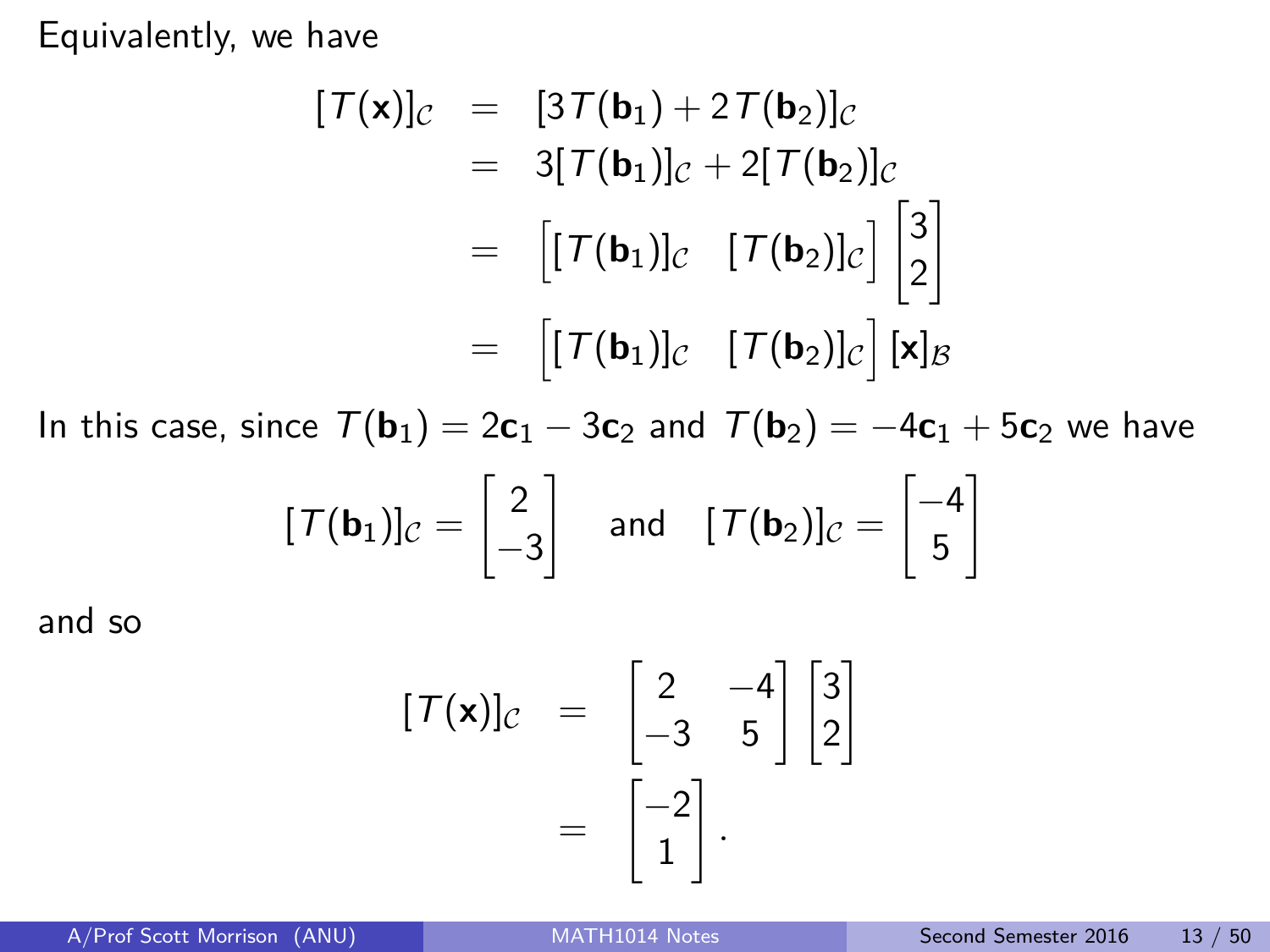In the last page, we are not so much interested in the actual calculation but in the equation

$$
[\mathcal{T}(\mathbf{x})]_{\mathcal{C}} = \left[ [\mathcal{T}(\mathbf{b}_1)]_{\mathcal{C}} \quad [\mathcal{T}(\mathbf{b}_2)]_{\mathcal{C}} \right] [\mathbf{x}]_{\mathcal{B}}
$$

This gives us the matrix M:

$$
M = \begin{bmatrix} [T(\mathbf{b}_1)]_C & [T(\mathbf{b}_2)]_C \end{bmatrix}
$$

whose columns consist of the coordinate vectors of  $T(\mathbf{b}_1)$  and  $T(\mathbf{b}_2)$  with respect to the basis  $C$  in  $W$ .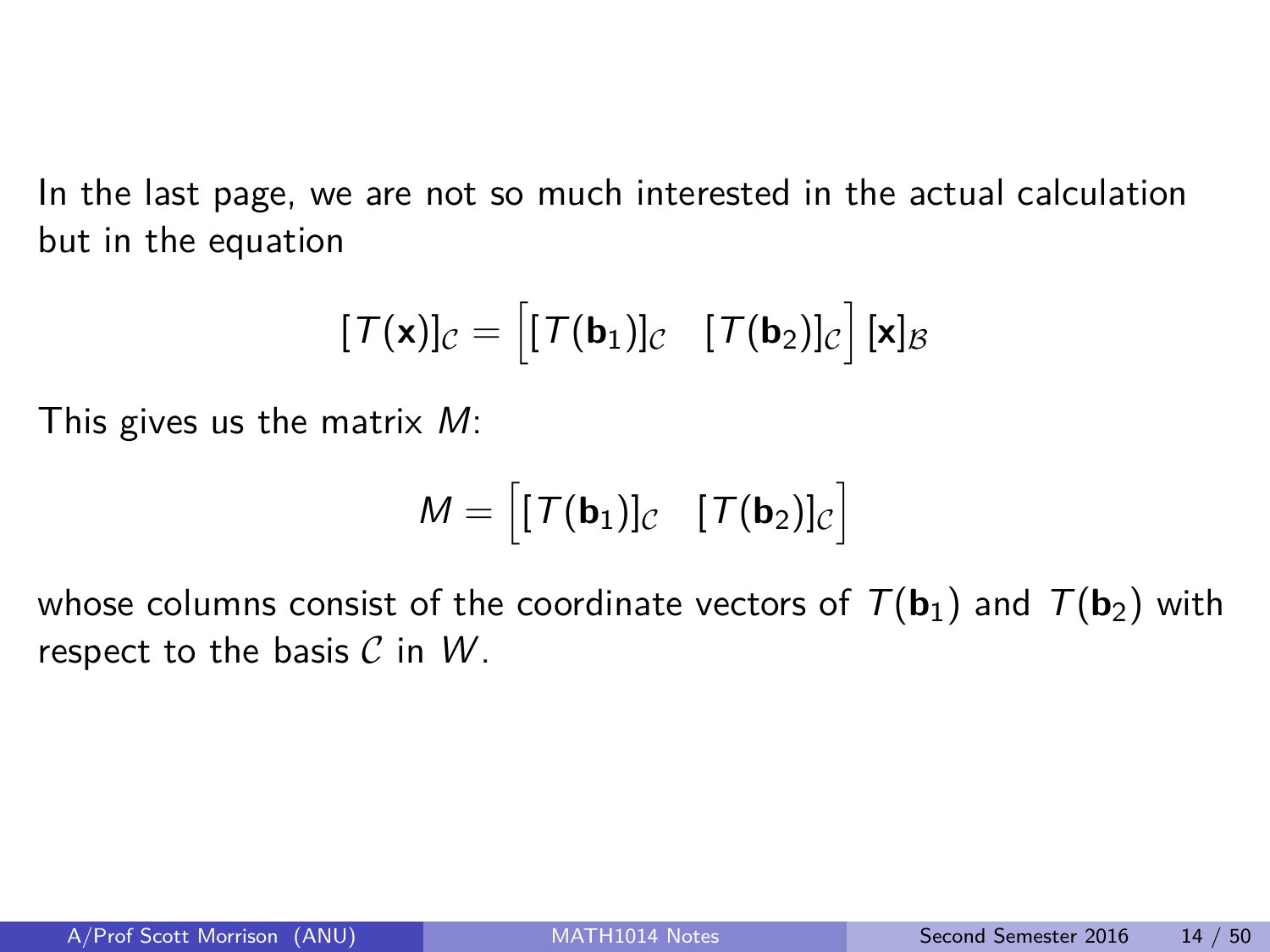In general, when  $T$  is a linear transformation that maps from V to W where  $\mathcal{B} = \{\mathbf{b}_1, \dots, \mathbf{b}_n\}$  is a basis for V and  $\mathcal{C} = \{\mathbf{c}_1, \dots, \mathbf{c}_m\}$  is a basis for W the matrix associated to T with respect to these bases is

$$
M = \left[ [T(\mathbf{b}_1)]_{\mathcal{C}} \cdots [T(\mathbf{b}_n)]_{\mathcal{C}} \right].
$$

We write  $\mathop{\mathcal{I}_{\epsilon\leftarrow\mathcal{B}}}\limits^{\mathcal{T}}$  for  $M$ , so that  $\mathop{\mathcal{I}_{\epsilon\leftarrow\mathcal{B}}}\limits^{\mathcal{T}}$  has the property

$$
[\mathcal{T}(\mathbf{x})]_{\mathcal{C}} = [[\mathcal{T}(\mathbf{b}_1)]_{\mathcal{C}} \cdots [ \mathcal{T}(\mathbf{b}_n)]_{\mathcal{C}}] [\mathbf{x}]_{\mathcal{B}}
$$

$$
= \underset{\mathcal{C} \leftarrow \mathcal{B}}{\cdot} [\mathbf{x}]_{\mathcal{B}}.
$$

The matrix  $\underset{c \leftarrow B}{T}$  describes how the linear transformation  $\,$  operates in terms of the coordinate systems on V and W associated to the basis  $\beta$ and  $\mathcal C$  respectively.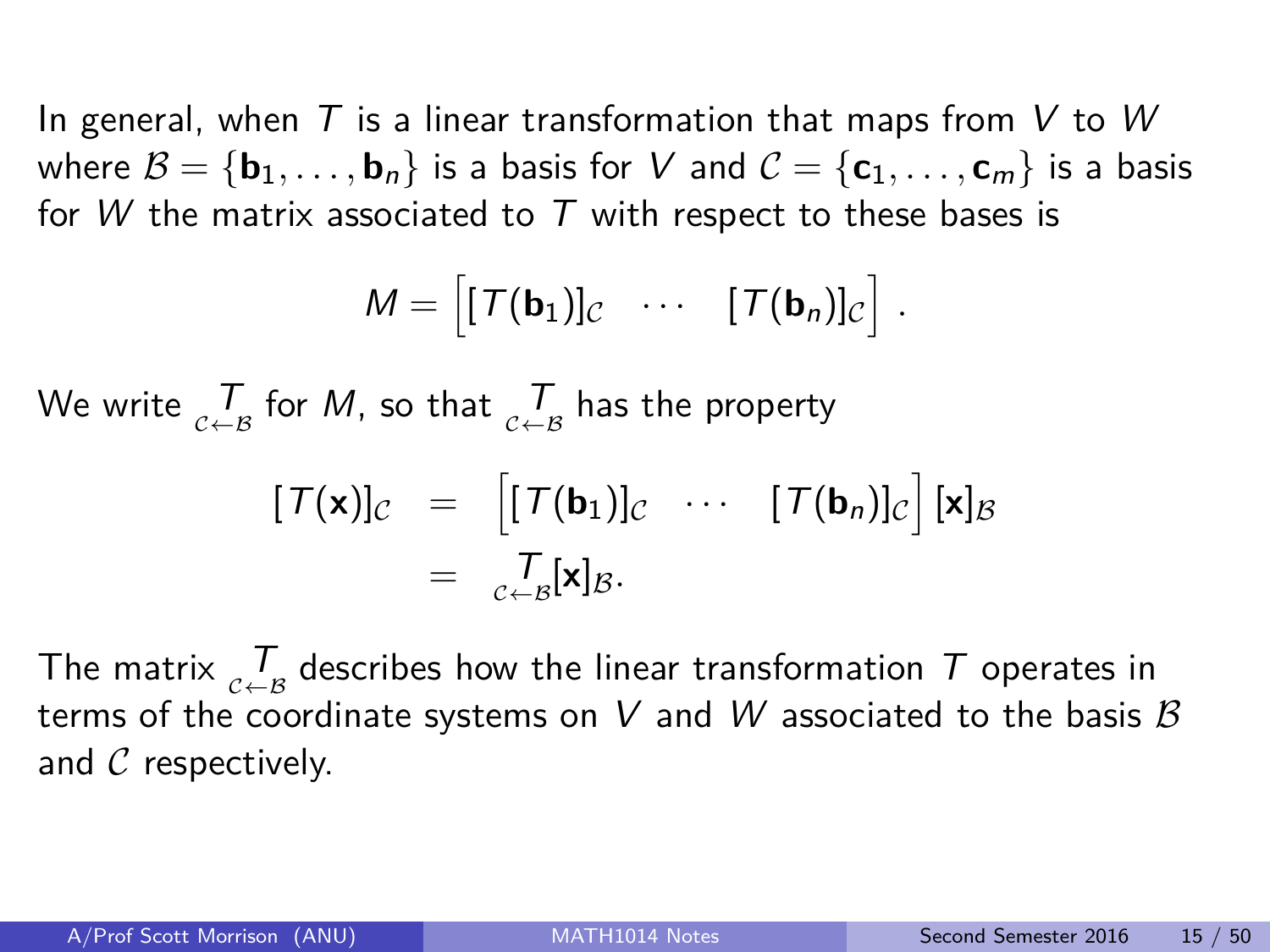$\boldsymbol{\mathsf{NB.}}\ \mathop{\mathsf{Z}\mathsf{F}}\limits_{c\leftarrow\mathcal{B}}$  is *the matrix for T relative to*  $\mathcal B$  *and*  $\mathcal C$ *.* It depends on the choice of *both* the bases  $\mathcal{B}, \mathcal{C}$ . The order of  $\mathcal{B}, \mathcal{C}$  is important.

In the case that  $\mathcal{T}:\mathcal{V}\to\mathcal{V}$  and  $\mathcal{B}=\mathcal{C},\frac{\mathcal{T}}{\mathcal{B}\leftarrow\mathcal{B}}$  is written  $[\mathcal{T}]_\mathcal{B}$  and is the matrix for T relative to B, or more shortly the B-matrix of T.

So by taking bases in each space, and writing vectors with respect to these bases,  $T$  can be studied by studying the matrix associated to  $T$  with respect to these bases.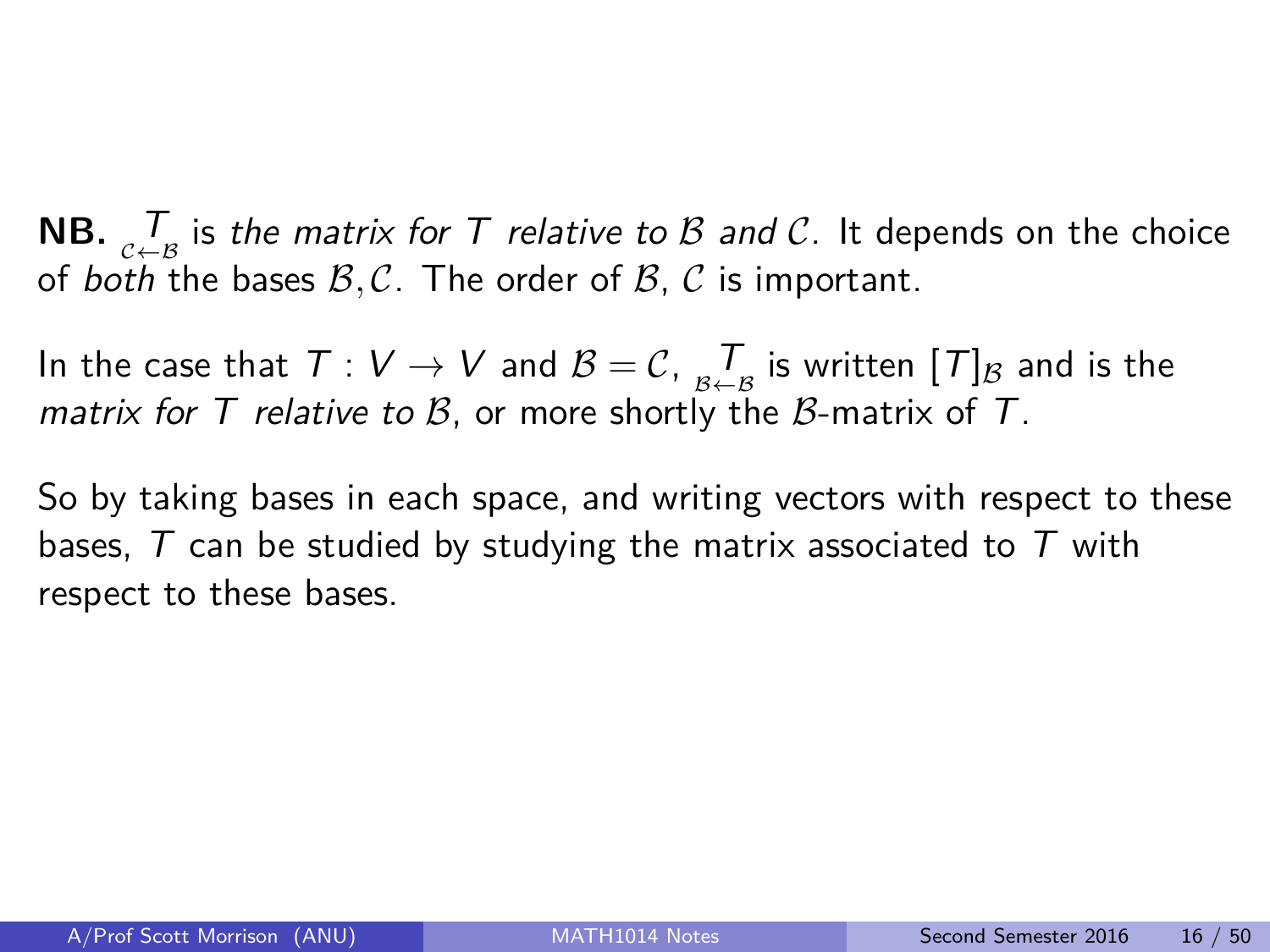# Algorithm for finding the matrix  ${}_{c\leftarrow s}^{\mathcal{T}}$

To find the matrix 
$$
\underset{c \leftarrow B}{T}
$$
 where  $T : V \rightarrow W$  relative to  
a basis  $B = {\mathbf{b}_1, ..., \mathbf{b}_n}$  of V  
a basis  $C = {\mathbf{c}_1, ..., \mathbf{c}_m}$  of W

- Find  $\mathcal{T}(\mathbf{b}_1), \mathcal{T}(\mathbf{b}_2), \ldots, \mathcal{T}(\mathbf{b}_n)$ .
- Find the coordinate vector  $[T(\mathbf{b}_1)]_C$  of  $T(\mathbf{b}_1)$  with respect to the basis  $\mathcal{C}$ . This is a column vector in  $\mathbb{R}^m$ .
- Do this for each  $T(\mathbf{b}_i)$ .
- Make a matrix from these column vectors. This matrix is  ${}_{\mathcal{C}\leftarrow\mathcal{B}}^{}$  .

N.B. The coordinate vectors  $[T(\mathbf{b}_1)]_C$ ,  $[T(\mathbf{b}_2)]_C$ , ...,  $[T(\mathbf{b}_n)]_C$  have to be written as columns (not rows!).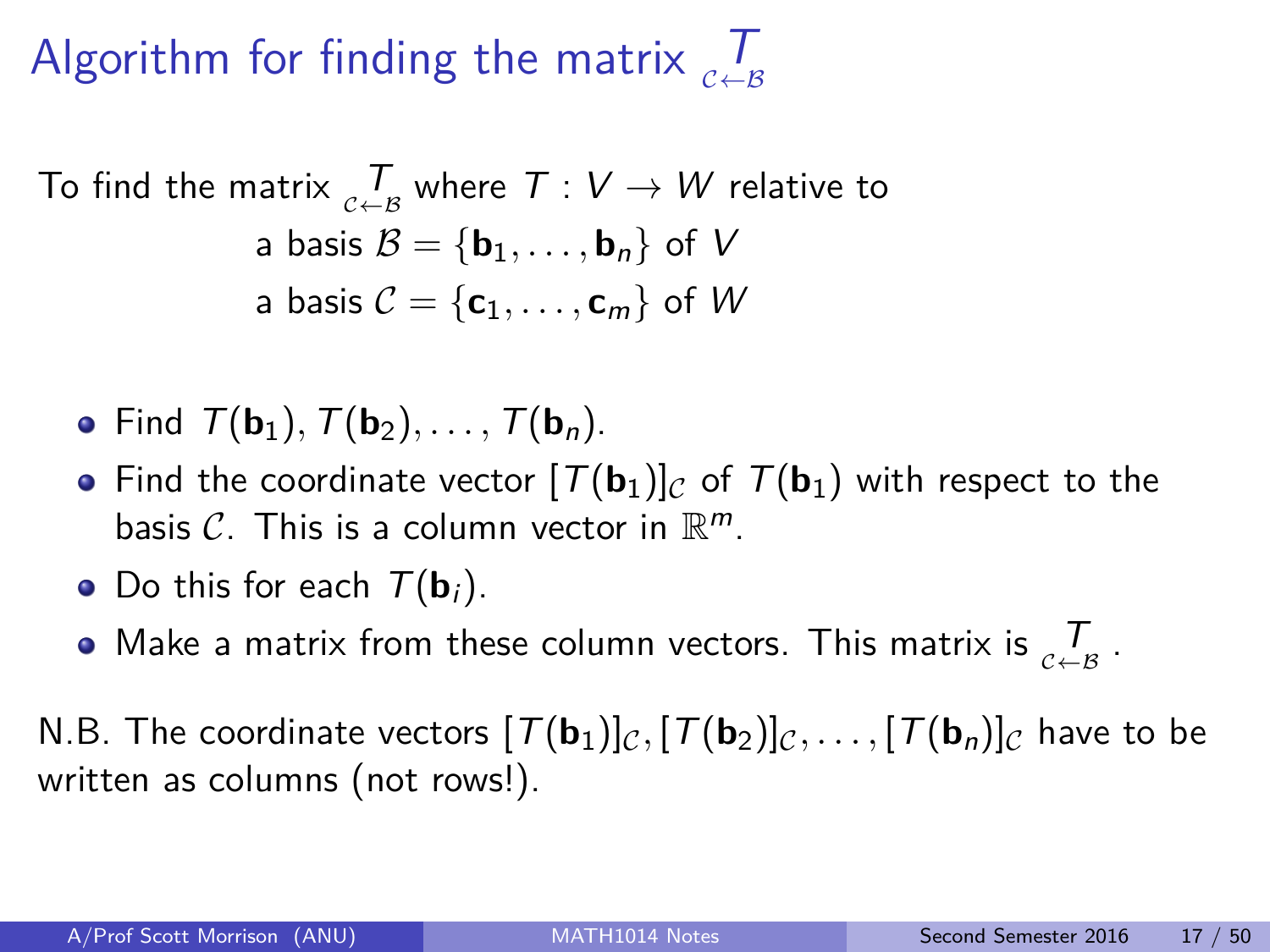#### Example 4

Let  $\mathcal{B} = {\bf{b}_1, b_2, b_3}$  and  $\mathcal{D} = {\bf{d}_1, d_2}$  be bases for vector spaces V and W respectively.  $T: V \rightarrow W$  is the linear transformation with the property that

$$
T(\mathbf{b}_1) = 3\mathbf{d}_1 - 5\mathbf{d}_2,
$$
  
\n
$$
T(\mathbf{b}_2) = -\mathbf{d}_1 + 6\mathbf{d}_2,
$$
  
\n
$$
T(\mathbf{b}_3) = 4\mathbf{d}_2
$$

We find the matrix  $\textstyle \mathop{\mathcal{T}}\limits_{\mathcal{D}\leftarrow\mathcal{B}}$  of  $\mathcal T$  relative to  $\mathcal B$  and  $\mathcal D.$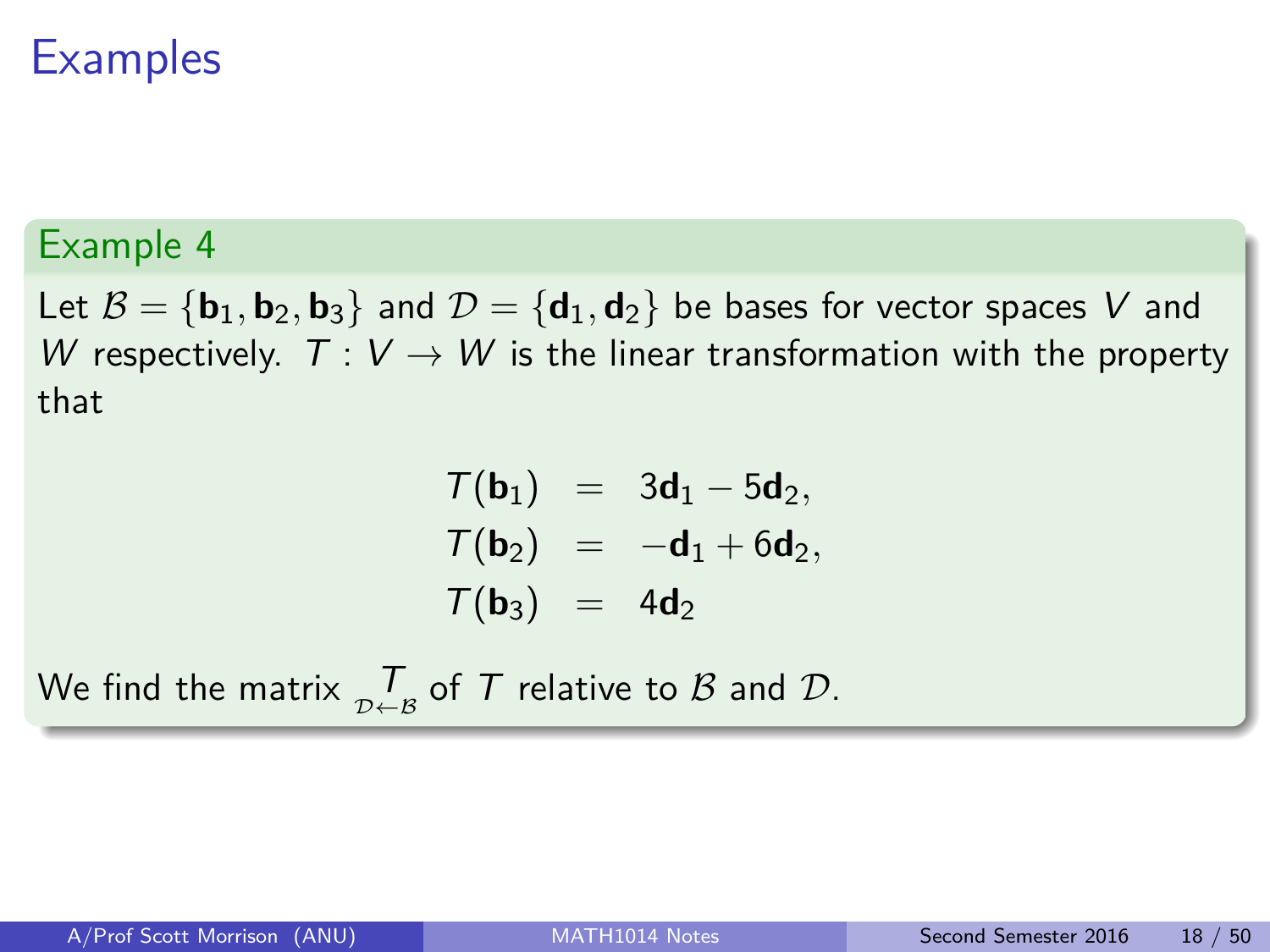We have  
\n
$$
[\mathcal{T}(\mathbf{b}_1)]_{\mathcal{D}} = \begin{bmatrix} 3 \\ -5 \end{bmatrix}, [\mathcal{T}(\mathbf{b}_2)]_{\mathcal{D}} = \begin{bmatrix} -1 \\ 6 \end{bmatrix}
$$
\nand\n
$$
[\mathcal{T}(\mathbf{b}_3)]_{\mathcal{D}} = \begin{bmatrix} 0 \\ 4 \end{bmatrix}
$$

This gives

$$
\begin{array}{rcl}\n\overline{J}_{\mathcal{D}\leftarrow\mathcal{B}} & = & \left[ [T(\mathbf{b}_1)]_{\mathcal{D}} & [T(\mathbf{b}_3)]_{\mathcal{D}} & [T(\mathbf{b}_3)]_{\mathcal{D}} \right] \\
& = & \left[ \begin{array}{ccc} 3 & -1 & 0 \\ -5 & 6 & 4 \end{array} \right].\n\end{array}
$$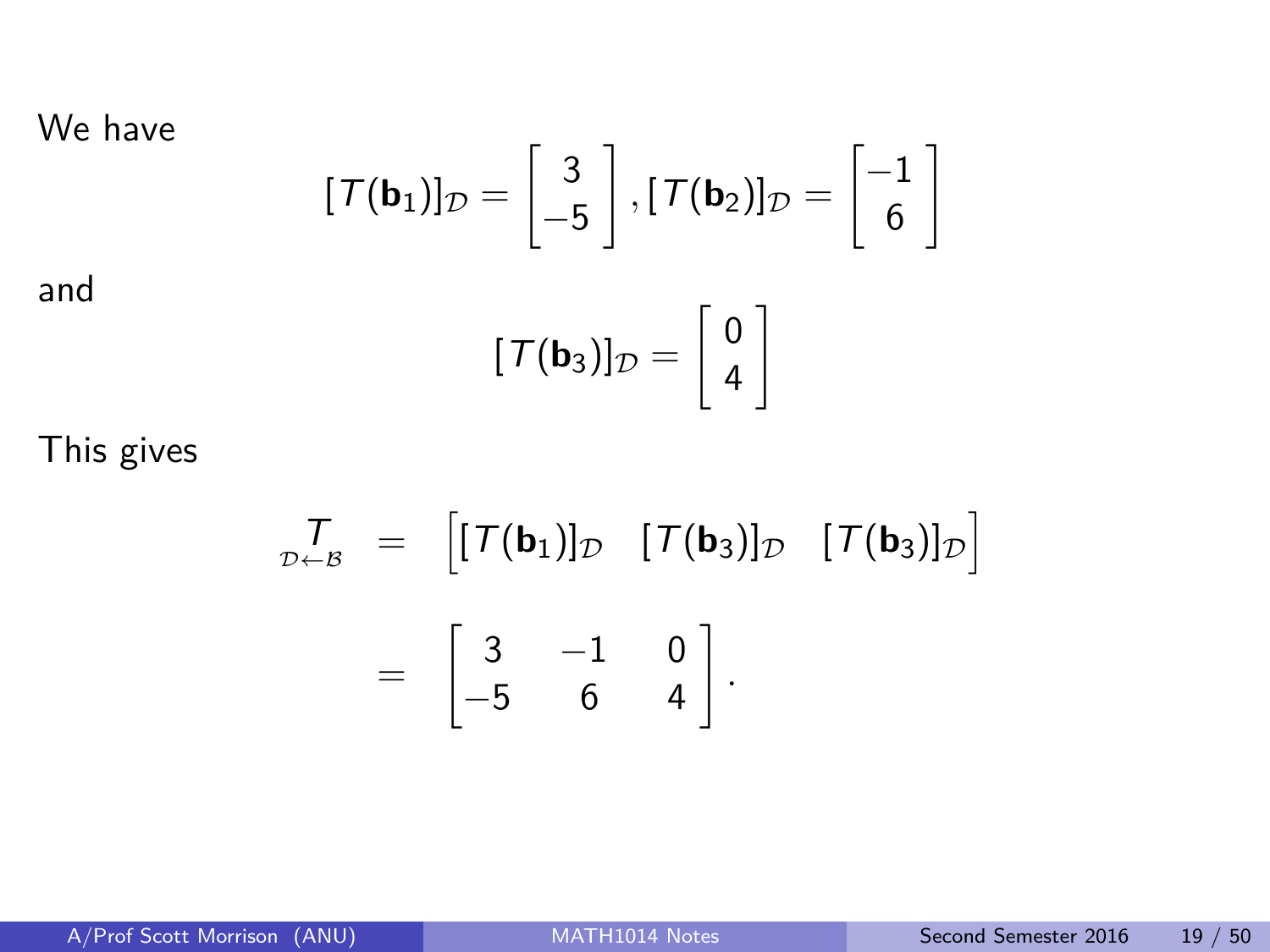Define  $T: \mathbb{P}_2 \to \mathbb{R}^2$  by

$$
\mathcal{T}(\rho(t)) = \begin{bmatrix} \rho(0) + \rho(1) \\ \rho(-1) \end{bmatrix}.
$$

(a) Show that  $T$  is a linear transformation.

(b) Find the matrix  $\sum_{\varepsilon \leftarrow B}$  of T relative to the standard bases  $\mathcal{B} = \{1, t, t^2\}$ and  $\mathcal{E} = \{ \mathbf{e}_1, \mathbf{e}_2 \}$  of  $\mathbb{P}_2$  and  $\mathbb{R}^2$ .

(a) This is an exercise for you.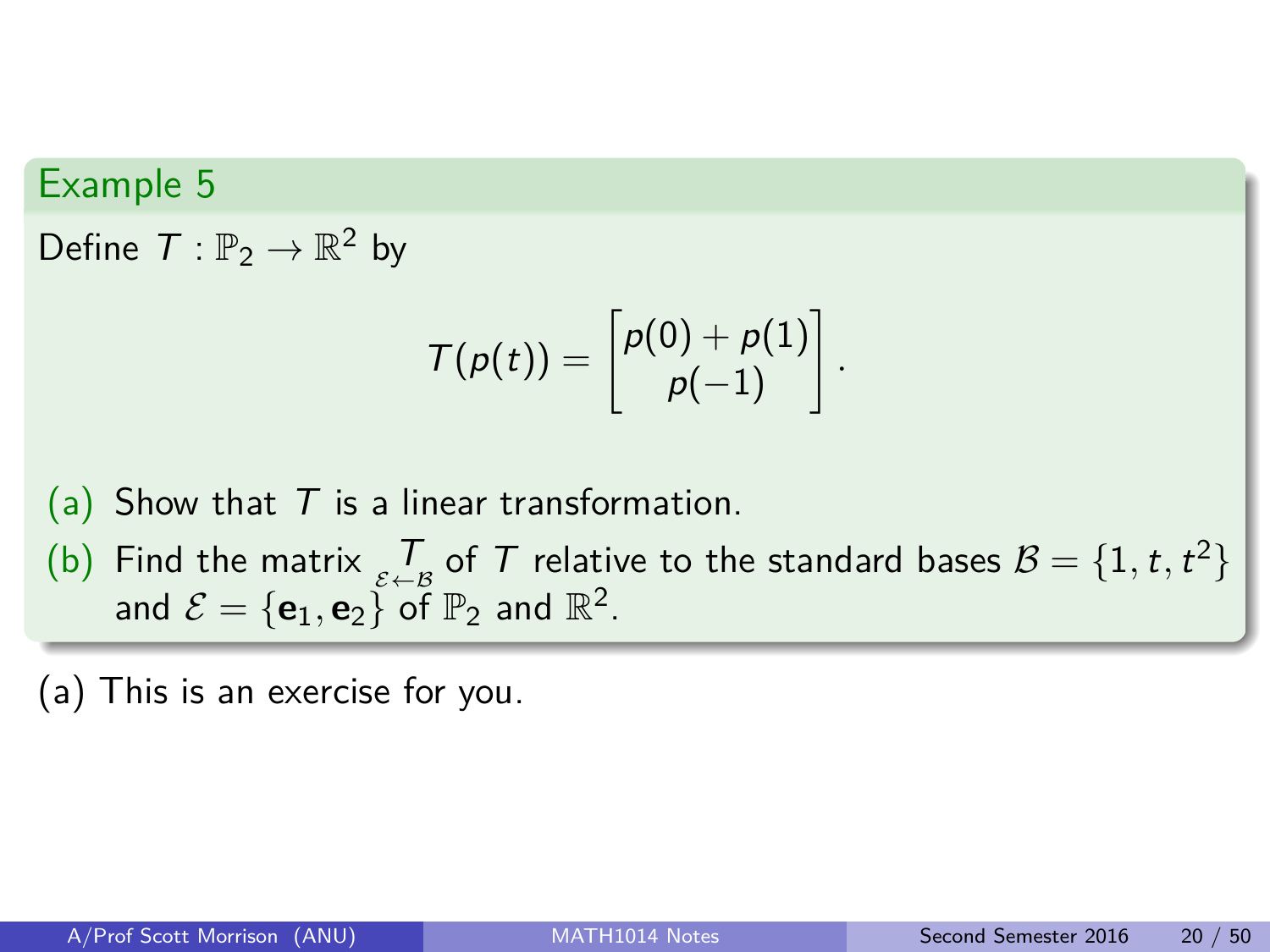$\sim$  STEP 1 Find the images of the vectors in B under T (as linear  $\sim$ combinations of the vectors in  $\mathcal{E}$ ).

$$
T(1) = \begin{bmatrix} 1+1 \\ 1 \end{bmatrix} = \begin{bmatrix} 2 \\ 1 \end{bmatrix} = 2\mathbf{e}_1 + \mathbf{e}_2
$$

$$
T(t) = \begin{bmatrix} 0+1 \\ -1 \end{bmatrix} = \begin{bmatrix} 1 \\ -1 \end{bmatrix} = \mathbf{e}_1 - \mathbf{e}_2
$$

$$
T(t^2) = \begin{bmatrix} 0+1 \\ 1 \end{bmatrix} = \begin{bmatrix} 1 \\ 1 \end{bmatrix} = \mathbf{e}_1 + \mathbf{e}_2.
$$

 $\bullet$  <u>STEP 2</u> We find the coordinate vectors of  $T(1), T(t), T(t^2)$  in the basis  $\mathcal{E}$ :

$$
[\mathcal{T}(1)]_{\mathcal{E}} = \begin{bmatrix} 2 \\ 1 \end{bmatrix}, \qquad [\mathcal{T}(t)]_{\mathcal{E}} = \begin{bmatrix} 1 \\ -1 \end{bmatrix}, \qquad [\mathcal{T}(t^2)]_{\mathcal{E}} = \begin{bmatrix} 1 \\ 1 \end{bmatrix}
$$

• STEP 3 We form the matrix whose columns are the coordinate vectors in step 2

$$
\mathop{\mathcal{I}_{\varepsilon\leftarrow\mathcal{B}}}\limits^{-}=\begin{bmatrix}2&1&1\\1&-1&1\end{bmatrix}
$$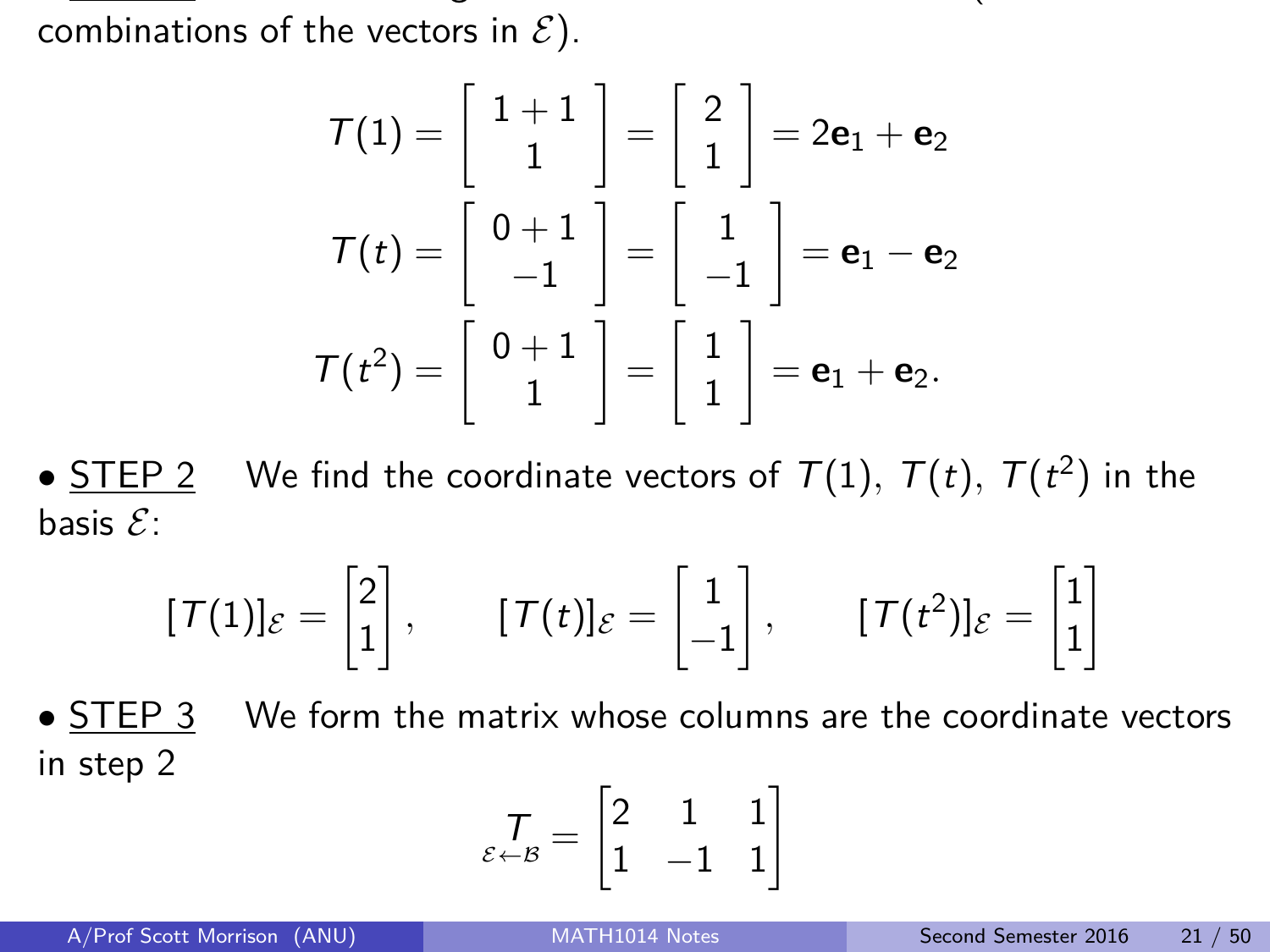Let  $V = \text{Span}\{\sin t, \cos t\}$ , and  $D: V \to V$  the linear transformation  $D: f \mapsto f'$ . Let  $\mathbf{b}_1 = \sin t, \mathbf{b}_2 = \cos t, \mathcal{B} = {\mathbf{b}_1, \mathbf{b}_2}$ , a basis for V. We find the matrix of  $T$  with respect to the basis  $B$ .

• STEP 1 We have

$$
D(\mathbf{b}_1)=\cos t=0\mathbf{b}_1+1\mathbf{b}_2,
$$

$$
D(\mathbf{b}_2)=-\sin t=-1\mathbf{b}_1+0\mathbf{b}_2.
$$

• STEP 2 From this we have

$$
[D(\mathbf{b}_1)]_{\mathcal{B}} = \begin{bmatrix} 0 \\ 1 \end{bmatrix}, [D(\mathbf{b}_2)]_{\mathcal{B}} = \begin{bmatrix} -1 \\ 0 \end{bmatrix},
$$

• STEP 3 So that

$$
[D]_{\mathcal{B}} = \begin{bmatrix} [\mathcal{T}(\mathbf{b}_1)_{\mathcal{B}} & [\mathcal{T}(\mathbf{b}_2)]_{\mathcal{B}} \end{bmatrix} = \begin{bmatrix} 0 & -1 \\ 1 & 0 \end{bmatrix}
$$

*.*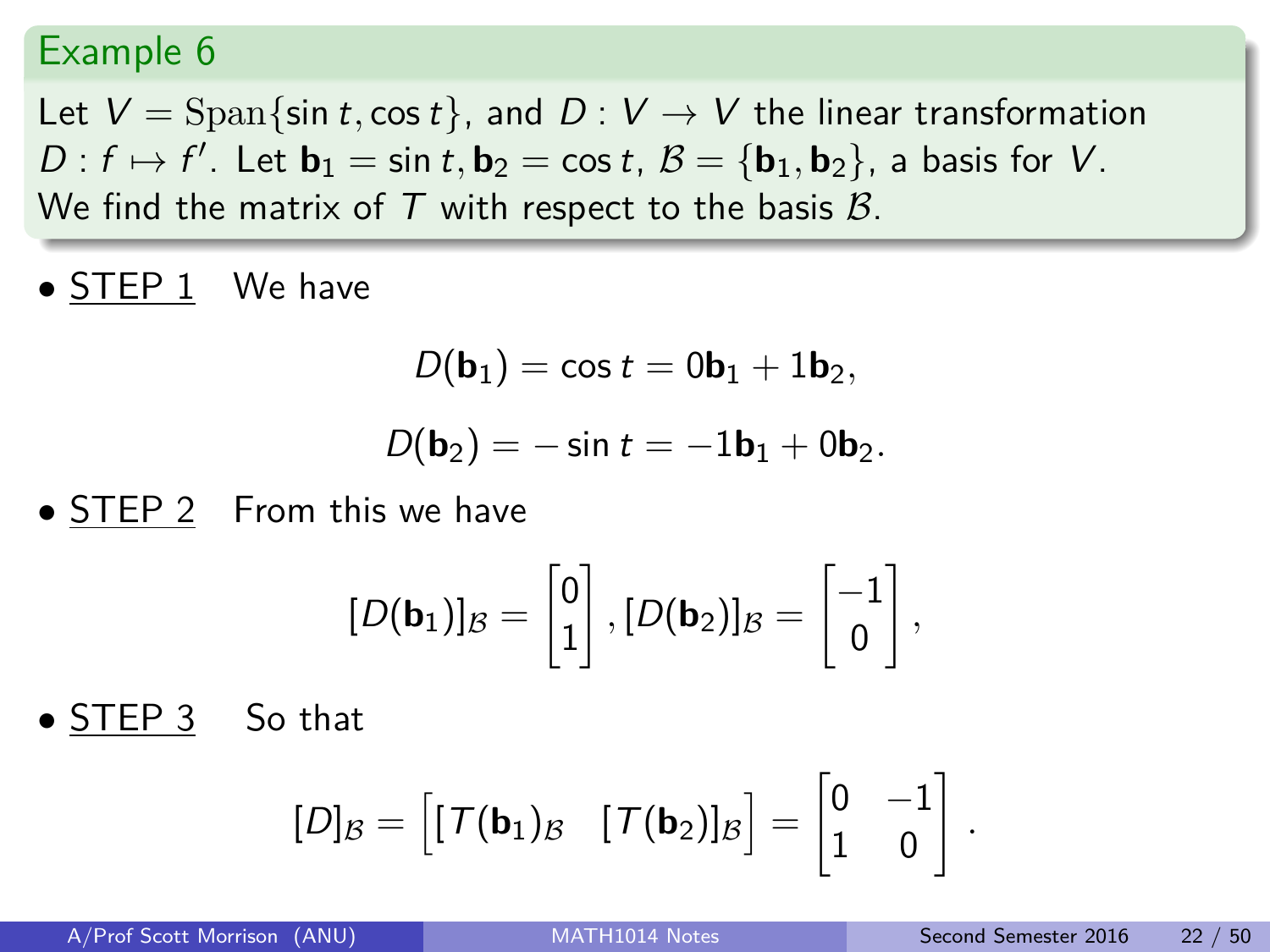Let  $f(t) = 4 \sin t - 6 \cos t$ . We can use the matrix we have just found to get the derivative of  $f(t).$  Now  $[f(t)]_\mathcal{B} =$  $\left\lceil 4 \right\rceil$  $-6$ 1 . Then

$$
[D(f(t))]_B = [D]_B[f(t)]_B
$$
  
=  $\begin{bmatrix} 0 & -1 \\ 1 & 0 \end{bmatrix} \begin{bmatrix} 4 \\ -6 \end{bmatrix}$   
=  $\begin{bmatrix} 6 \\ 4 \end{bmatrix}$ .

This, of course gives

$$
f'(t) = 6\sin t + 4\cos t
$$

which is what we would expect.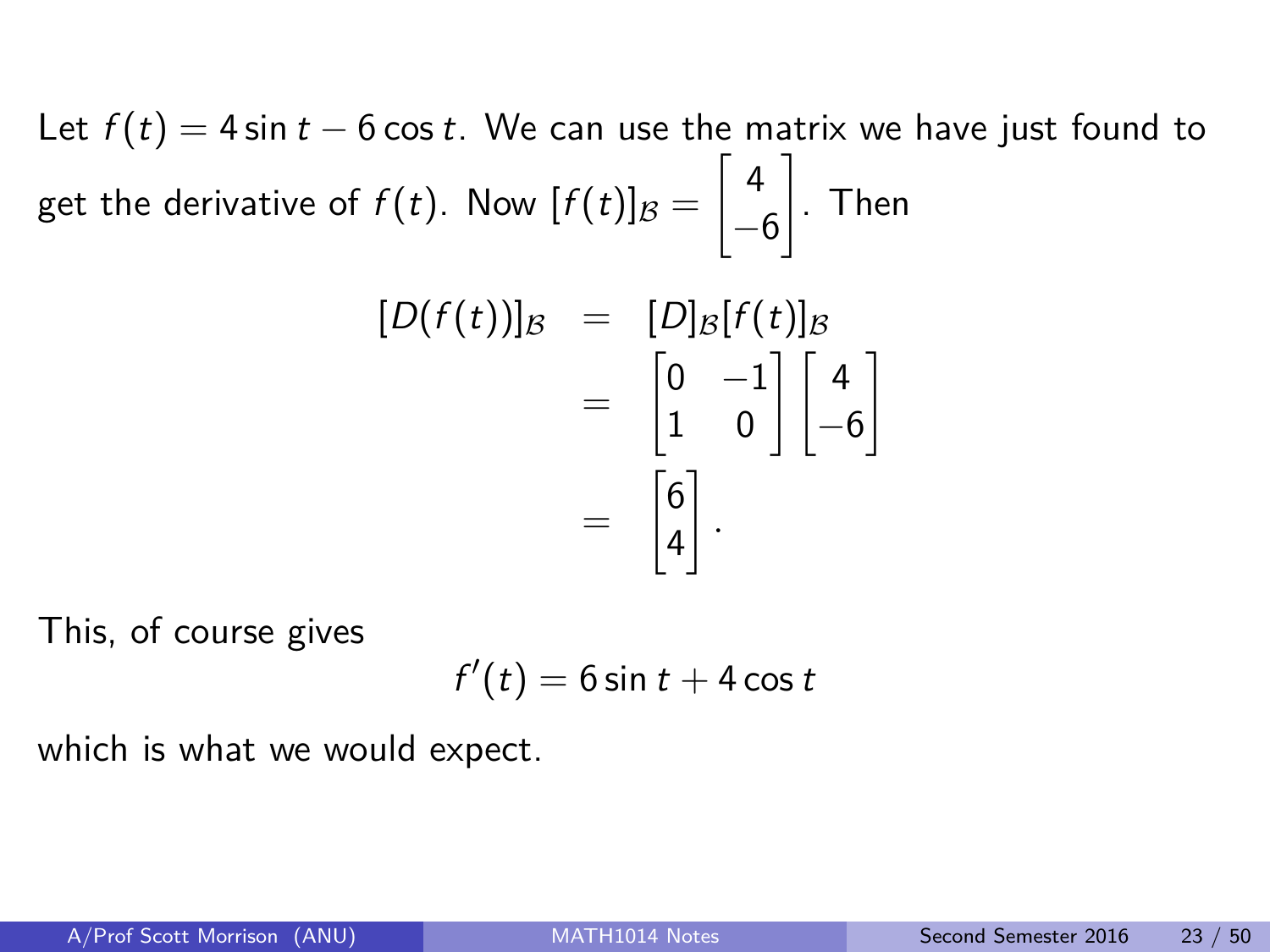Let  $M_{2\times 2}$  be the vector space of 2  $\times$  2 matrixes and let  $\mathbb{P}_2$  be the vector space of polynomials of degree at most 2. Let  $T : M_{2\times 2} \to \mathbb{P}_2$  be the linear transformation given by

$$
\mathcal{T}\left(\begin{bmatrix}a & b \\ c & d\end{bmatrix}\right) = a + b + c + (a - c)x + (a + d)x^{2}.
$$

We find the matrix of  $T$  with respect to the basis  $\mathcal{B} = \left\{ \begin{bmatrix} 1 & 0 \ 0 & 0 \end{bmatrix}, \right.$  $\begin{bmatrix} 0 & 1 \\ 0 & 0 \end{bmatrix}$  $\begin{bmatrix} 0 & 0 \\ 1 & 0 \end{bmatrix}$  $\begin{bmatrix} 0 & 0 \\ 0 & 1 \end{bmatrix}$  for  $M_{2\times 2}$  and the standard basis  $\mathcal{C} = \{1, x, x^2\}$  for  $\mathbb{P}_2$ .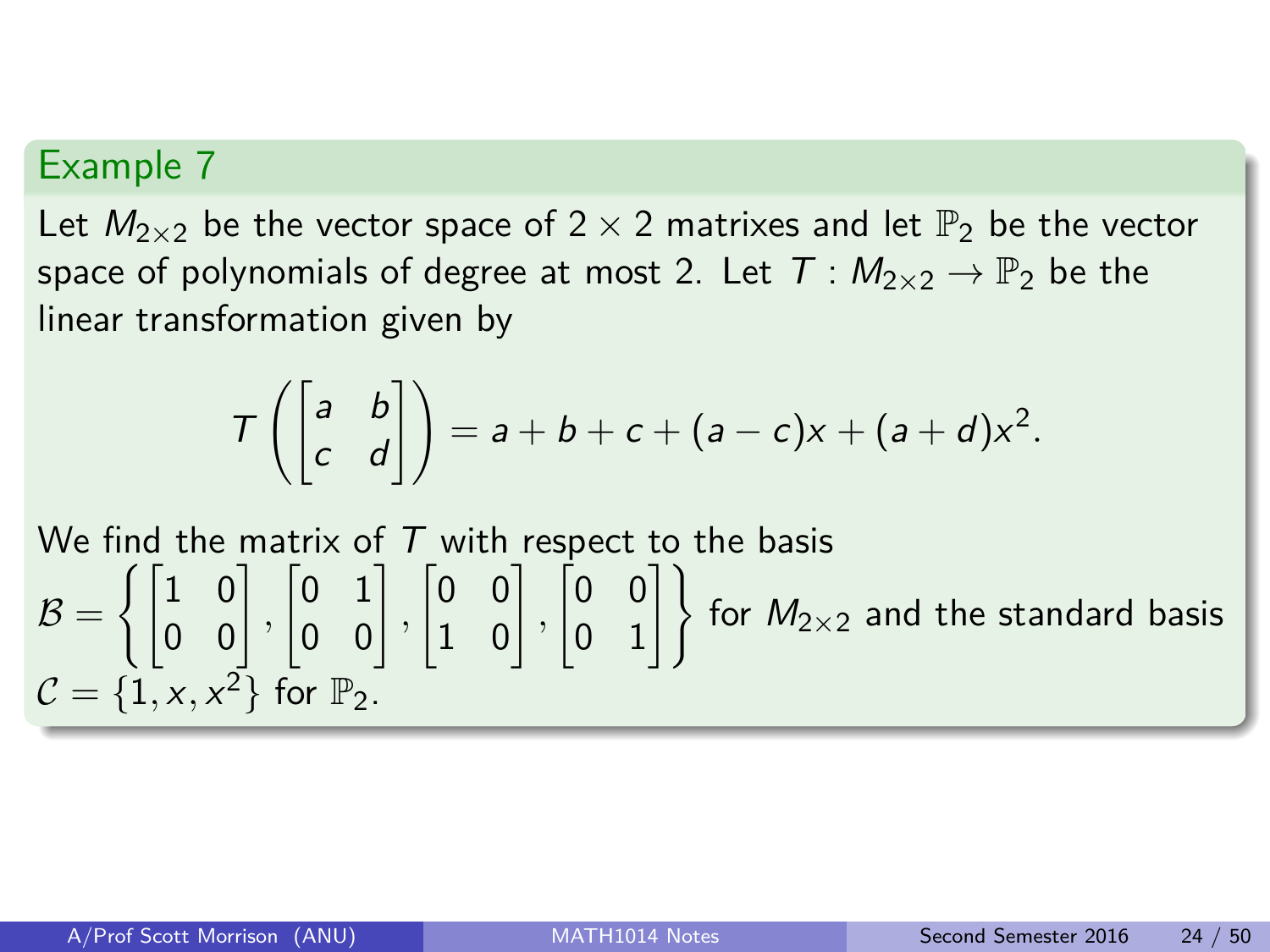•  $STEP 1$  We find the effect of  $T$  on each of the basis elements:</u>

$$
T\begin{pmatrix} 1 & 0 \\ 0 & 0 \end{pmatrix} = 1 + x + x^2,
$$
  
\n
$$
T\begin{pmatrix} 0 & 1 \\ 0 & 0 \end{pmatrix} = 1,
$$
  
\n
$$
T\begin{pmatrix} 0 & 0 \\ 1 & 0 \end{pmatrix} = 1 - x,
$$
  
\n
$$
T\begin{pmatrix} 0 & 0 \\ 0 & 1 \end{pmatrix} = x^2.
$$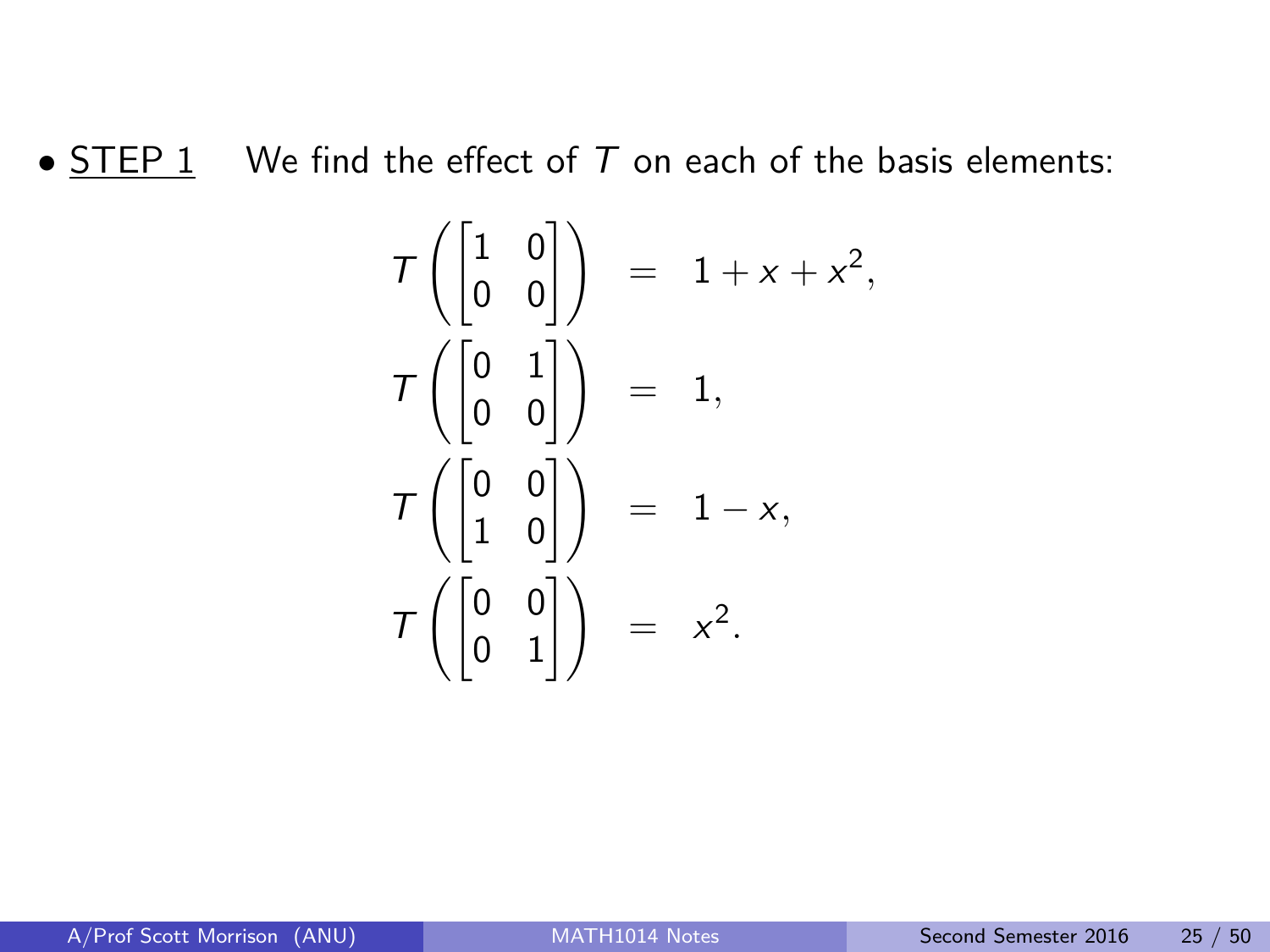• STEP 2 The corresponding coordinate vectors are

$$
\begin{bmatrix}\n\mathcal{T}\n\begin{bmatrix}\n1 & 0 \\
0 & 0\n\end{bmatrix}\n\end{bmatrix}_c =\n\begin{bmatrix}\n1 \\
1 \\
1\n\end{bmatrix},
$$
\n
$$
\begin{bmatrix}\n\mathcal{T}\n\begin{bmatrix}\n0 & 1 \\
0 & 0\n\end{bmatrix}\n\end{bmatrix}_c =\n\begin{bmatrix}\n1 \\
0 \\
0\n\end{bmatrix},
$$
\n
$$
\begin{bmatrix}\n\mathcal{T}\n\begin{bmatrix}\n0 & 0 \\
1 & 0\n\end{bmatrix}\n\end{bmatrix}_c =\n\begin{bmatrix}\n1 \\
-1 \\
0\n\end{bmatrix},
$$
\n
$$
\begin{bmatrix}\n\mathcal{T}\n\begin{bmatrix}\n0 & 0 \\
0 & 1\n\end{bmatrix}\n\end{bmatrix}_c =\n\begin{bmatrix}\n0 \\
0 \\
1\n\end{bmatrix}.
$$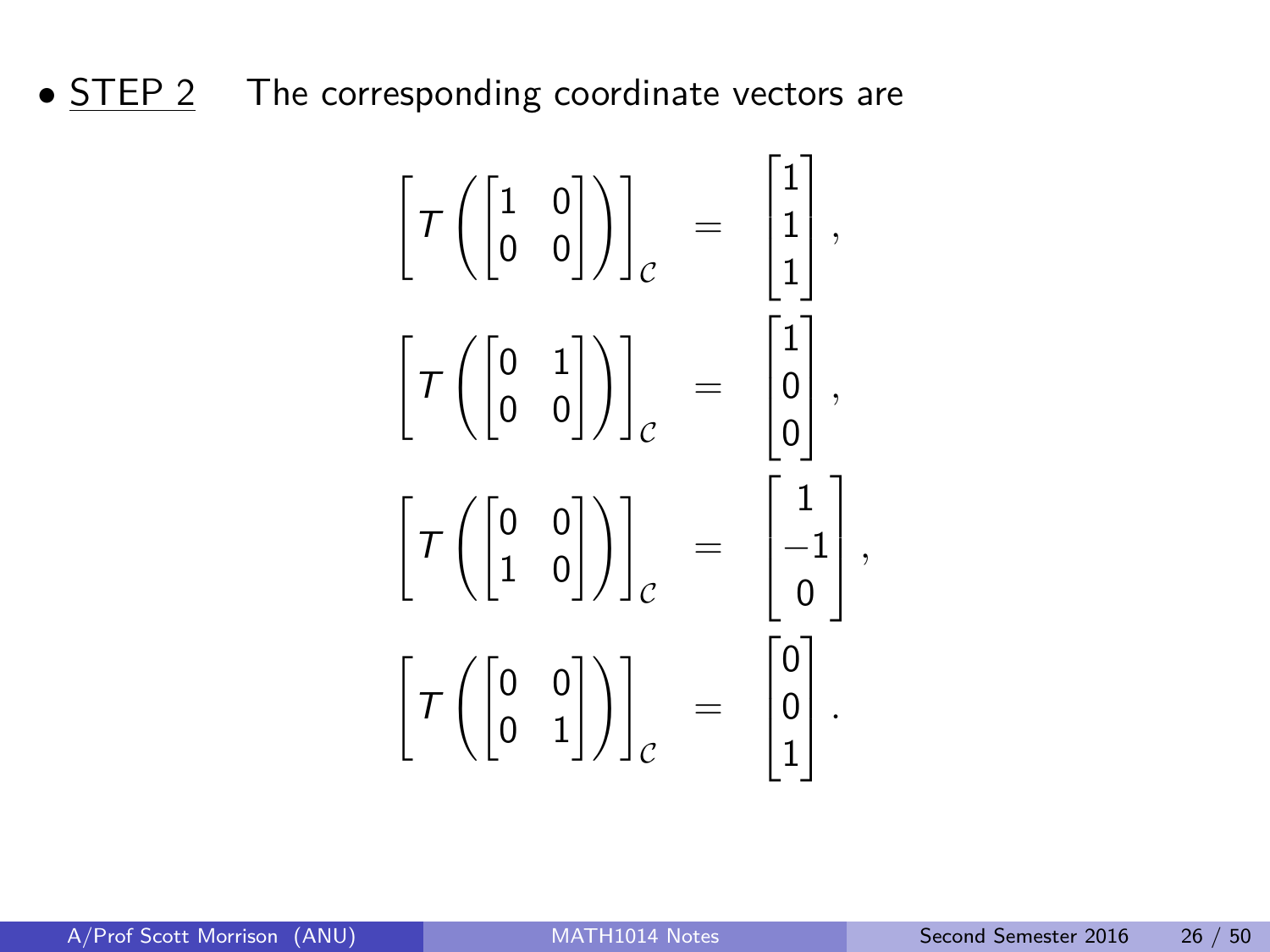•  $STEP 3$  Hence the matrix for T relative to the bases  $B$  and  $C$  is</u>

$$
\begin{bmatrix} 1 & 1 & 1 & 0 \\ 1 & 0 & -1 & 0 \\ 1 & 0 & 0 & 1 \end{bmatrix}.
$$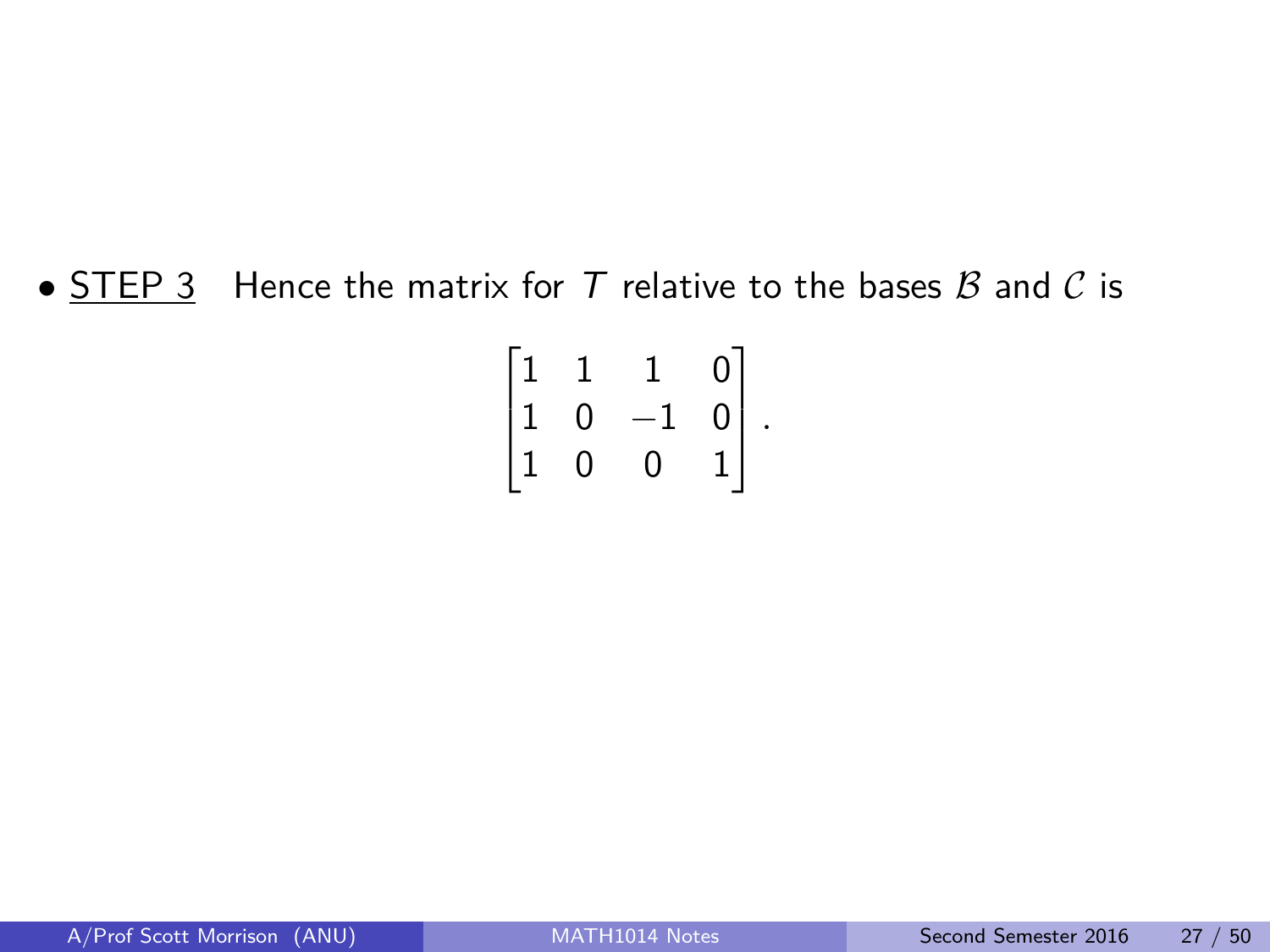We consider the linear transformation

$$
H:\mathbb{P}_2\to M_{2\times 2}
$$

given by

$$
H(a + bx + cx^{2}) = \begin{bmatrix} a + b & a - b \\ c & c - a \end{bmatrix}
$$

We find the matrix of  $H$  with respect to the standard basis  $\mathcal{C} = \{1, x, x^2\}$ for  $\mathbb{P}_2$  and  $\mathcal{B} = \left\{ \begin{bmatrix} 1 & 0 \ 0 & 0 \end{bmatrix}, \right.$  $\begin{bmatrix} 0 & 1 \\ 0 & 0 \end{bmatrix}$  $\begin{bmatrix} 0 & 0 \\ 1 & 0 \end{bmatrix}$  $\begin{bmatrix} 0 & 0 \\ 0 & 1 \end{bmatrix}$  for  $M_{2\times 2}$ .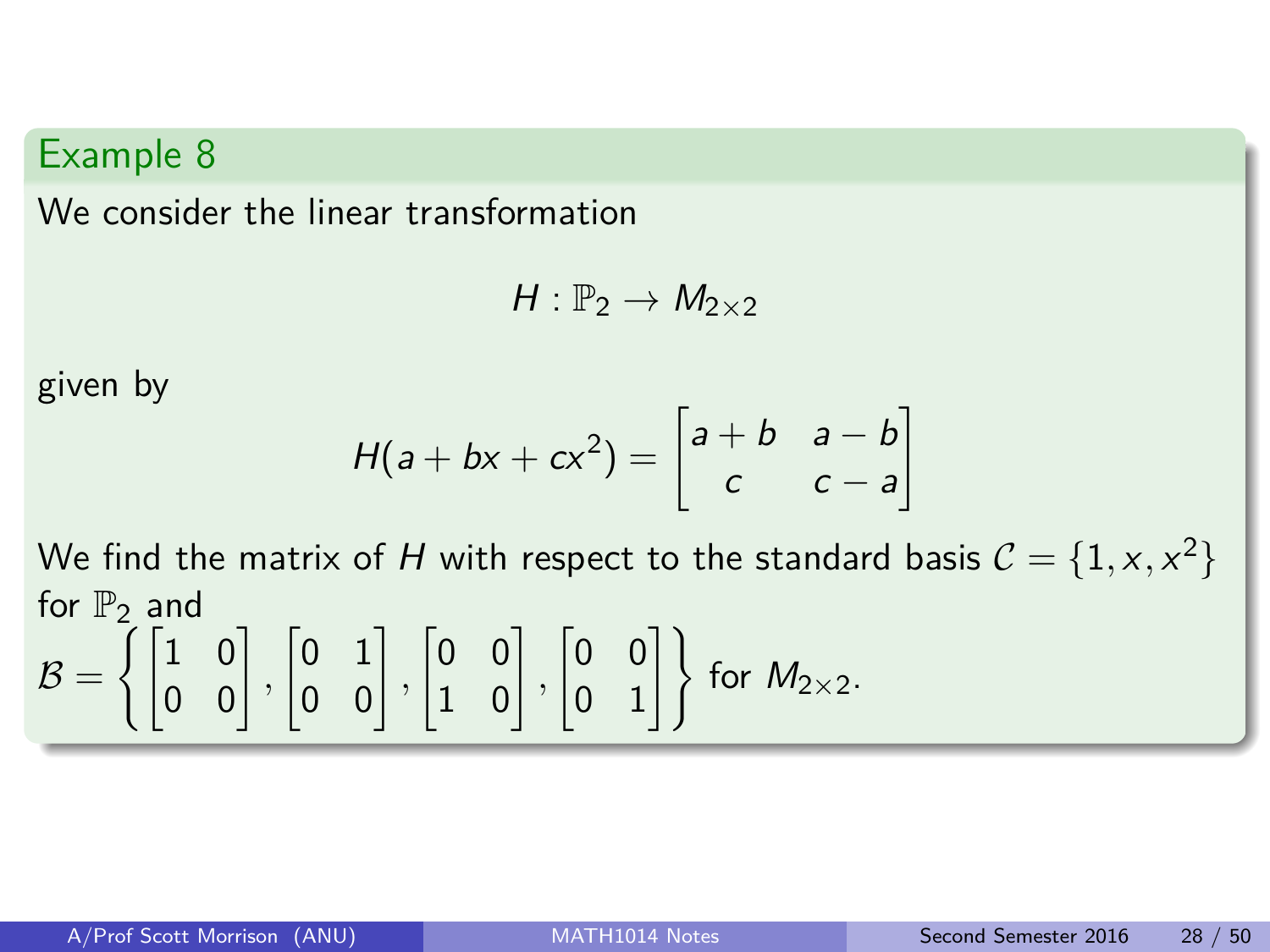• STEP 1 We find the effect of  $H$  on each of the basis elements:

$$
H(1) = \begin{bmatrix} 1 & 1 \\ 0 & -1 \end{bmatrix}, \quad H(x) = \begin{bmatrix} 1 & -1 \\ 0 & 0 \end{bmatrix}, H(x^2) = \begin{bmatrix} 0 & 0 \\ 1 & 1 \end{bmatrix}
$$

• **STEP 2** The corresponding coordinate vectors are

$$
[H(1)]_{\mathcal{B}} = \begin{bmatrix} 1 \\ 1 \\ 0 \\ -1 \end{bmatrix}, \quad [H(x)]_{\mathcal{B}} = \begin{bmatrix} 1 \\ -1 \\ 0 \\ 0 \end{bmatrix}, [H(x^2)]_{\mathcal{B}} = \begin{bmatrix} 0 \\ 0 \\ 1 \\ 1 \end{bmatrix}.
$$

*.*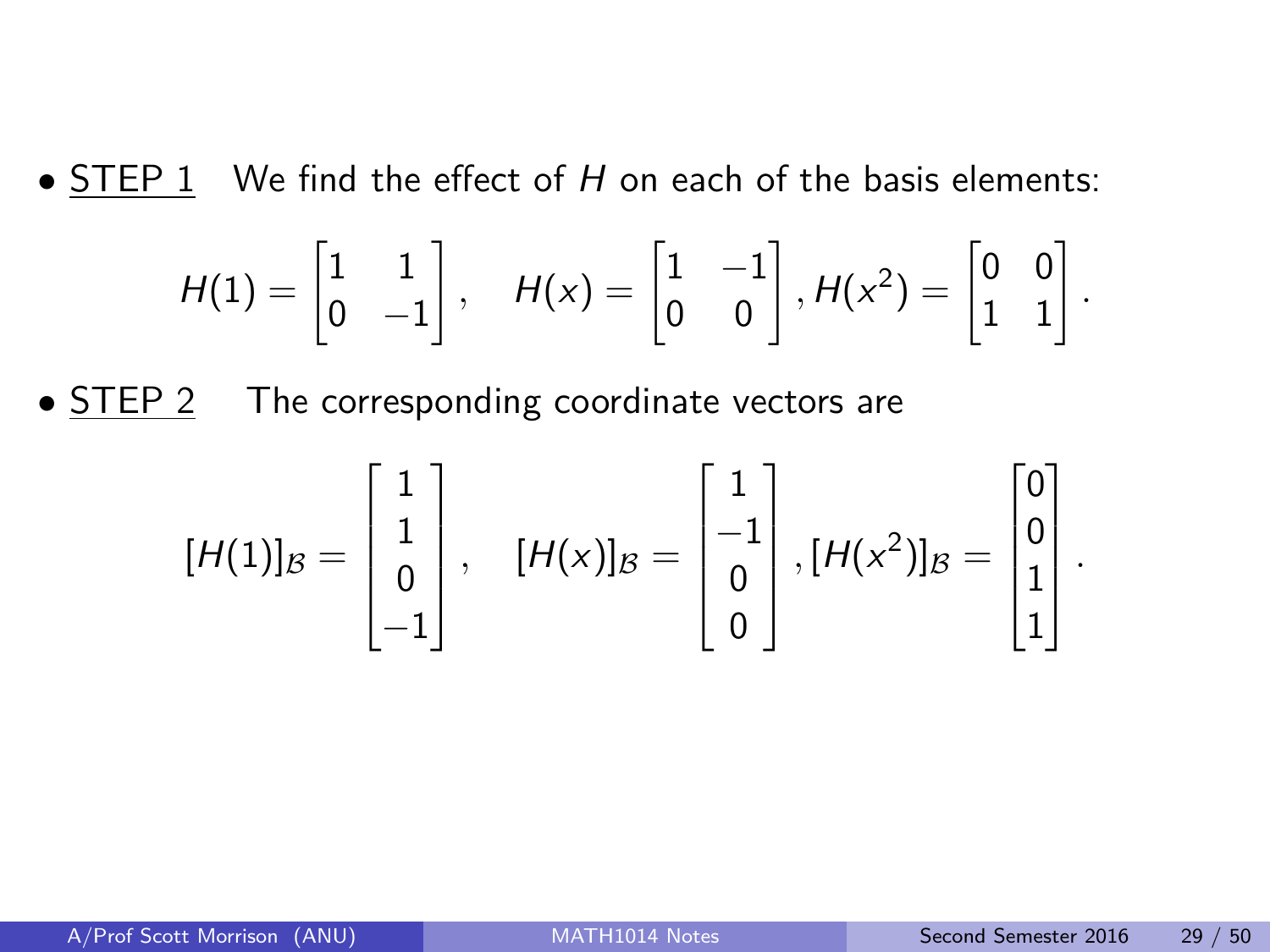• STEP 3 Hence the matrix for H relative to the bases  $C$  and  $B$  is

$$
\begin{bmatrix} 1 & 1 & 0 \\ 1 & -1 & 0 \\ 0 & 0 & 1 \\ -1 & 0 & 1 \end{bmatrix}.
$$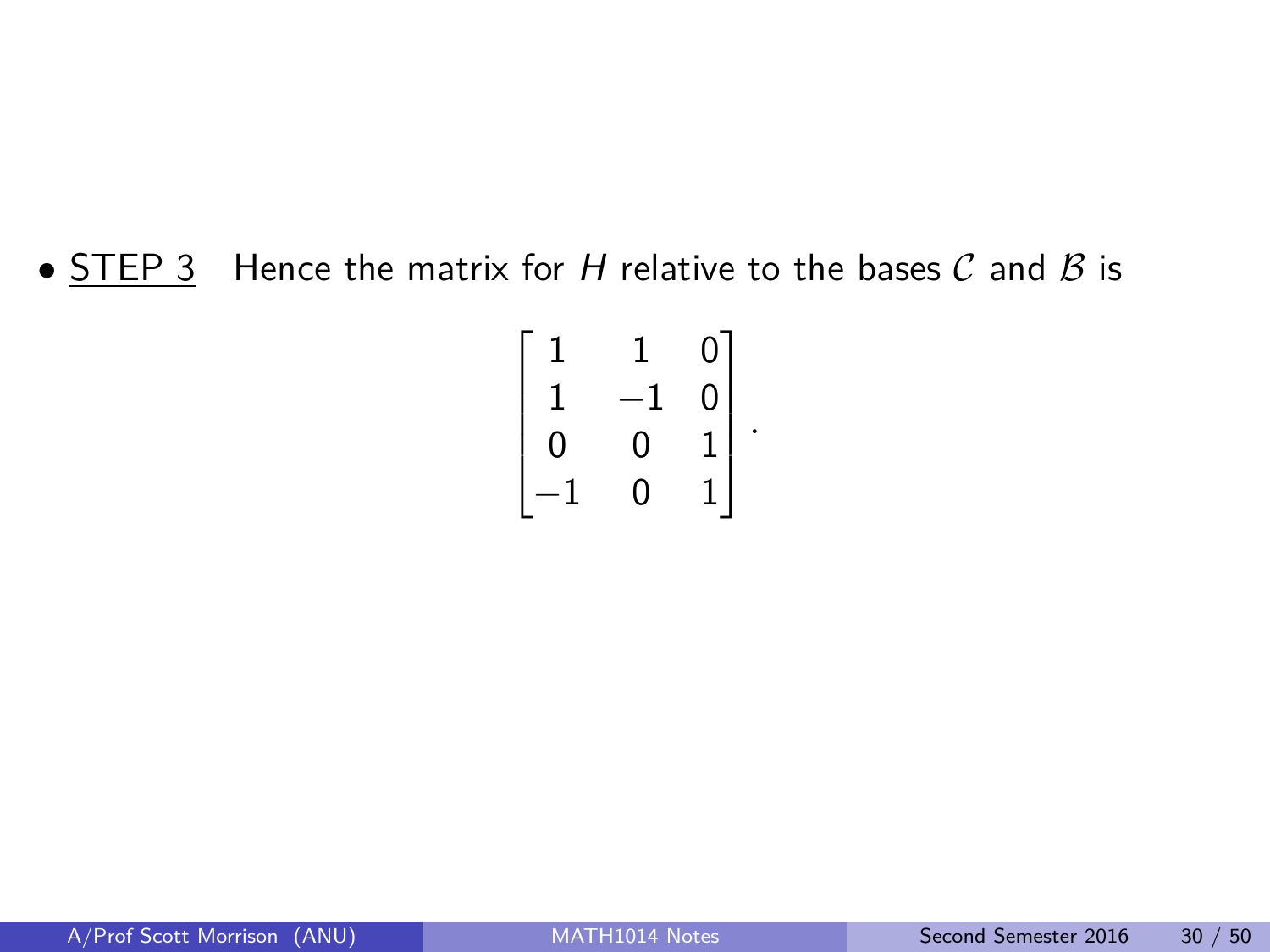# Linear transformations from V to V

The most common case is when  $T: V \to V$  and  $\mathcal{B} = \mathcal{C}$ . In this case  $\frac{T}{\mathcal{B} \leftarrow \mathcal{B}}$ is written  $[T]_B$  and is the *matrix for* T relative to B or simply the B-matrix of T.

The B-matrix for  $T: V \rightarrow V$  satisfies

$$
[\mathcal{T}(\mathbf{x})]_{\mathcal{B}} = [\mathcal{T}]_{\mathcal{B}}[\mathbf{x}]_{\mathcal{B}}, \text{ for all } \mathbf{x} \in V.
$$
 (1)  

$$
\mathbf{x} \xrightarrow{\mathcal{T}} \mathcal{T}(\mathbf{x})
$$
  

$$
\downarrow \qquad \qquad \downarrow \qquad \qquad \downarrow
$$
  

$$
[\mathbf{x}]_{\mathcal{B}} \xrightarrow{\text{multiplication by } [\mathcal{T}]_{\mathcal{B}}} [\mathcal{T}(\mathbf{x})]_{\mathcal{B}}
$$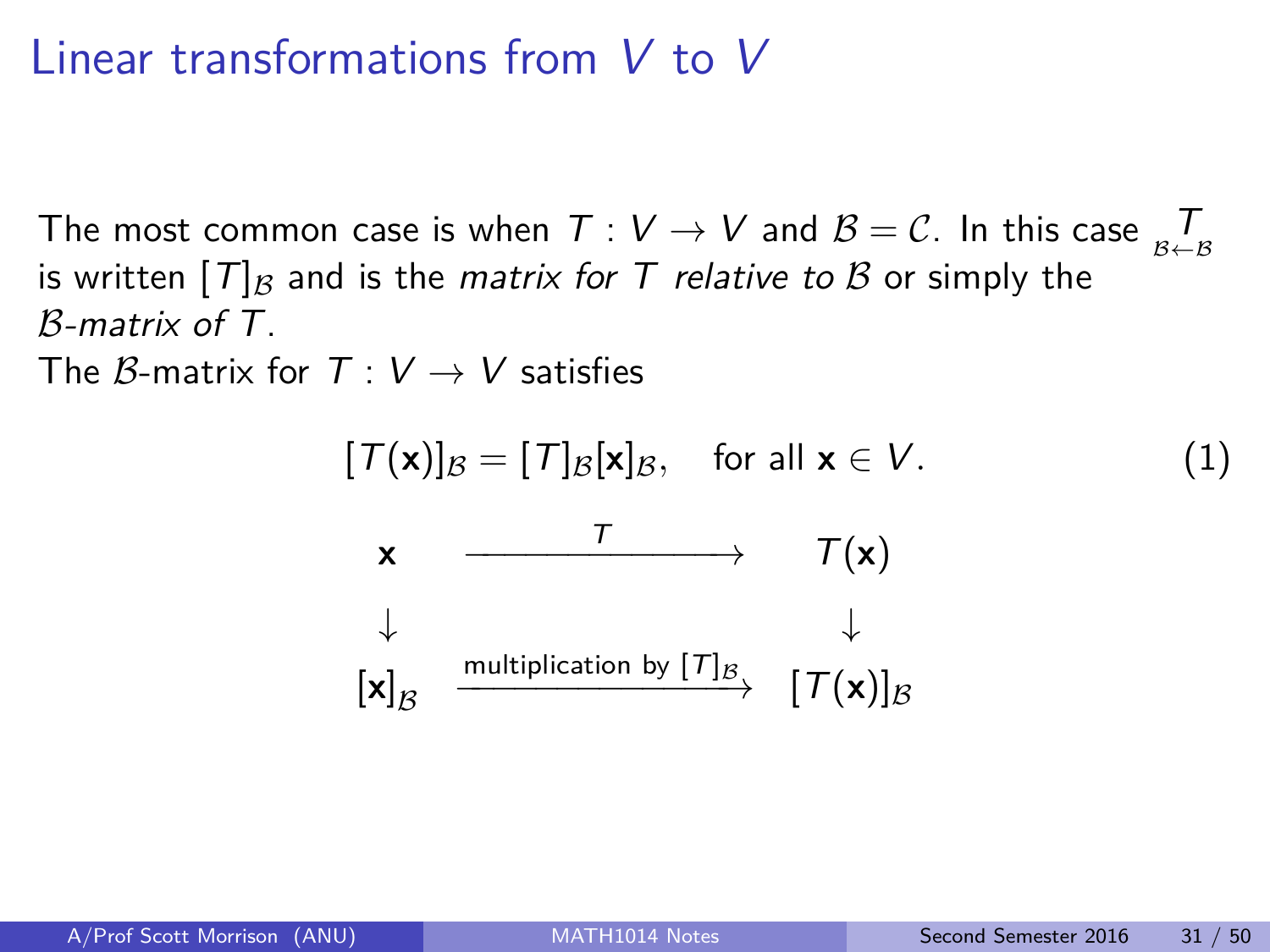### Example 9

Let  $T: \mathbb{P}_2 \to \mathbb{P}_2$  be the linear transformation defined by

 $T(p(x)) = p(2x - 1)$ .

We find the matrix of  $\mathcal T$  with respect to  $\mathcal E = \{1,x,x^2\}$ 

• STEP 1 It is clear that

$$
T(1) = 1, \quad T(x) = 2x - 1,T(x2) = (2x - 1)2 = 1 - 4x + 4x2
$$

• STEP 2 So the coordinate vectors are

$$
[\mathcal{T}(1)]_{\mathcal{E}} = \begin{bmatrix} 1 \\ 0 \\ 0 \end{bmatrix}, [\mathcal{T}(x)]_{\mathcal{E}} = \begin{bmatrix} -1 \\ 2 \\ 0 \end{bmatrix}, [\mathcal{T}(x^2)]_{\mathcal{E}} = \begin{bmatrix} 1 \\ -4 \\ 4 \end{bmatrix}.
$$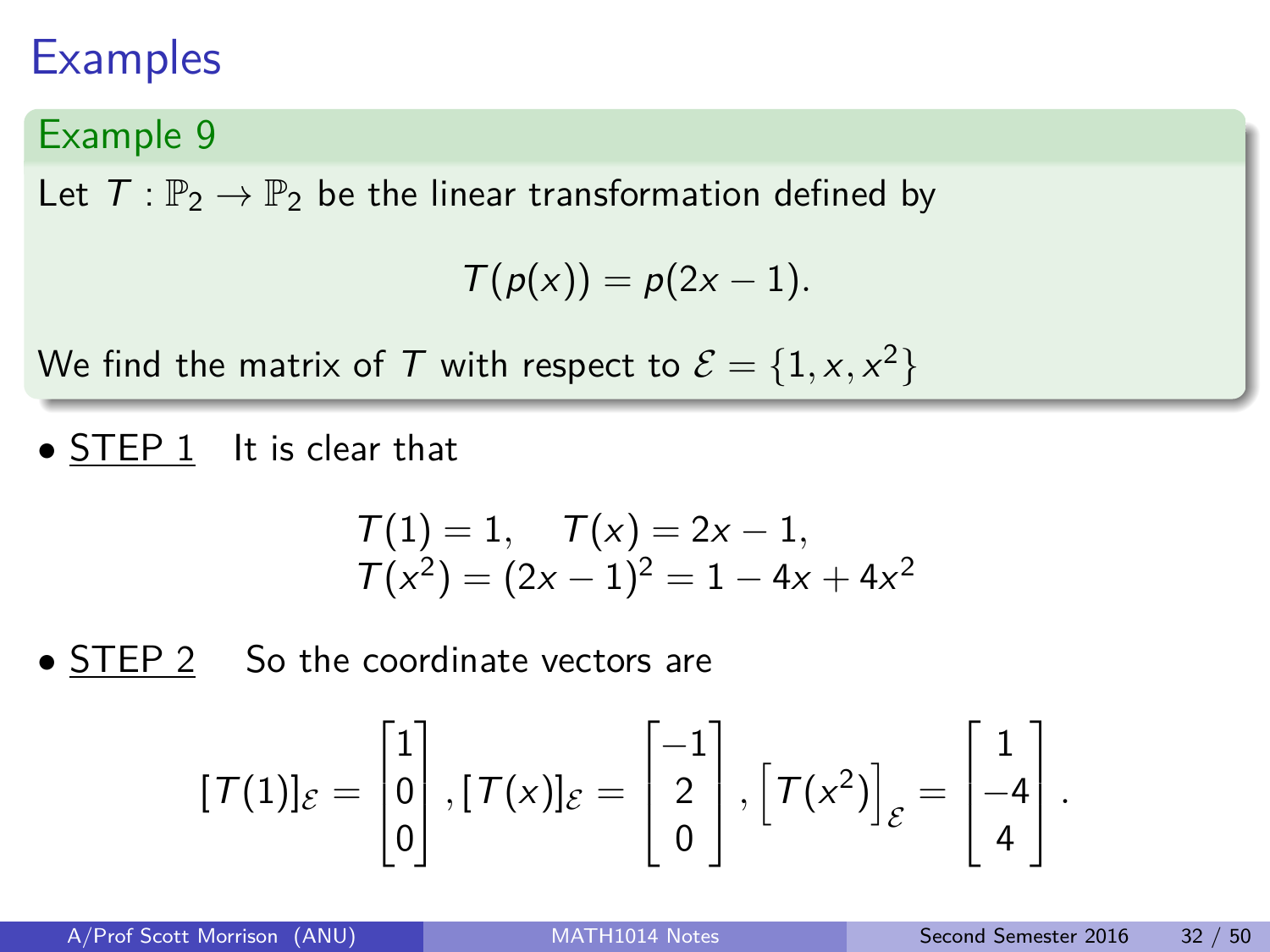#### • STEP 3 Therefore

$$
[T]_{\mathcal{E}} = \begin{bmatrix} 1 & -1 & 1 \\ 0 & 2 & -4 \\ 0 & 0 & 4 \end{bmatrix}
$$

#### Example 10

We compute  $T(3+2x-x^2)$  using part (a).

The coordinate vector of  $p(x) = (3 + 2x - x^2)$  with respect to  ${\cal E}$  is given by

$$
[p(x)]_{\mathcal{E}} = \begin{bmatrix} 3 \\ 2 \\ -1 \end{bmatrix}.
$$

We use the relationship

$$
[\mathcal{T}(p(x))]_{\mathcal{E}}=[\mathcal{T}]_{\mathcal{E}}[p(x)]_{\mathcal{E}}.
$$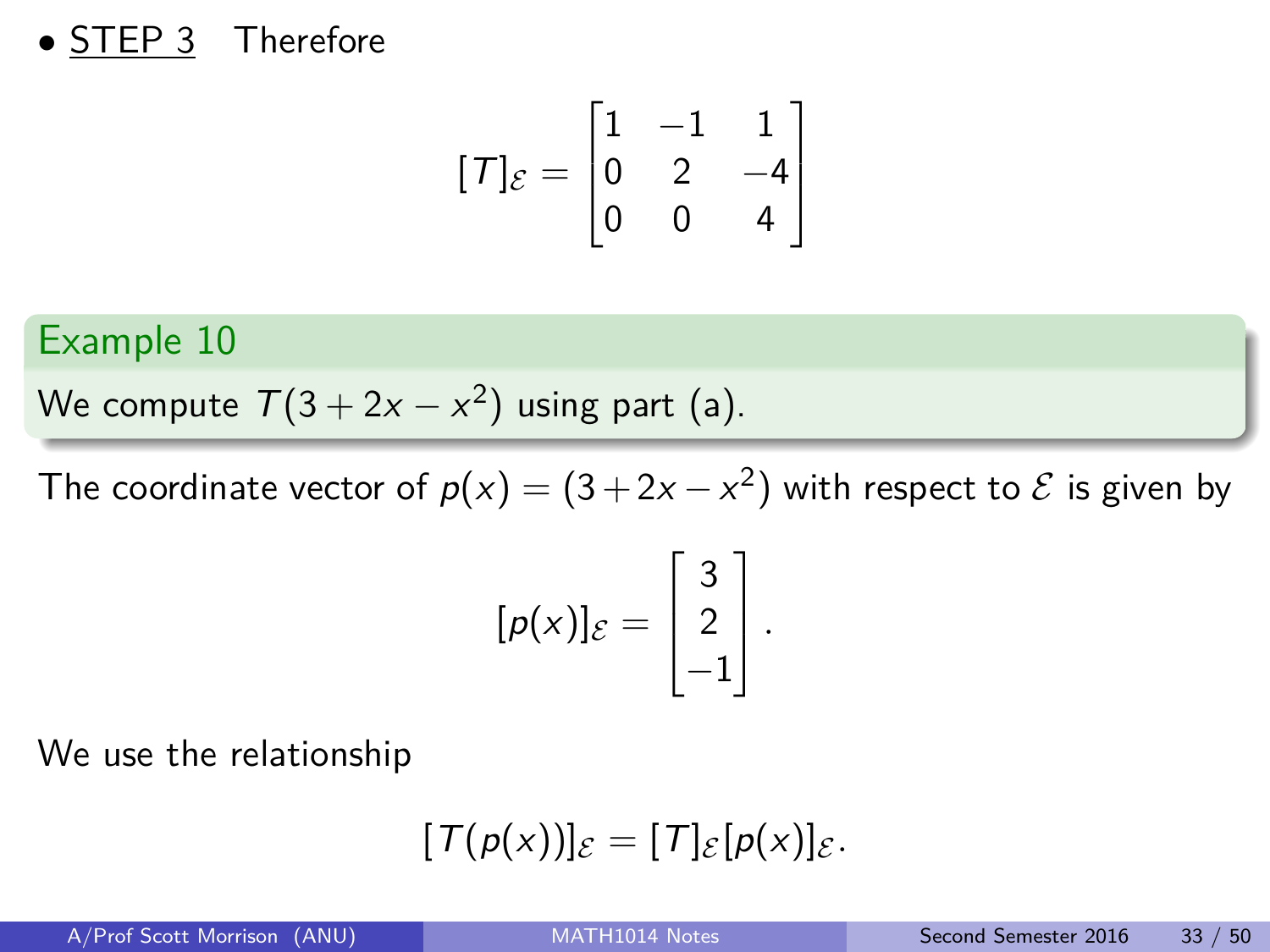This gives

$$
[\mathcal{T}(3+2x-x^2)]_{\mathcal{E}} = [\mathcal{T}(p(x))]_{\mathcal{E}}
$$

$$
= [\mathcal{T}]_{\mathcal{E}}[p(x)]_{\mathcal{E}}
$$

$$
= \begin{bmatrix} 1 & -1 & 1 \\ 0 & 2 & -4 \\ 0 & 0 & 4 \end{bmatrix} \begin{bmatrix} 3 \\ 2 \\ -1 \end{bmatrix}
$$

$$
= \begin{bmatrix} 0 \\ 8 \\ -4 \end{bmatrix}
$$

It follows that  $T(3 + 2x - x^2) = 8x - 4x^2$ .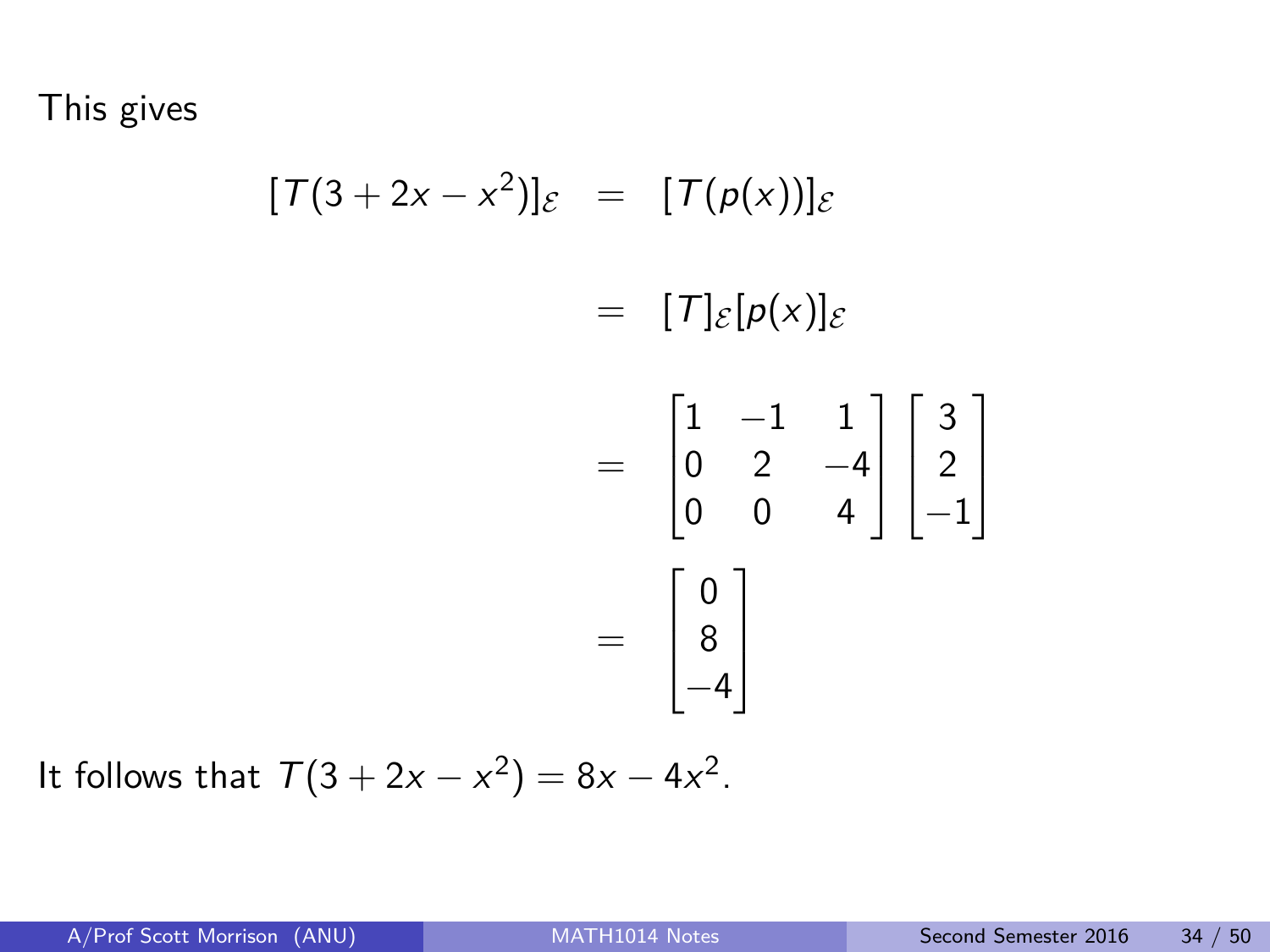Consider the linear transformation  $F : M_{2\times 2} \to M_{2\times 2}$  given by

$$
\mathsf{F}(A) = A + A^{\mathsf{T}}
$$

where 
$$
A = \begin{bmatrix} a & b \\ c & d \end{bmatrix}
$$
.

We use the basis

$$
\mathcal{B} = \left\{ \begin{bmatrix} 1 & 0 \\ 0 & 0 \end{bmatrix}, \begin{bmatrix} 0 & 1 \\ 0 & 0 \end{bmatrix}, \begin{bmatrix} 0 & 0 \\ 1 & 0 \end{bmatrix}, \begin{bmatrix} 0 & 0 \\ 0 & 1 \end{bmatrix} \right\} \text{ for } M_{2 \times 2} \text{ to find a matrix representation for } \mathcal{T}.
$$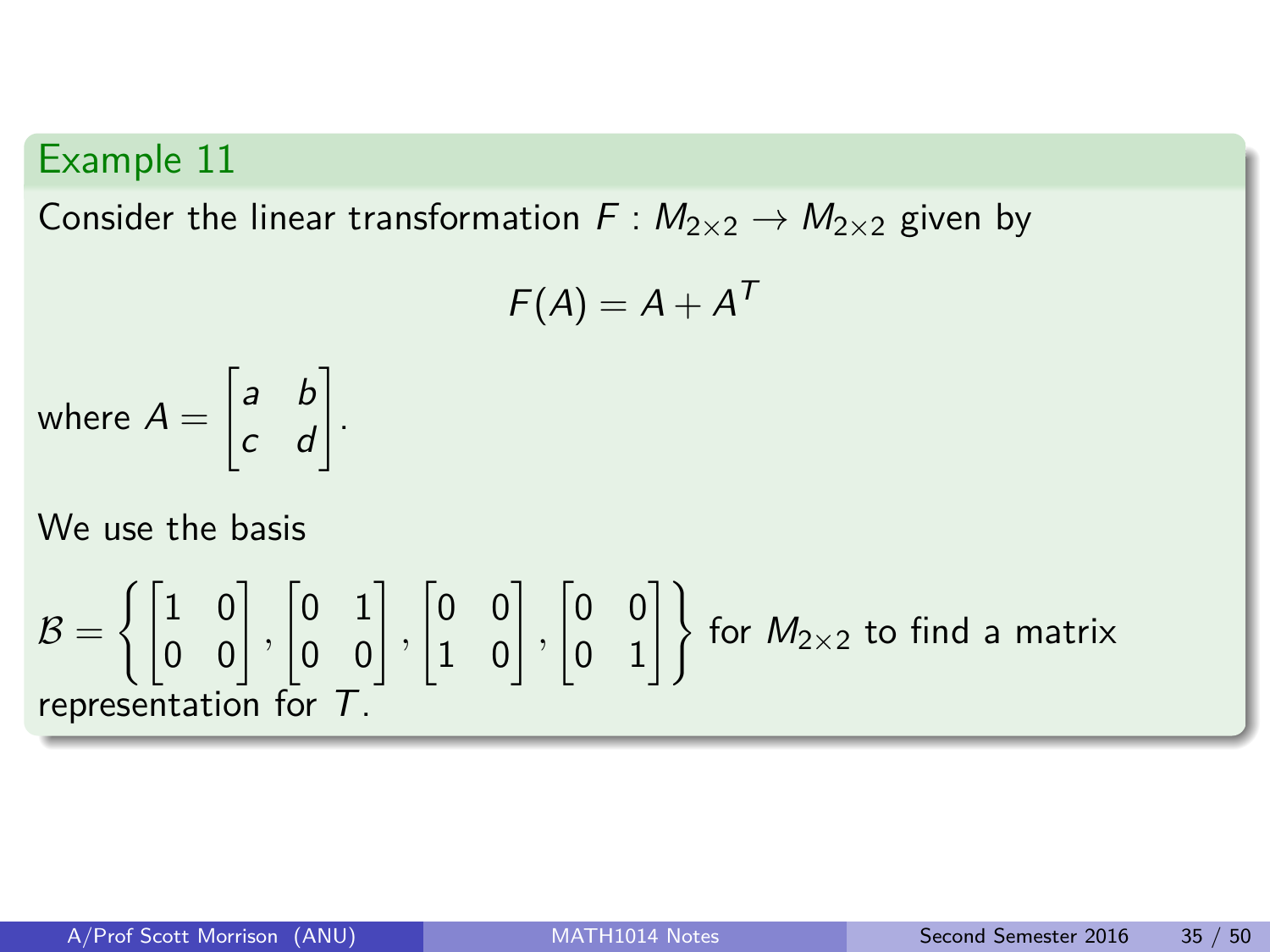More explicitly  $F$  is given by

$$
F\left(\begin{bmatrix} a & b \\ c & d \end{bmatrix}\right) = \begin{bmatrix} a & b \\ c & d \end{bmatrix} + \begin{bmatrix} a & c \\ b & d \end{bmatrix} = \begin{bmatrix} 2a & b+c \\ b+c & 2d \end{bmatrix}
$$

• STEP 1 We find the effect of  $F$  on each of the basis elements:

$$
F\left(\begin{bmatrix} 1 & 0 \\ 0 & 0 \end{bmatrix}\right) = \begin{bmatrix} 2 & 0 \\ 0 & 0 \end{bmatrix}, F\left(\begin{bmatrix} 0 & 1 \\ 0 & 0 \end{bmatrix}\right) = \begin{bmatrix} 0 & 1 \\ 1 & 0 \end{bmatrix},
$$

$$
F\left(\begin{bmatrix} 0 & 0 \\ 1 & 0 \end{bmatrix}\right) = \begin{bmatrix} 0 & 1 \\ 1 & 0 \end{bmatrix}, F\left(\begin{bmatrix} 0 & 0 \\ 0 & 1 \end{bmatrix}\right) = \begin{bmatrix} 0 & 0 \\ 0 & 2 \end{bmatrix}.
$$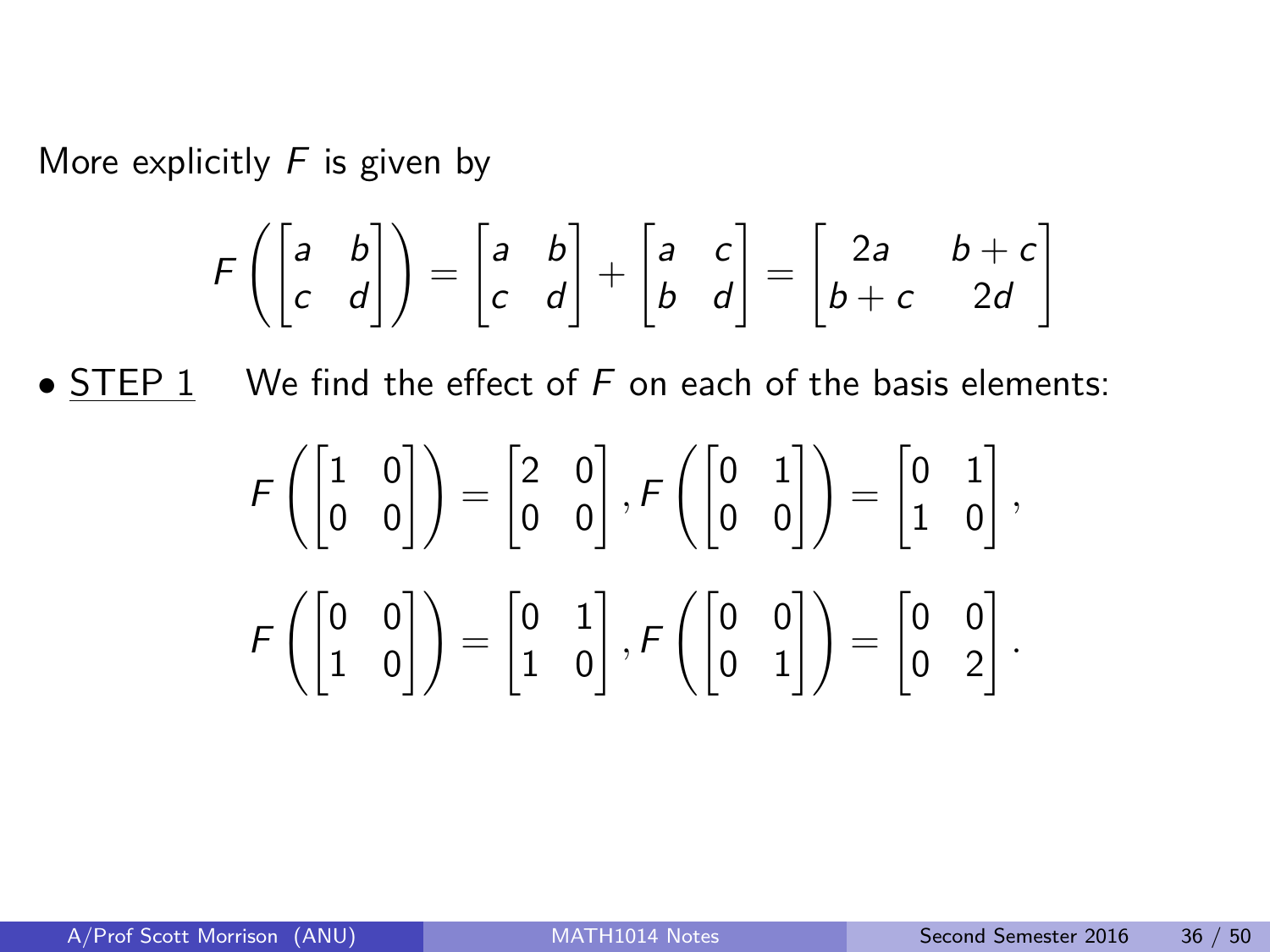### • **STEP 2** The corresponding coordinate vectors are

$$
\begin{bmatrix} F\left(\begin{bmatrix} 1 & 0 \\ 0 & 0 \end{bmatrix}\right) \end{bmatrix}_{B} = \begin{bmatrix} 2 \\ 0 \\ 0 \end{bmatrix}, \begin{bmatrix} F\left(\begin{bmatrix} 0 & 1 \\ 0 & 0 \end{bmatrix}\right) \end{bmatrix}_{B} = \begin{bmatrix} 0 \\ 1 \\ 0 \end{bmatrix},
$$

$$
\begin{bmatrix} F\left(\begin{bmatrix} 0 & 0 \\ 1 & 0 \end{bmatrix}\right) \end{bmatrix}_{B} = \begin{bmatrix} 0 \\ 1 \\ 1 \\ 0 \end{bmatrix}, \begin{bmatrix} F\left(\begin{bmatrix} 0 & 0 \\ 0 & 1 \end{bmatrix}\right) \end{bmatrix}_{B} = \begin{bmatrix} 0 \\ 0 \\ 0 \\ 2 \end{bmatrix}.
$$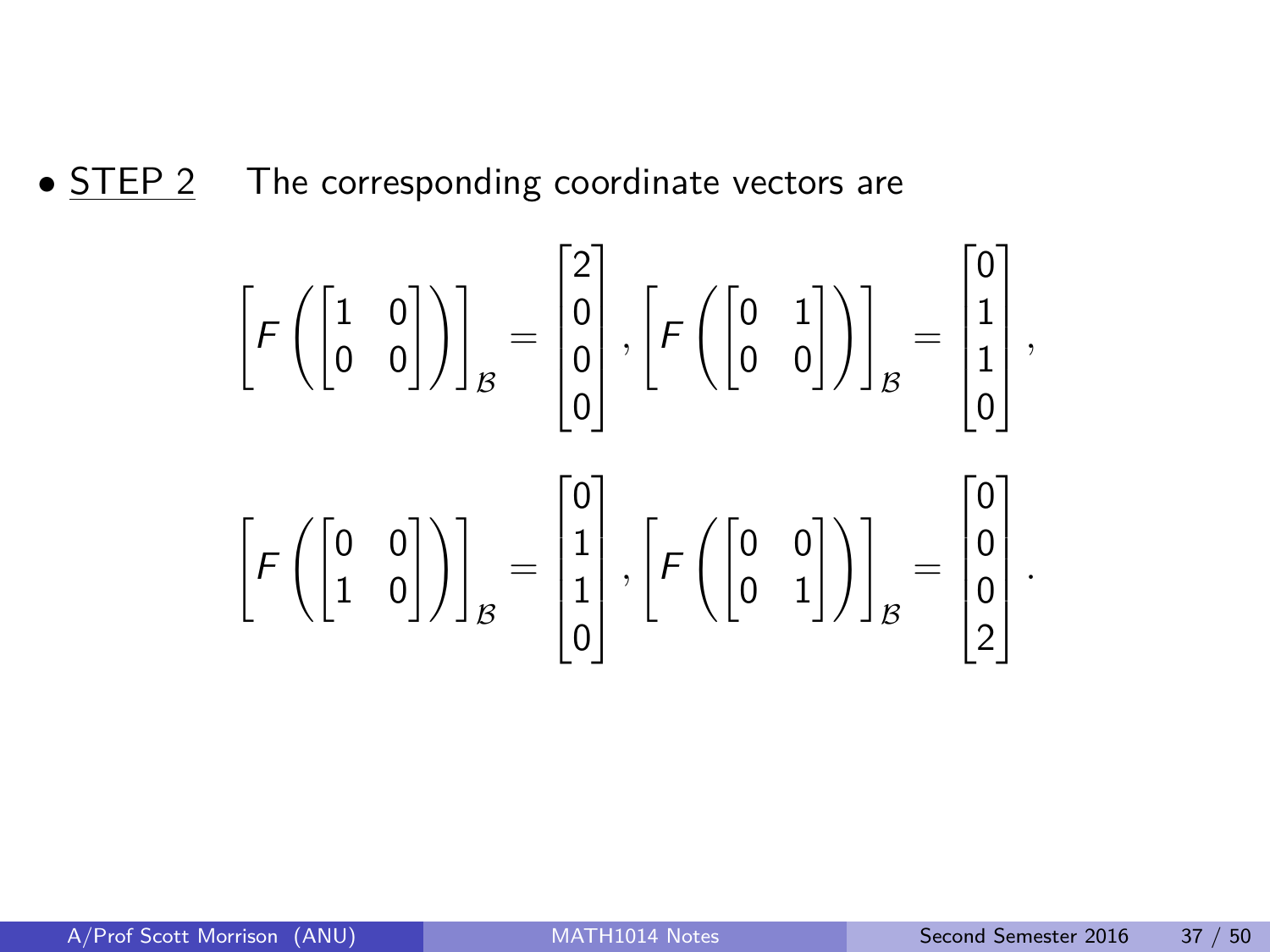•  $STEP_3$  Hence the matrix representing  $F$  is

$$
\begin{bmatrix} 2 & 0 & 0 & 0 \\ 0 & 1 & 1 & 0 \\ 0 & 1 & 1 & 0 \\ 0 & 0 & 0 & 2 \end{bmatrix}.
$$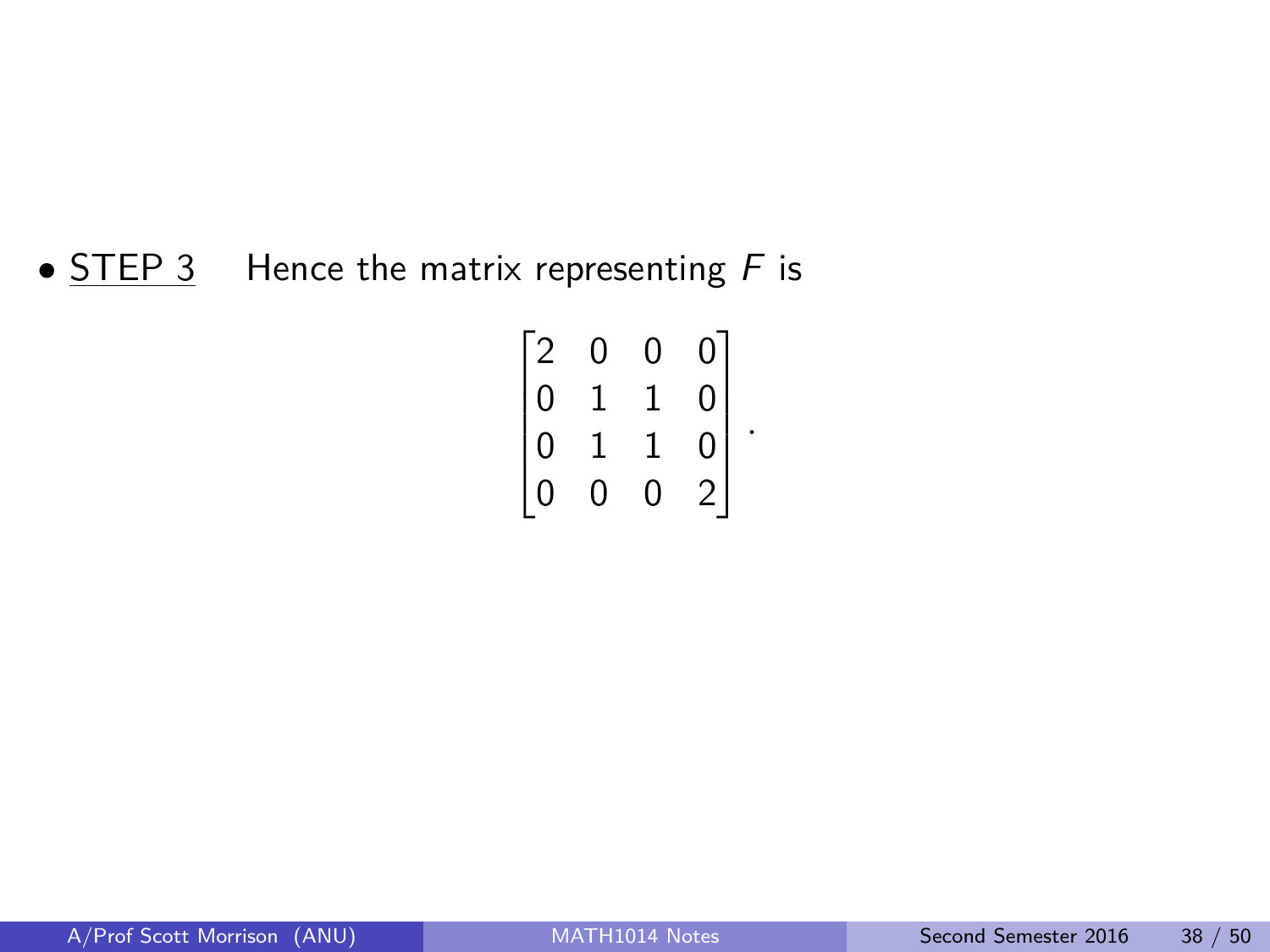Let  $V = \text{Span} \{e^{2x}, e^{2x} \cos x, e^{2x} \sin x \}.$ We find the matrix of the differential operator D with respect to

$$
\mathcal{B} = \{e^{2x}, e^{2x} \cos x, e^{2x} \sin x\}.
$$

• STEP 1 We see that

$$
D(e^{2x}) = 2e^{2x}
$$
  
\n
$$
D(e^{2x} \cos x) = 2e^{2x} \cos x - e^{2x} \sin x
$$
  
\n
$$
D(e^{2x} \sin x) = 2e^{2x} \sin x + e^{2x} \cos x
$$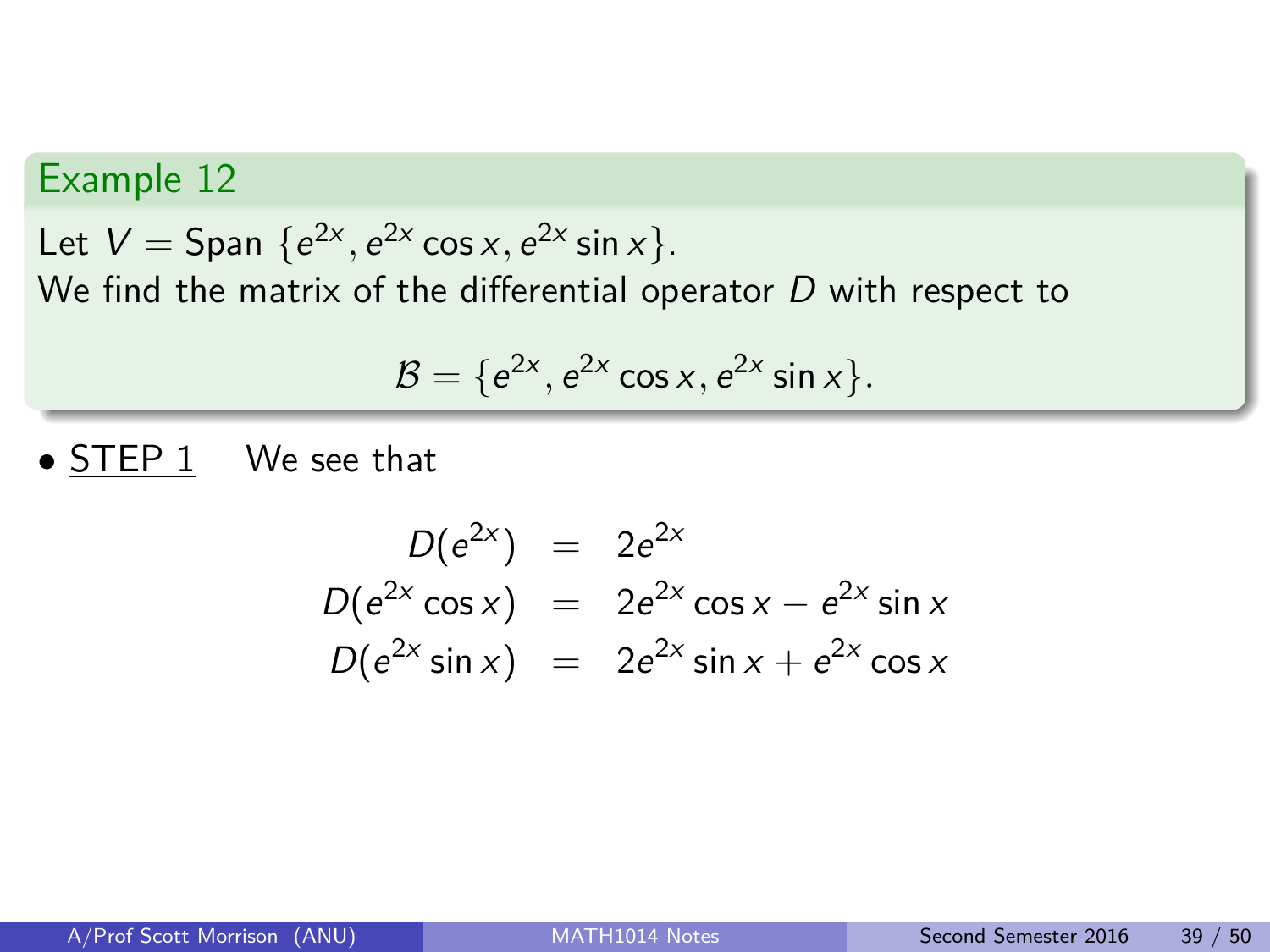• STEP 2 So the coordinate vectors are

$$
[D(e^{2x})]_B = \begin{bmatrix} 2 \\ 0 \\ 0 \end{bmatrix}, [D(e^{2x}\cos x)]_B = \begin{bmatrix} 0 \\ 2 \\ -1 \end{bmatrix},
$$

and 
$$
[D(e^{2x} \sin x)]_{\mathcal{B}} = \begin{bmatrix} 0 \\ 1 \\ 2 \end{bmatrix}.
$$

• **STEP 3** Hence

$$
[D]_B = \begin{bmatrix} 2 & 0 & 0 \\ 0 & 2 & 1 \\ 0 & -1 & 2 \end{bmatrix}.
$$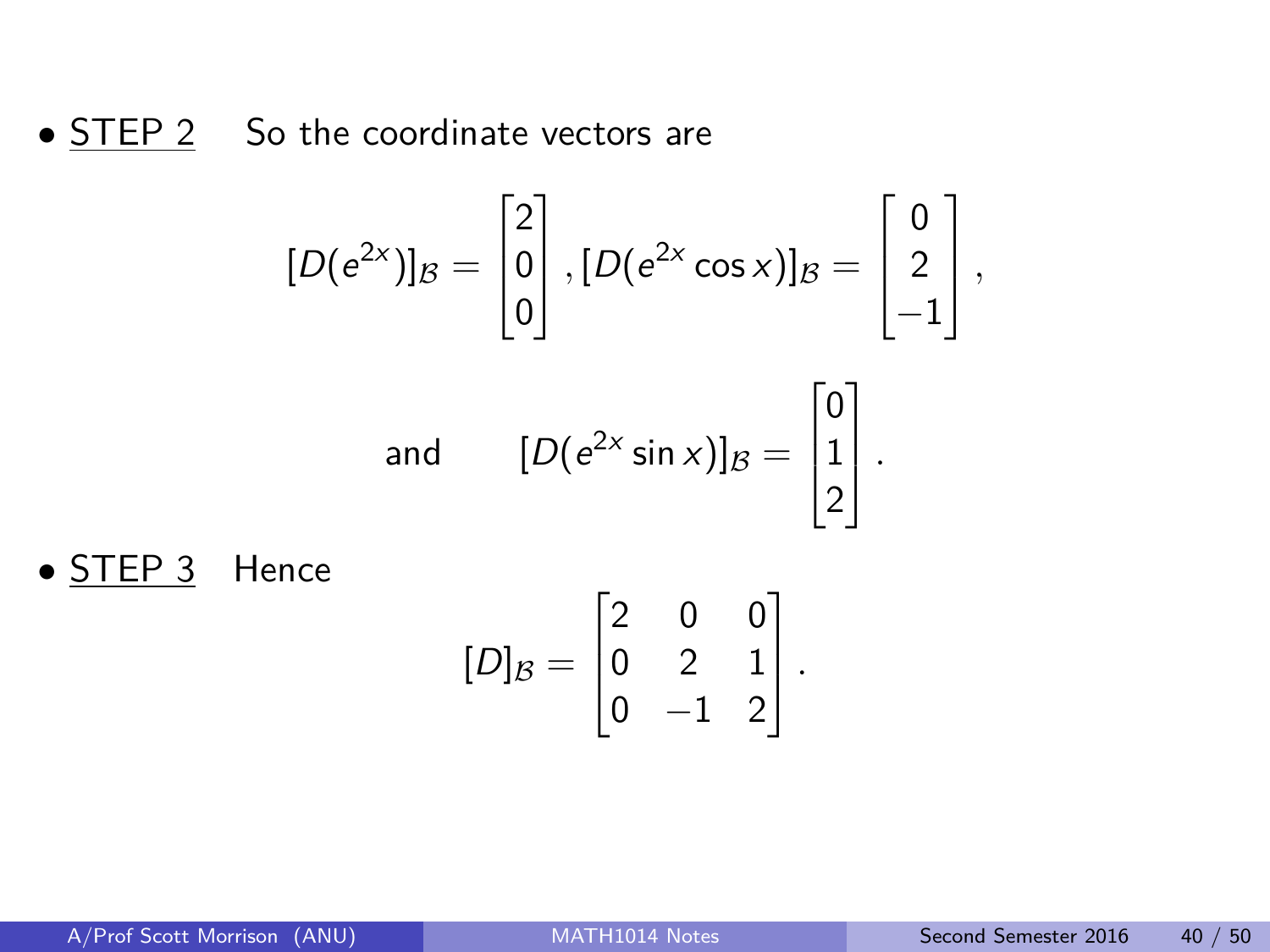We use this result to find the derivative of  $f(x) = 3e^{2x} - e^{2x} \cos x + 2e^{2x} \sin x$ .

The coordinate vector of  $f(x)$  is given by

$$
[f]_{\mathcal{B}} = \begin{bmatrix} 3 \\ -1 \\ 2 \end{bmatrix}.
$$

We do this calculation using

 $[D(f)]_B = [D]_B[f]_B.$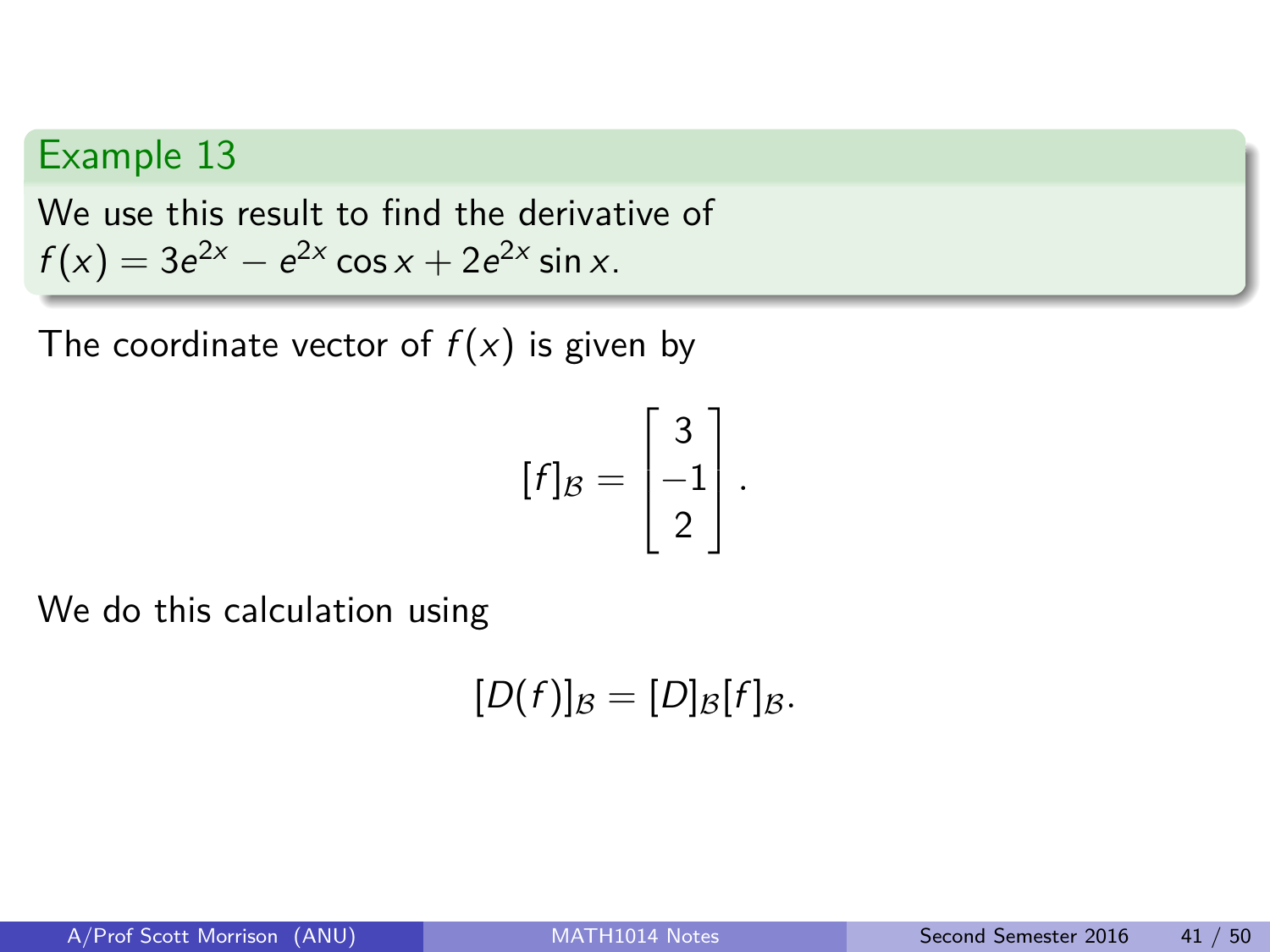This gives

$$
[D(f)]_{\mathcal{B}} = [D]_{\mathcal{B}}[f]_{\mathcal{B}}
$$
  
= 
$$
\begin{bmatrix} 2 & 0 & 0 \\ 0 & 2 & 1 \\ 0 & -1 & 2 \end{bmatrix} \begin{bmatrix} 3 \\ -1 \\ 2 \end{bmatrix}
$$
  
= 
$$
\begin{bmatrix} 6 \\ 0 \\ 5 \end{bmatrix}.
$$

This indicates that

$$
f'(x) = 6e^{2x} + 5e^{2x} \sin x.
$$

You should check this result by differentiation.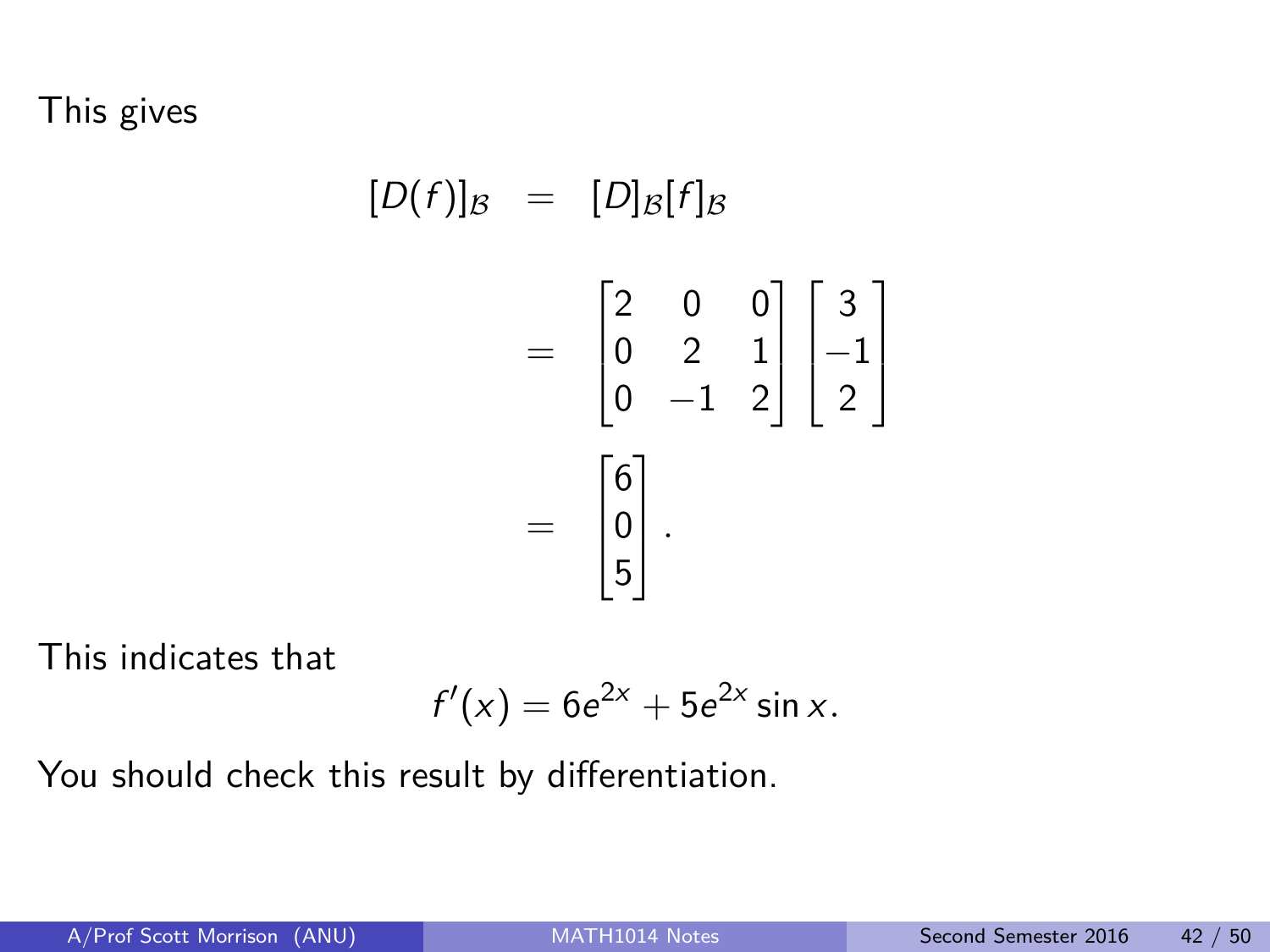We use the previous result to find 
$$
\int (4e^{2x} - 3e^{2x} \sin x) \, dx
$$

We recall that with the basis  $\mathcal{B} = \{e^{2x}, e^{2x}\cos x, e^{2x}\sin x\}$  the matrix representation of the differential operator  $D$  is given by

$$
[D]_{\mathcal{B}} = \begin{bmatrix} 2 & 0 & 0 \\ 0 & 2 & 1 \\ 0 & -1 & 2 \end{bmatrix}.
$$

We also notice that  $[D]_B$  is invertible with inverse:

$$
[D]_B^{-1} = \begin{bmatrix} 1/2 & 0 & 0 \\ 0 & 2/5 & -1/5 \\ 0 & 1/5 & 2/5 \end{bmatrix}.
$$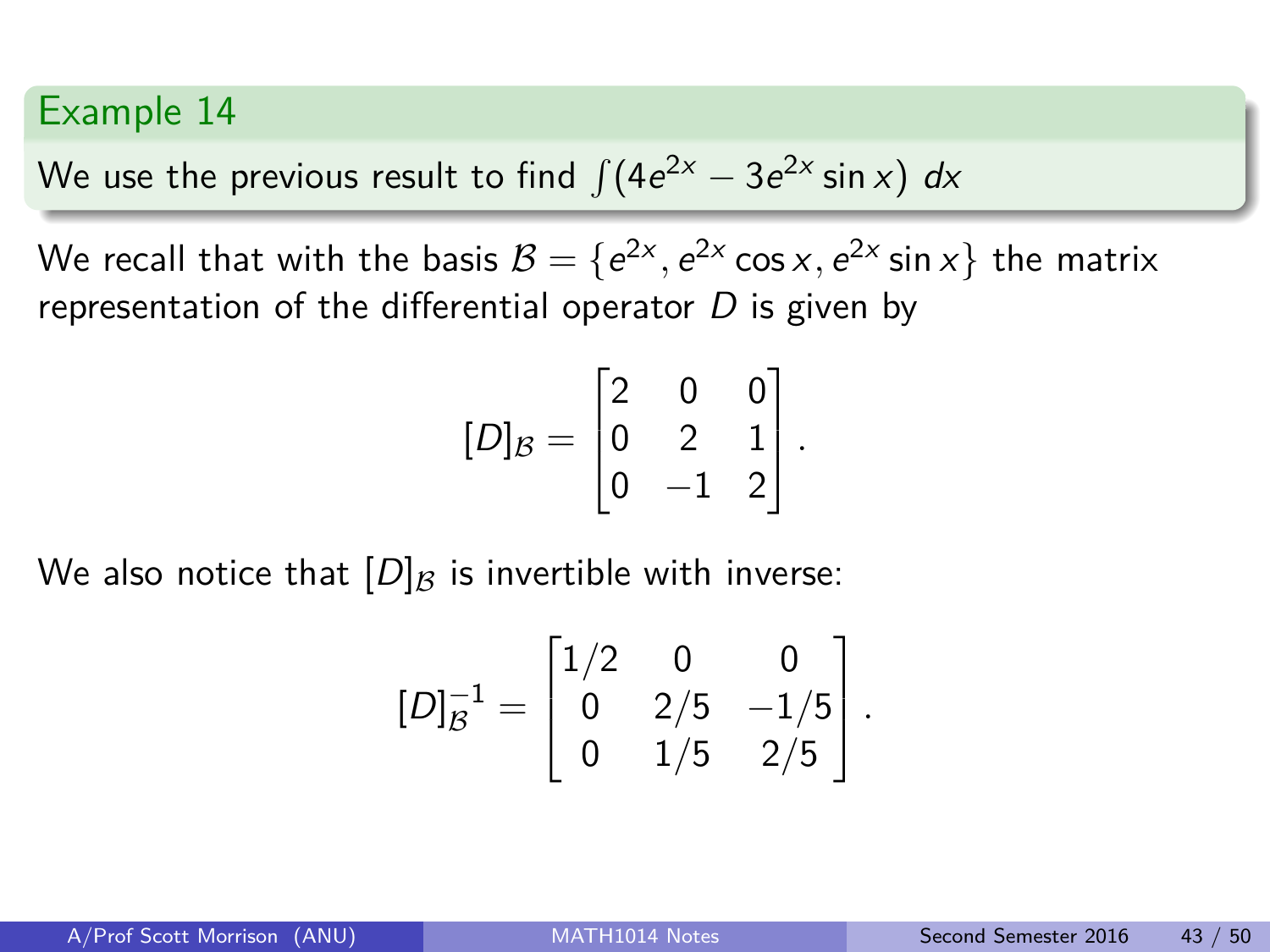The coordinate vector of 4 $e^{2x}$   $-$  3 $e^{2x}$  sin $x$  with respect to the basis  ${\cal B}$  is given by  $\sqrt{ }$  $\overline{\phantom{a}}$ 4 0  $-3$ 1 We use this together with the inverse of  $[D]_B$  to find the antiderivative  $\int (4e^{2x} - 3e^{2x} \sin x) dx$ :

$$
[D]_B^{-1}[4e^{2x} - 3e^{2x}]_B = \begin{bmatrix} 1/2 & 0 & 0 \\ 0 & 2/5 & -1/5 \\ 0 & 1/5 & 2/5 \end{bmatrix} \begin{bmatrix} 4 \\ 0 \\ -3 \end{bmatrix} = \begin{bmatrix} 2 \\ 3/5 \\ -6/5 \end{bmatrix}.
$$

So the antiderivative of 4 $e^{2x} - 3e^{2x}$  in the vector space V is  $2e^{2x} + \frac{3}{5}e^{2x} \cos x - \frac{6}{5}e^{2x} \sin x$ , and we can deduce that  $\int (4e^{2x} - 3e^{2x} \sin x) dx = 2e^{2x} + \frac{3}{5}$  $\frac{3}{5}e^{2x}\cos x-\frac{6}{5}$  $\frac{6}{5}e^{2x}\sin x + C$  where C denotes a constant.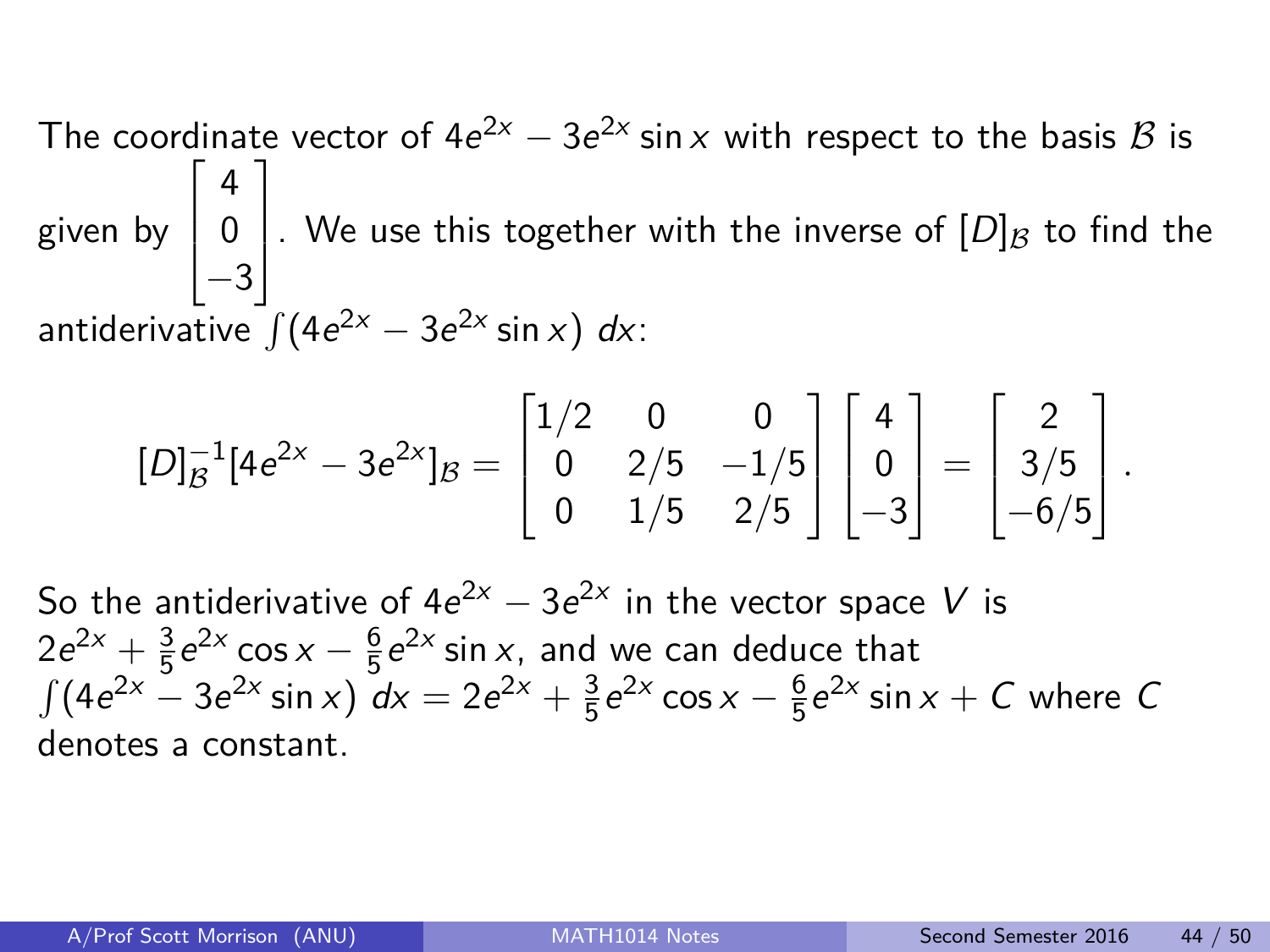# Linear transformations and diagonalisation

In an applied problem involving  $\mathbb{R}^n$ , a linear transformation  $T$  usually appears as a matrix transformation  $x \mapsto Ax$ . If A is diagonalisable, then there is a basis  $\mathcal B$  for  $\mathbb R^n$  consisting of eigenvectors of  $A$ . In this case the B-matrix for T is diagonal, and diagonalising A amounts to finding a diagonal matrix representation of  $x \mapsto Ax$ .

#### Theorem

Suppose A  $=$  PDP $^{-1}$ , where D is a diagonal n  $\times$  n matrix. If  ${\cal B}$  is the basis for  $\mathbb{R}^n$  formed by the columns of P, then D is the B-matrix for the transformation  $x \mapsto Ax$ .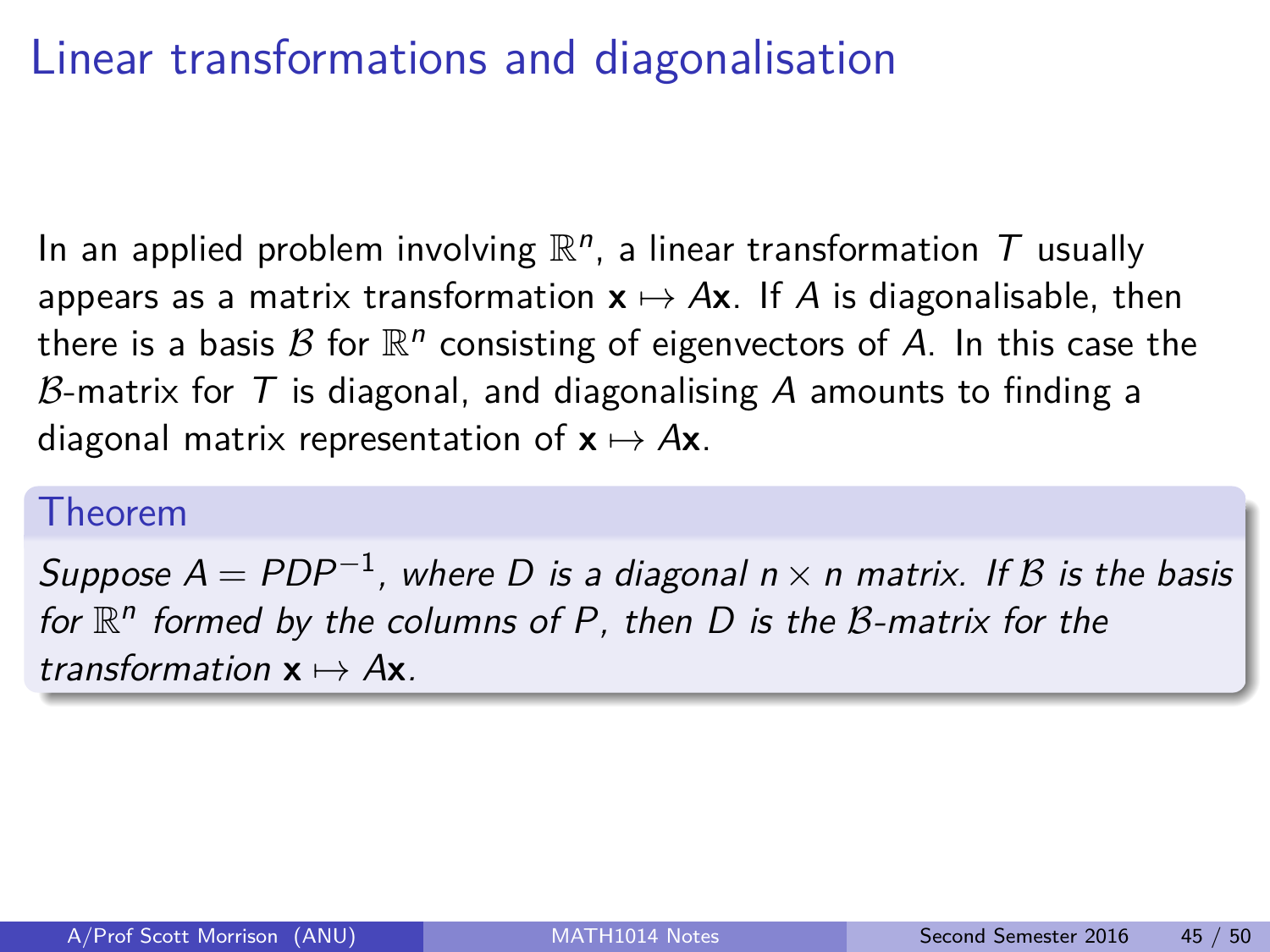#### Proof.

Denote the columns of P by  $\mathbf{b}_1, \mathbf{b}_2, \ldots, \mathbf{b}_n$ , so that  $\mathcal{B} = {\mathbf{b}_1, \mathbf{b}_2, \ldots, \mathbf{b}_n}$ and

$$
P=\begin{bmatrix} \mathbf{b}_1 & \mathbf{b}_2 & \cdots & \mathbf{b}_n \end{bmatrix}.
$$

In this case,  $P$  is the change of coordinates matrix  $P_B$  where

$$
P[\mathbf{x}]_{\mathcal{B}} = \mathbf{x}
$$
 and  $[\mathbf{x}]_{\mathcal{B}} = P^{-1}\mathbf{x}$ .

If T is defined by  $T(x) = Ax$  for x in  $\mathbb{R}^n$ , then

$$
[T]_B = [T(\mathbf{b}_1)]_B \cdots T(\mathbf{b}_n)]_B
$$
  
\n
$$
= [A\mathbf{b}_1]_B \cdots [A\mathbf{b}_n]_B
$$
  
\n
$$
= [P^{-1}A\mathbf{b}_1 \cdots P^{-1}A\mathbf{b}_n]
$$
  
\n
$$
= P^{-1}A [\mathbf{b}_1 \ \mathbf{b}_2 \cdots \mathbf{b}_n]
$$
  
\n
$$
= P^{-1}AP = D
$$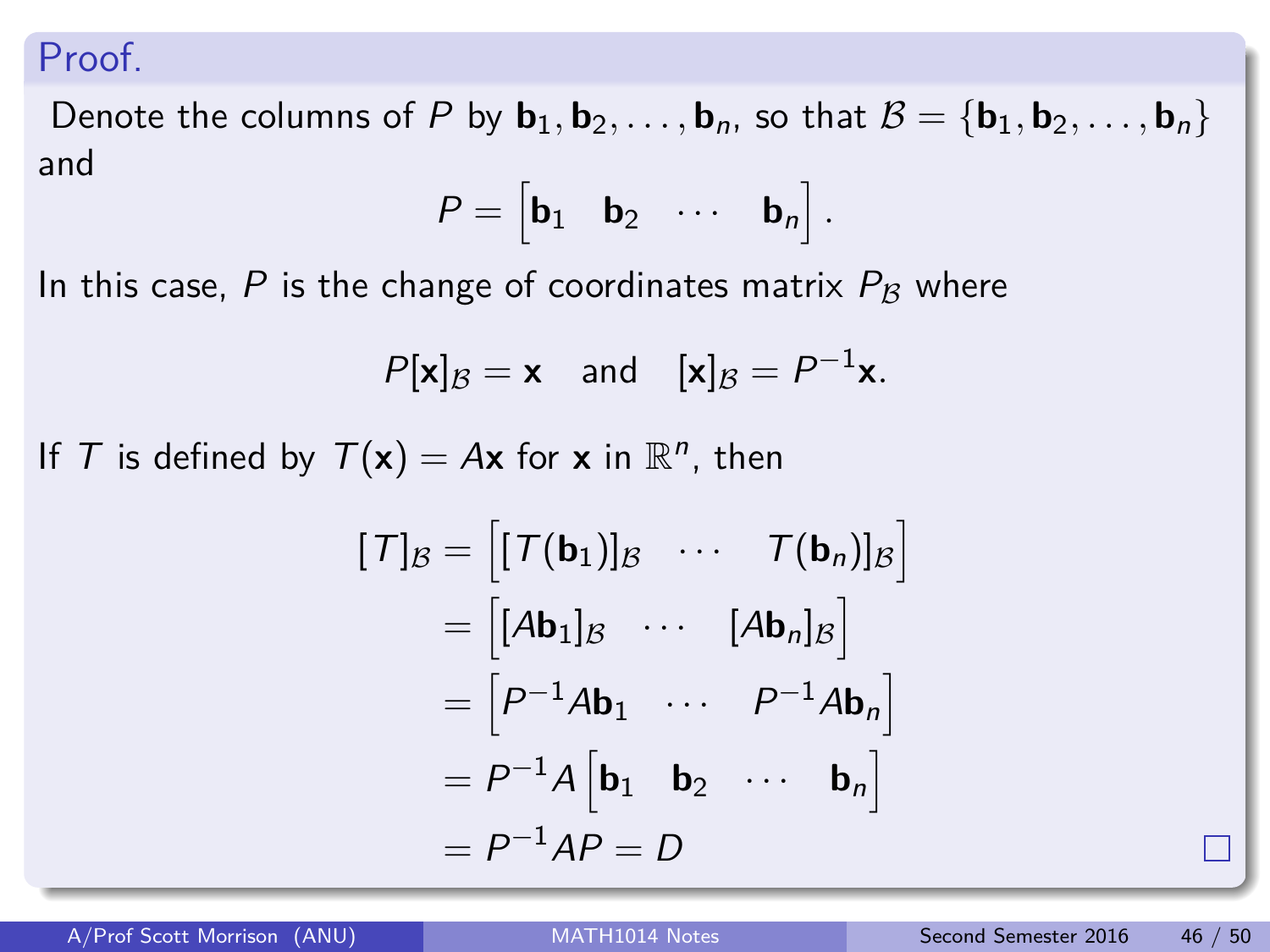In the proof of the previous theorem the fact that  $D$  is diagonal is never used. In fact the following more general result holds:

If an  $n \times n$  matrix  $A$  is similar to a matrix  $C$  with  $A = P C P^{-1}$ , then  $C$  is the  $\mathcal{B}$ -matrix of the transformation  $\mathbf{x} \to A\mathbf{x}$  where  $\mathcal{B}$  is the basis of  $\mathbb{R}^n$ formed by the columns of P.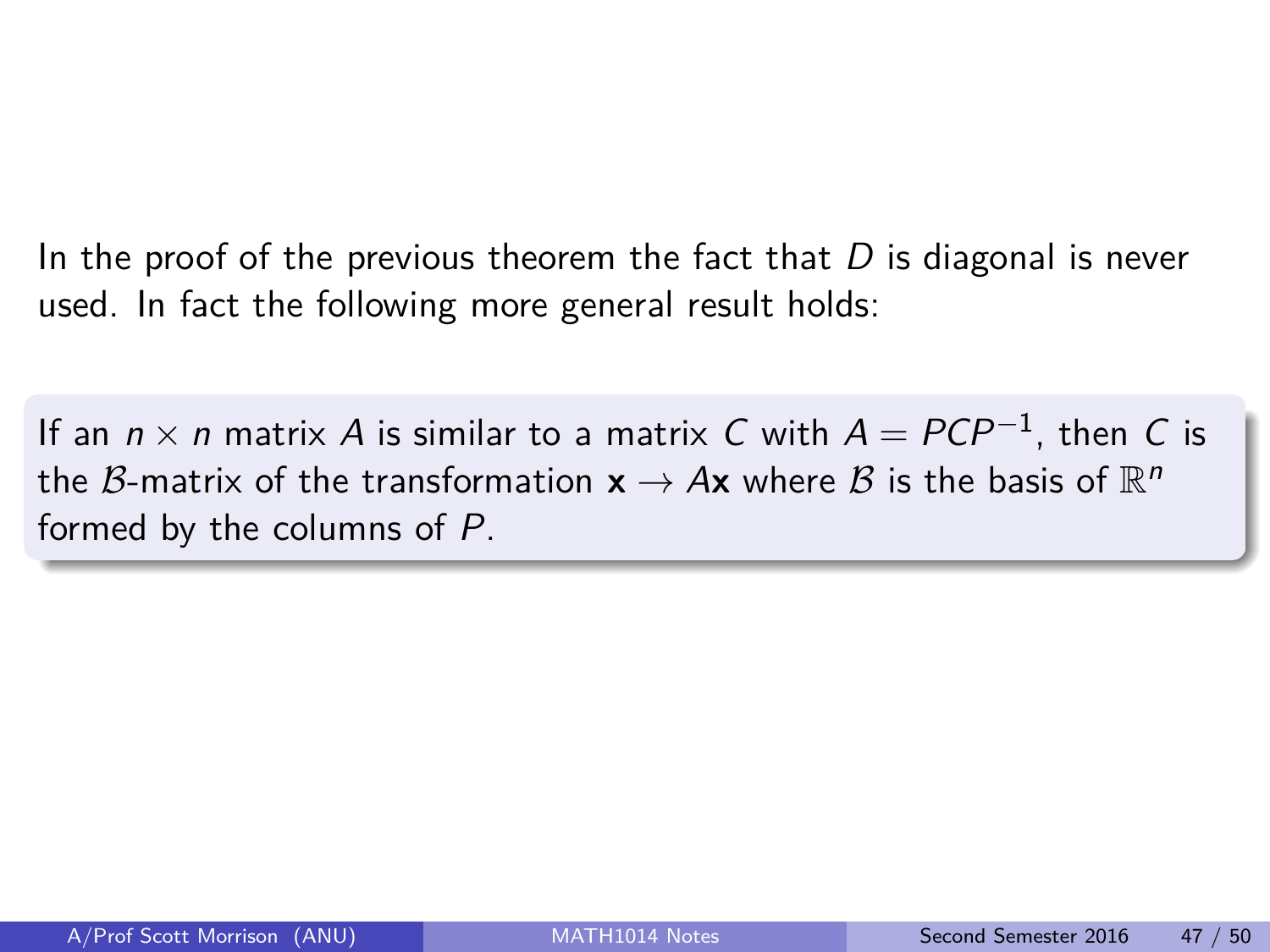### Example 15

Consider the matrix  $A =$  $\begin{bmatrix} 4 & -2 \\ -1 & 3 \end{bmatrix}$ . T is the linear transformation  $T: \mathbb{R}^2 \to \mathbb{R}^2$  defined by  $\bar{T}(\mathsf{x}) = A\mathsf{x}$ . We find a basis  $B$  for  $\mathbb{R}^2$  with the property that  $[T]_B$  is diagonal.

The first step is to find the eigenvalues and corresponding eigenspaces for A:

$$
\det(A - \lambda I) = \det \begin{bmatrix} 4 - \lambda & -2 \\ -1 & 3 - \lambda \end{bmatrix}
$$

$$
= (4 - \lambda)(3 - \lambda) - 2
$$

$$
= \lambda^2 - 7\lambda + 10
$$

$$
= (\lambda - 2)(\lambda - 5).
$$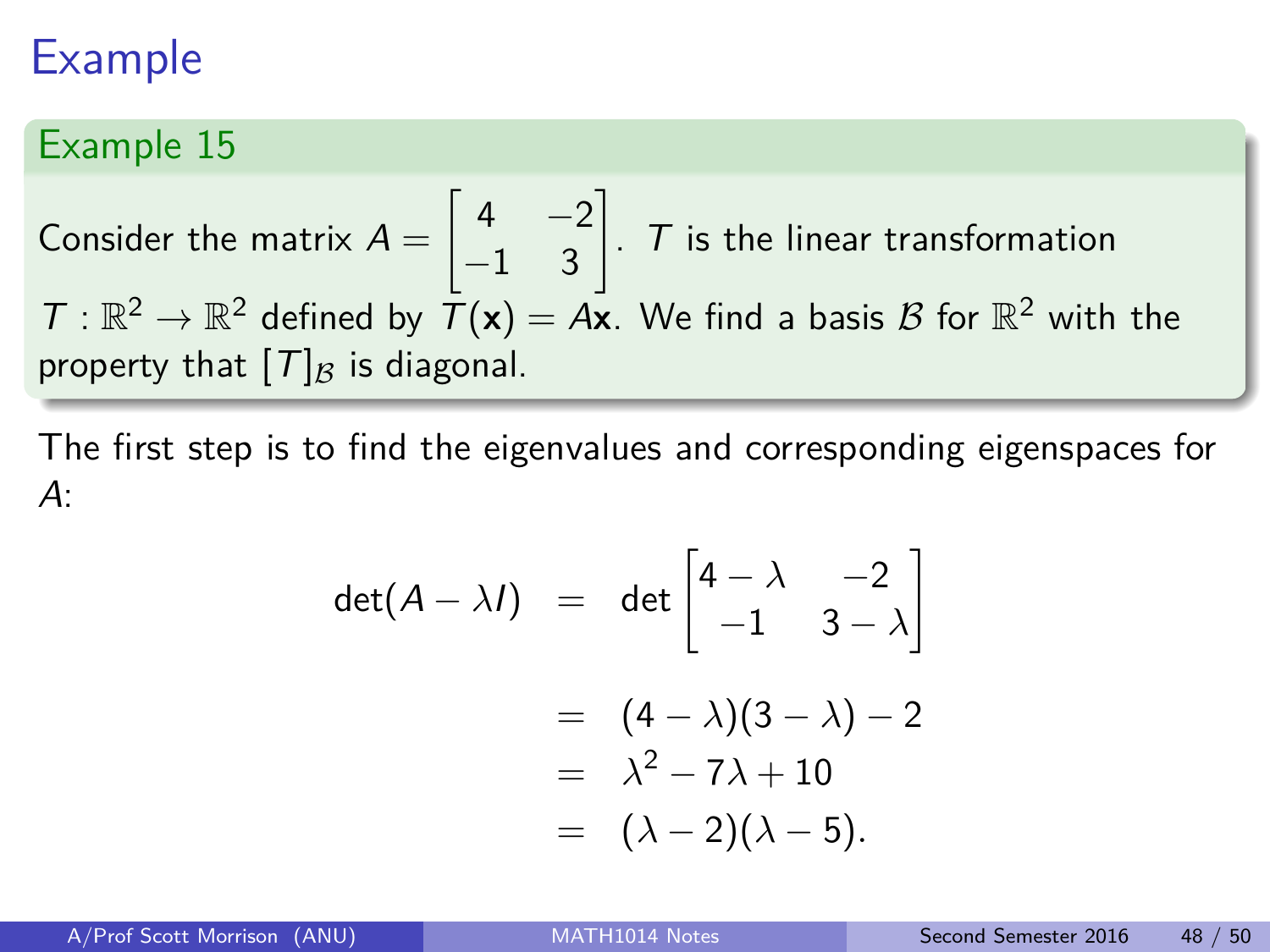The eigenvalues of A are  $\lambda = 2$  and  $\lambda = 5$ . We need to find a basis vector for each of these eigenspaces.

$$
E_2 = \text{Nul} \begin{bmatrix} 2 & -2 \\ -1 & 1 \end{bmatrix}
$$

$$
= \text{Span} \left\{ \begin{bmatrix} 1 \\ 1 \end{bmatrix} \right\}
$$

$$
E_5 = \text{Nul} \begin{bmatrix} -1 & -2 \\ -1 & -2 \end{bmatrix}
$$

$$
= \text{Span} \left\{ \begin{bmatrix} -2 \\ 1 \end{bmatrix} \right\}
$$